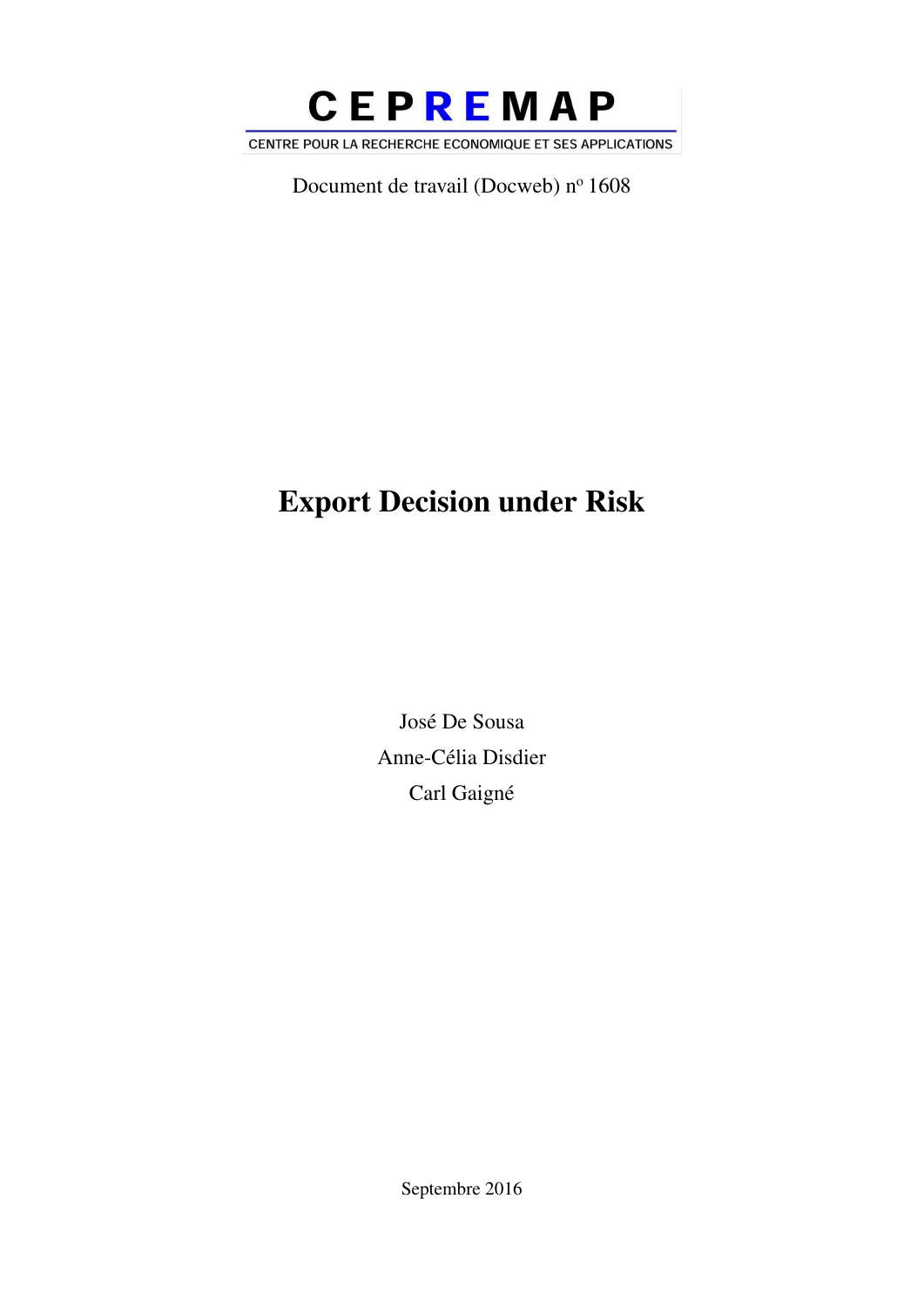# Export Decision under  $Risk<sup>1</sup>$

José De Sousa<sup>2</sup>, Anne-Célia Disdier<sup>3</sup>, Carl Gaigné<sup>4</sup>

Abstract: Using firm and industry data, we establish two facts: (i) Uncertainty about demand conditions not only reduces export sales and exporting probabilities but also makes exports less sensitive to trade policy; (ii) the most productive exporters are more affected by higher industry-wide expenditure volatility than the least productive exporters. We rationalize these regularities by developing a new firm-based trade model wherein managers are risk averse. Higher volatility induces the reallocation of export shares from the most to the least productive incumbents. Greater skewness of the demand distribution and/or higher trade cost weaken this effect. Our results hold for a large class of consumer utility functions.

Keywords: firm exports, demand uncertainty, risk aversion, expenditure volatility, skewness.

## Décision d'exportation en incertitude

Abstract : En nous basant sur des données d'industries et d'entreprises, nous mettons en évidence deux faits empiriques : (i) l'incertitude sur la demande étrangère réduit non seulement le volume d'exportation et la probabilité d'exporter mais rend aussi les exportations moins sensibles à la politique commerciale ; (ii) les exportateurs les plus productifs sont davantage affectés par la volatilité de la demande. Nous rationalisons ces faits empiriques en proposant un modele de commerce international ` au sein duquel les entreprises sont hétérogènes et les entrepreneurs averses au risque. L'accroissement de la volatilité induit une réallocation des parts de marché à l'exportation des entreprises les plus productives vers les moins productives. L'accroissement de l'asymétrie (skewness) de la demande ou des coûts du commerce réduit cet effet de réallocation. Ces résultats sont valides pour un large éventail de fonctions d'utilité du consommateur.

Mots-clefs : exportations des entreprises, incertitude relative à la demande, aversion au risque, volatilité des dépenses, asymétrie.

<sup>&</sup>lt;sup>1</sup>We thank Treb Allen, Manuel Amador, Roc Armenter, Nick Bloom, Holger Breinlich, Lorenzo Caliendo, Maggie Chen, Jonathan Eaton, Stefanie Haller, James Harrigan, Keith Head, Oleg Itskhoki, Nuno Limão, Eduardo Morales, Gianmarco Ottaviano, John McLaren, Marc Melitz, John Morrow, Denis Novy, Mathieu Parenti, Thomas Philippon, Ariell Reshef, Veronica Rappoport, Andrés Rodríguez-Clare, Claudia Steinwender, Daniel Sturm, Alan Taylor, and seminar and conference participants at CEPII, DEGIT, George Washington U., Harvard Kennedy School, EIIE, LSE, ETSG, U.C. Berkeley, U.C. Davis, U. of Caen, U. of Strathclyde, U. of Tours, U. of Virginia, and SED for their helpful comments. This work is supported by the French National Research Agency, through the program Investissements d'Avenir, ANR-10-LABX-93-01, and by the CEPREMAP.

<sup>&</sup>lt;sup>2</sup>Universite Paris-Sud, RITM and Sciences-Po Paris, LIEPP, jose.de-sousa@u-psud.fr

<sup>3</sup>Paris School of Economics-INRA, anne-celia.disdier@ens.fr

<sup>&</sup>lt;sup>4</sup>INRA, UMR1302 SMART, Rennes (France) and Université Laval, CREATE, Québec (Canada), carl.gaigne@rennes.inra.fr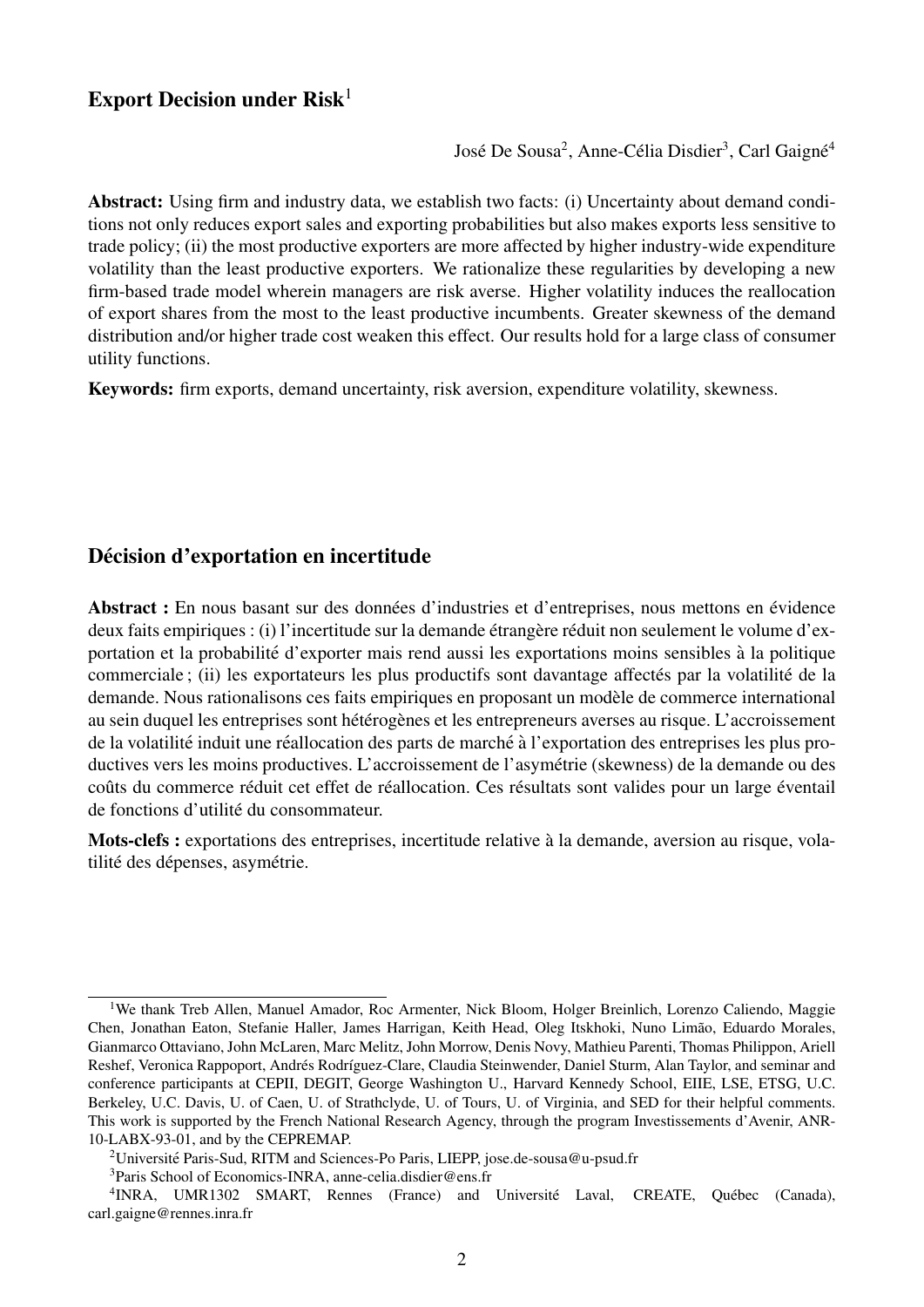# **1 Introduction**

We study the impact of demand uncertainty on export decisions at the firm level. Firmbased trade theory typically assumes that consumer expenditure in foreign markets is known with certainty. Accordingly, firms know their exact demand function, and only market size plays a key role in export performance. However, recent surveys of leading companies note that market/demand volatility is their top business driver.<sup>1</sup> This volatility, being a source of uncertainty, potentially influences trade decisions.<sup>2</sup> This view is consistent with empirical evidence that market volatility plays a key role in a wide variety of economic outcomes, such as investment, production and pricing decisions (see Bloom, 2014 for a survey). Although the impact of trade on volatility has received considerable attention (Giovanni and Levchenko, 2009; Koren and Tenreyro, 2007), relatively little attention has been devoted to the reverse question. Little is known about how firms respond to demand uncertainty in foreign markets. Our aim in this paper is to study the impact of foreign expenditure uncertainty on the intensive and extensive margins of trade at the firm level, i.e., on firm export sales and entry/exit decisions.

Our theory is motivated by reduced-form evidence on the effect of expenditure uncertainty on French manufacturing exports. Using the same dataset as Eaton et al. (2011), we observe the destination countries to which firms export and the products they sell over the 2000-2009 period. We match these firm-level export data with industry-wide measures of expenditure uncertainty in the destination countries, as proxied by the observed central moments of their apparent consumption distributions. The evidence is based on a simple identification assumption conditional on various combinations of fixed effects controlling for firm, industry, destination and year unobservables. Our identifying assumption is that the moments of the industry-wide expenditure distribution in a destination may affect firm-level exports of a product to that destination

<sup>&</sup>lt;sup>1</sup>See, for instance, the Capgemini surveys of leading companies that can be publicly accessed at [2011,](https://www.capgemini-consulting.com/resource-file-access/resource/pdf/The_2011_Global_Supply_Chain_Agenda.pdf) [2012,](https://www.capgemini.com/news/capgemini-consulting-study-reveals-impact-of-global-market-volatility-on-supply-chain-strategies) and [2013.](https://www.nl.capgemini.com/resource-file-access/resource/pdf/2013_supply_chain_agenda_0.pdf)

<sup>&</sup>lt;sup>2</sup>Due to the practical difficulties of separating risky events from uncertain events, we follow Bloom (2014) in referring to a single concept of uncertainty, which captures a mixture of risk and uncertainty. The terms 'risk' and 'uncertainty' are thus used interchangeably.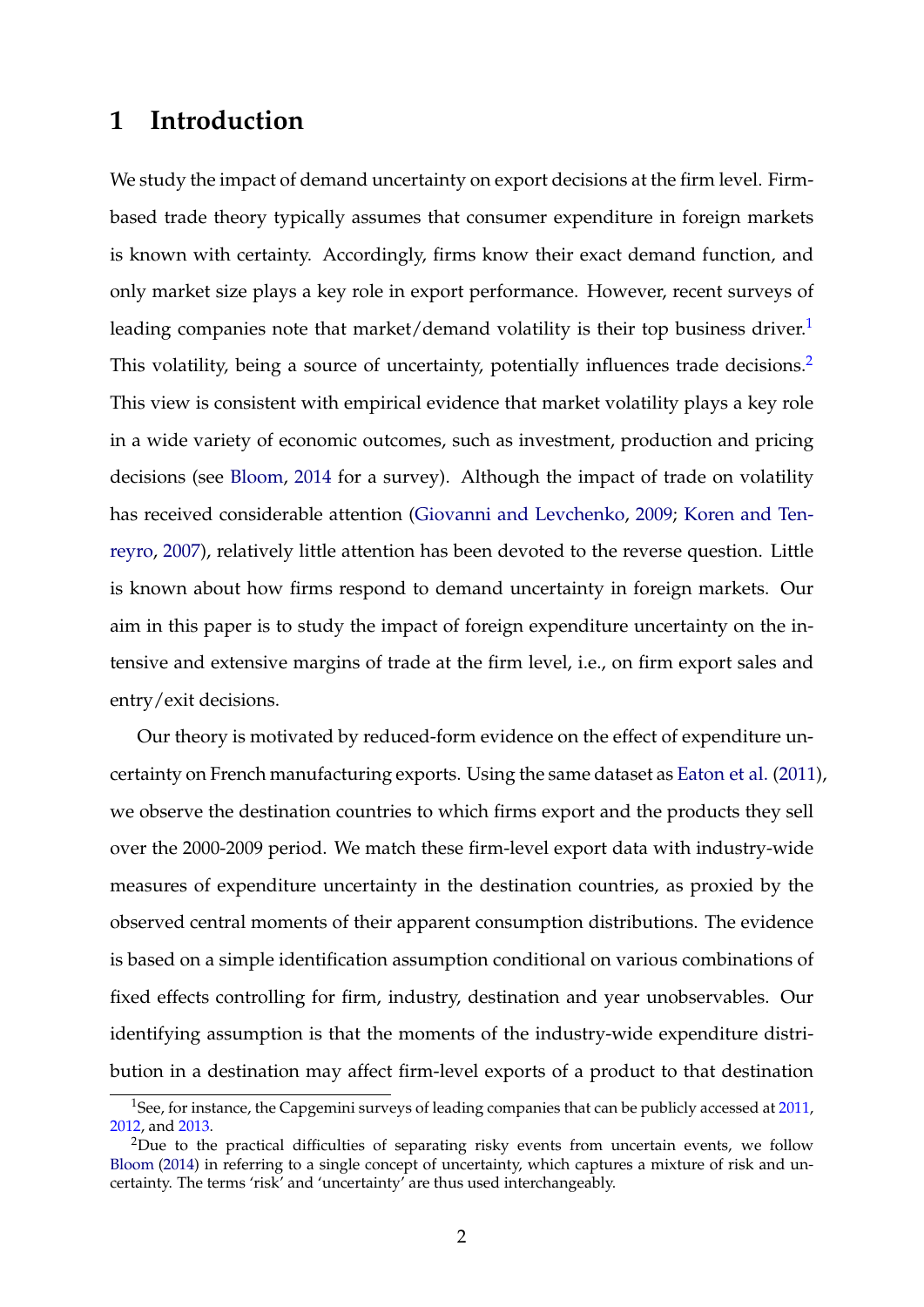but not necessarily the reverse. In Section 2, we document two empirical regularities concerning the role of expenditure uncertainty on the intensive and extensive margins of trade.

First, both foreign market entry/exit decisions and the volume of exports at the firm level are significantly affected by the central moments of the expenditure distribution. The expected value of expenditure (the first moment) positively affects both the probability of entry and the volume of trade while reducing the probability of exit. The volatility, or variance, of expenditure (the second moment) produces the opposite effects by reducing both the volume of exports and the probability of entry while increasing the probability of exit. Moreover, the negative effect of expenditure uncertainty on exports is magnified by lower trade costs. The intuition is that the lower the trade costs, the greater the demand and, therefore, the higher the risk at the margin. In contrast, an increase in skewness (the third moment) positively affects the intensive and extensive margins. The basic intuition is that, for a given mean and variance, an increase in the skewness of the expenditure distribution increases the probability of high returns (a more skewed distribution of expenditures in foreign markets reduces a firm's exposure to downside losses). This reduced-form evidence interestingly shows that uncertainty affects not only the export decision but also the quantity exported. It further suggests that exporting firms' managers are willing to pay a risk premium, which depends on the central moments of the expenditure distribution, to avoid uncertainty in foreign markets.

The second regularity concerns the heterogeneous responses of firms to expenditure uncertainty. As firms differ in size and productivity, they are differently affected by uncertainty. On the one hand, larger and more productive firms may have access to better risk management strategies that can help reduce their risk exposure. On the other hand, according to production theory under uncertainty, the variance in firm profits is proportional to the square of expected output, and hence, the average risk premium increases with firm size. Hence, we do not know *a priori* whether risk exposure grants economic advantages to larger or smaller firms. Our estimations reveal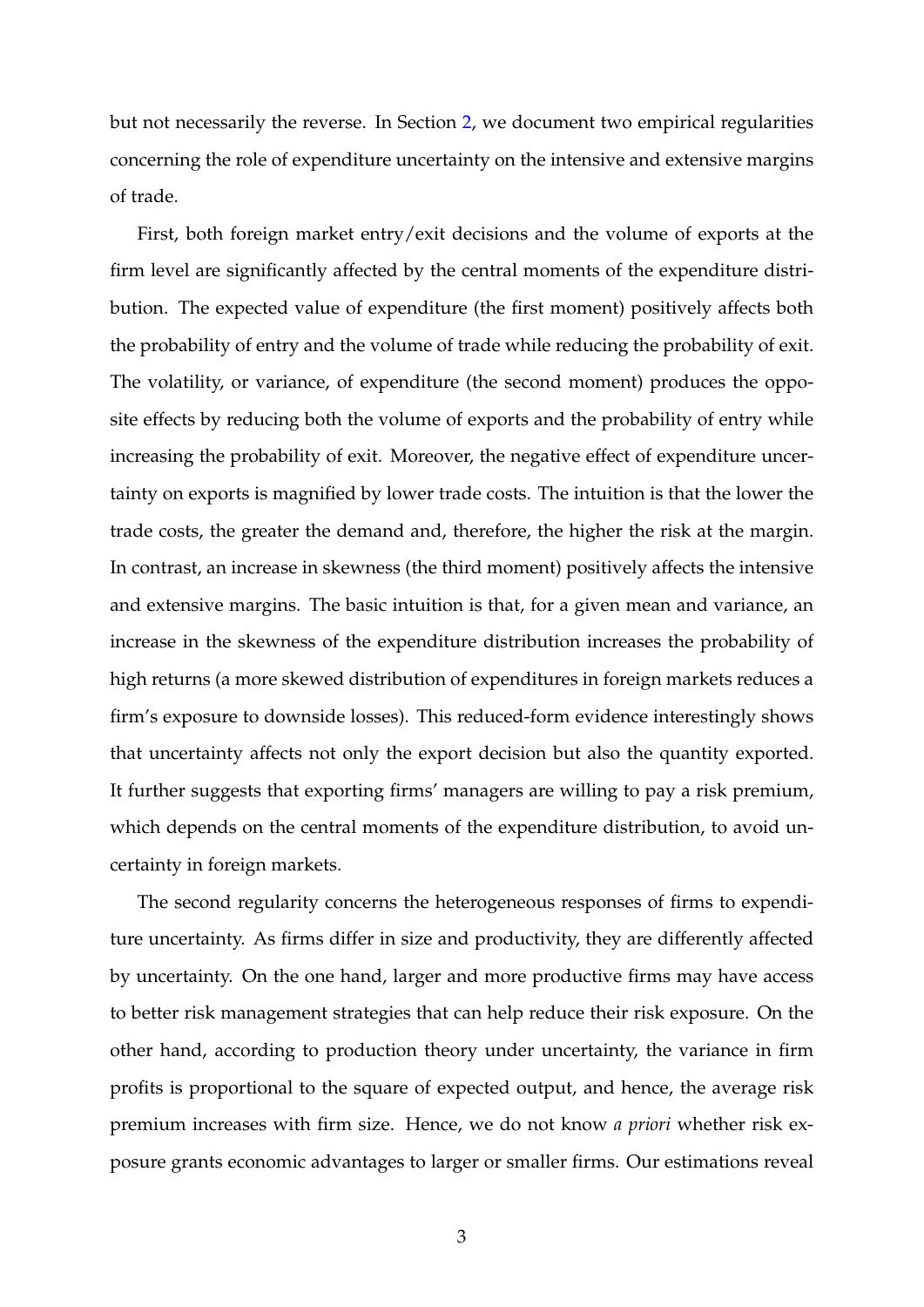that expenditure volatility reduces the difference in exports between the least and the most productive firms. In other words, the export share of the most productive firms decreases with expenditure volatility.

We next develop a firm-based trade model in Section 3 that accounts for these empirical regularities. The model features three key ingredients: (1) decision makers are averse to both risk and downside losses, (2) firms face the same industry-wide uncertainty over expenditures, and (3) decision makers make entry/exit and production/pricing decisions before uncertainty in market expenditures is revealed. Firms produce under monopolistic competition and are heterogeneous in productivity, which affects the decision of whether to enter an export market. Having entered, exporters face a delay between the time at which strategic variables (price or quantity) are chosen and the time at which output reaches the market. During this delay, foreign expenditures or market prices can change due to random shocks, such as changes in climatic conditions, consumer tastes, opinion leaders' attitudes, or competing products' popularity.

As firms can only partially offset the risks they face through diversification, they act in a risk-averse manner. There is one reason that the managers and shareholders of exporting firms might be risk averse: if the uncertainty is common to all firms, risk is non-diversifiable (Grossman and Hart, 1981). There are also various reasons that the manager of an exporting firm might be risk averse even if shareholders are risk neutral: (i) bankruptcy costs might be high (Greenwald and Stiglitz, 1993), (ii) exchange rate risk is not adequately hedged (Wei, 1999), (iii) open-account terms are common in trade finance and allow importers to delay payment for a certain time following the receipt of goods (Antràs and Foley, 2015), and (iv) managers' human and financial capital (through their equity shares) are disproportionately tied up in the firm he or she manages (Bloom, 2014). Thus, in making all of their economic decisions (investment, production, and pricing), managers take into account their risk exposure. $3$ 

To capture decision makers' willingness to pay a risk premium to avoid uncertainty,

 $3R$ ecent research shows that risk aversion is an important feature of manager decision making under uncertainty (see Panousi and Papanikolaou, 2012).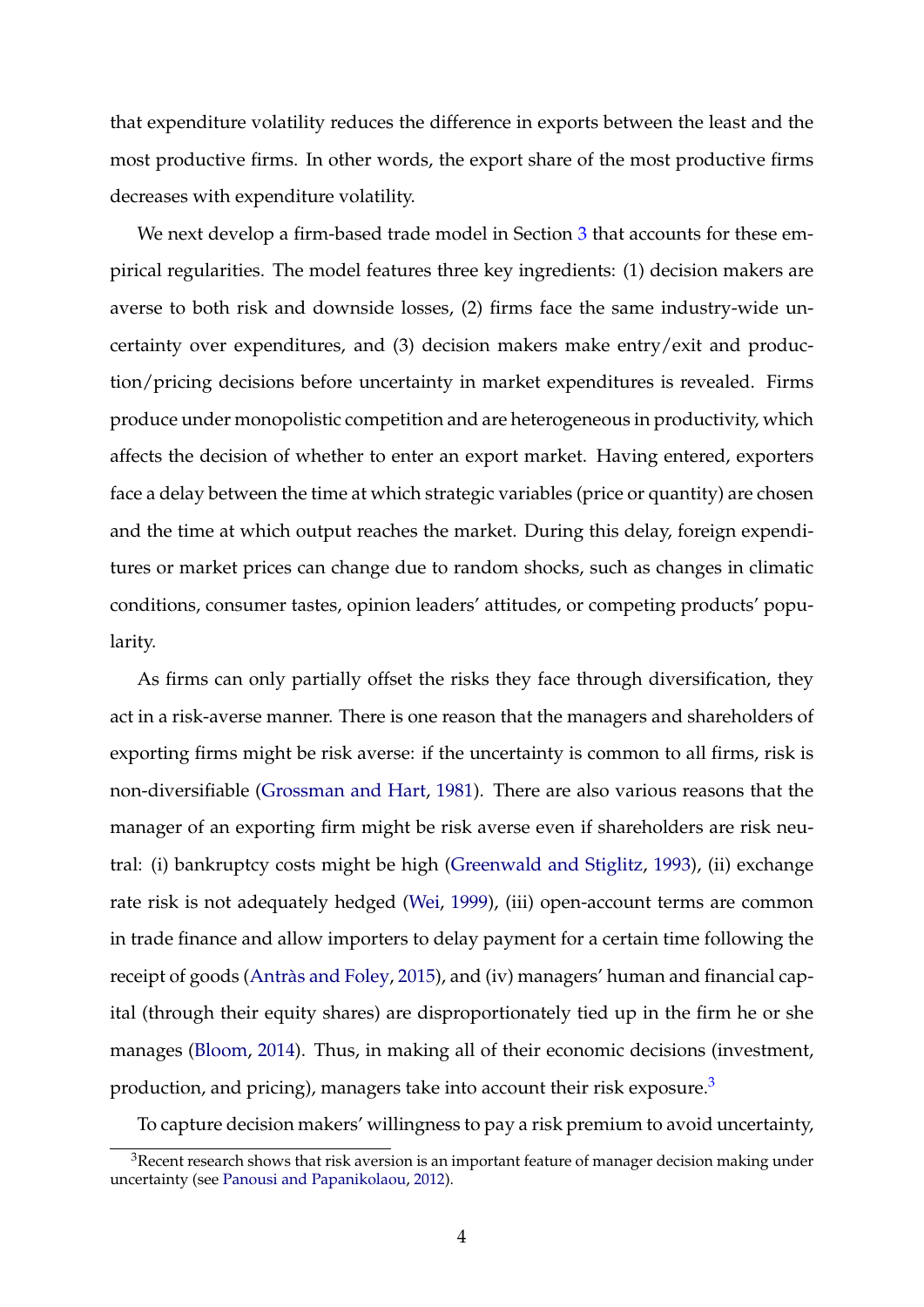we draw on expected utility theory (and conduct a mean-variance-skewness analysis). Consequently, risk-averse behavior is intrinsically equivalent to a preference for diversification (Eeckhoudt et al., 2005). As shown in the literature on production decisions under risk and imperfect competition, an increase in risk (as measured by higher variance of the random variable) increases the risk premium and decreases output when the decision maker is risk averse (Klemperer and Meyer, 1986). Nevertheless, the second central moment of a distribution does not distinguish between upside and downside risk. Managers can be more sensitive to downside losses than to upside gains (Menezes et al., 1980). Skewness can be used as a measure of downside risk. Indeed, the sign of the skewness provides information about the asymmetry of the demand distribution and, thus, about downside risk exposure. For a given mean and variance, countries with more right-skewed distributions of expenditure provide better downside protection or less downside risk.<sup>4</sup>

Our model leads to simple theoretical predictions, which rationalize our reducedform estimations. As expected, the probability of exporting decreases with expenditure volatility but increases with its mean and skewness. In other words, the extensive margin of trade depends on the first three central moments of the expenditure distribution. We also show that the equilibrium certainty-equivalent quantities, which incorporate the risk premium, are negatively correlated with the volatility of expenditures but positively affected by its mean and skewness.

Further, even if firms face the same industry-wide expenditure uncertainty, riskaverse managers react differently to an increase in volatility depending on their productivity, leading to a reallocation of market shares. Expenditure volatility may impede the export entry of some producers and force others to cease exporting, which may, in turn, increase the market shares of the incumbent exporting firms. Additionally, changes in uncertainty modify the relative prices of the varieties supplied, leading to the reallocation of market shares across incumbent exporters. Hence, the effects of industry-specific expenditure uncertainty on firms' export performance are not *a priori*

<sup>&</sup>lt;sup>4</sup>A distribution exhibiting more downside risk than another is less skewed to the right. However, the converse is not necessarily true (see Menezes et al., 1980).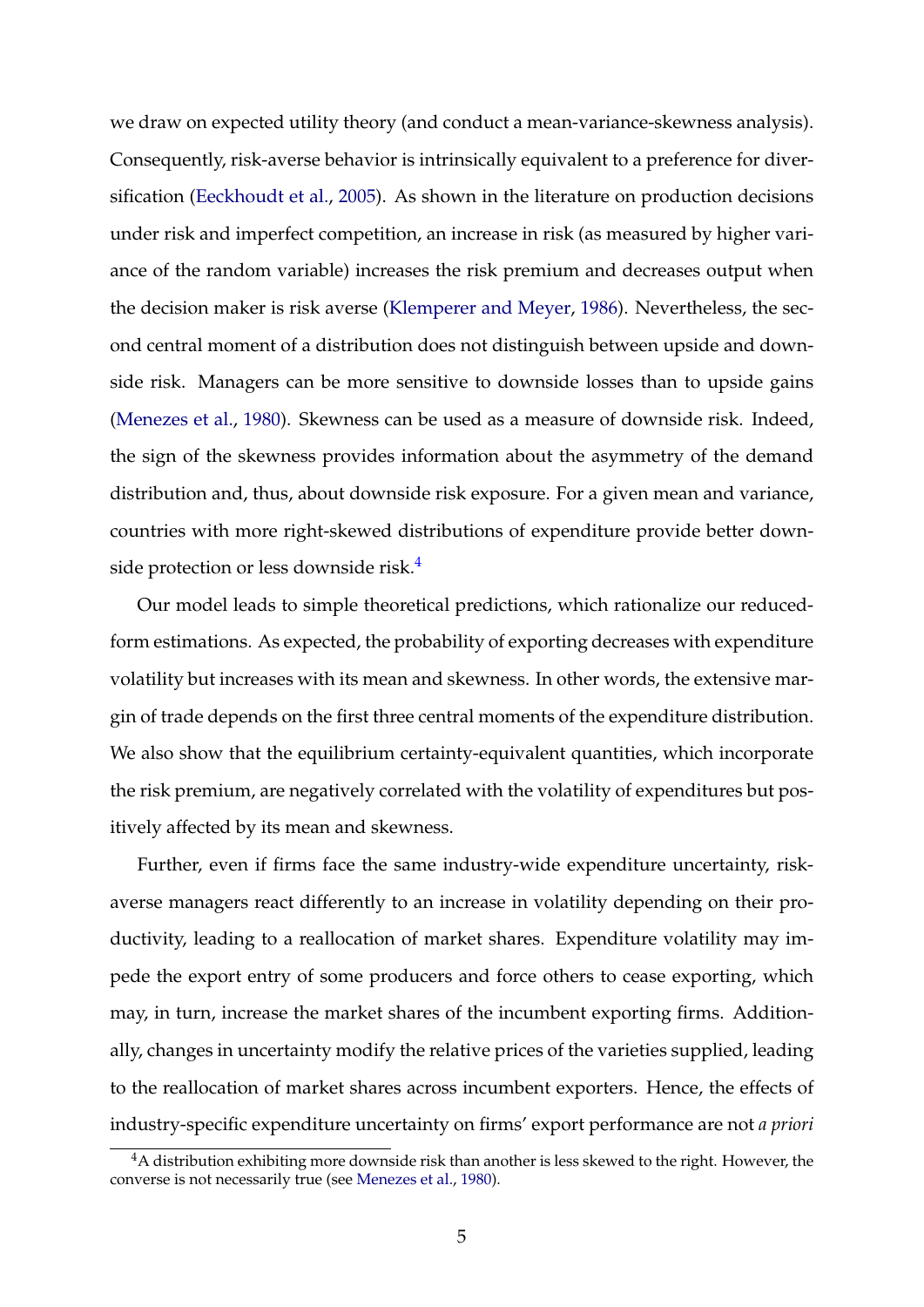clear. We show that, although higher foreign expenditure volatility reduces industry export sales, its effect on an individual exporter's sales is ambiguous. If the most productive firms have larger market shares regardless of expenditure uncertainty, an increase in uncertainty induces a reallocation of market shares from the most to the least productive firms. Under this configuration, the export sales of the least productive *exporters* may grow.<sup>5</sup> However, this reallocation effect is weakened when the expenditure distribution becomes more skewed.

It is worth stressing that our main results hold for a large class of consumer utility functions, including the Constant Elasticity of Substitution (CES) case, as in numerous trade models. Note that unlike trade models of monopolistic competition without uncertainty, the markup is not constant even if demand is isoelastic. In other words, expenditure uncertainty and risk-averse managers allow for variable markups even under CES preferences. We show that markups depend on firm productivity and origin and destination country features, as well as on expenditure uncertainty.

#### Related literature

This paper complements a recent body of literature on the effects of macroeconomic uncertainty on individual firms. Our theory and empirical evidence reveal a "cautionary effect" that impacts trade outcomes. The same effect can be shown in a very different setting. Bloom et al. (2007) document that greater uncertainty reduces the responsiveness of firms' R&D and investments to changes in productivity. We capture a cautionary or risk-averseness effect of foreign expenditure uncertainty on export behavior. Greater expenditure uncertainty can reduce the positive effects of higher firm productivity or lower trade costs on export sales. Uncertainty not only reduces export sales and exporting probabilities but also makes firms less sensitive to higher productivity and lower trade costs. Thus, we provide a new argument to explain declines in aggregate productivity growth following uncertainty shocks. We show that greater expenditure uncertainty induces the reallocation of market shares from the most to the least productive firms. As the reallocation of resources across heterogeneous firms is a

<sup>5</sup>Note that the least productive exporters are medium-sized firms, as small firms are not productive enough to export.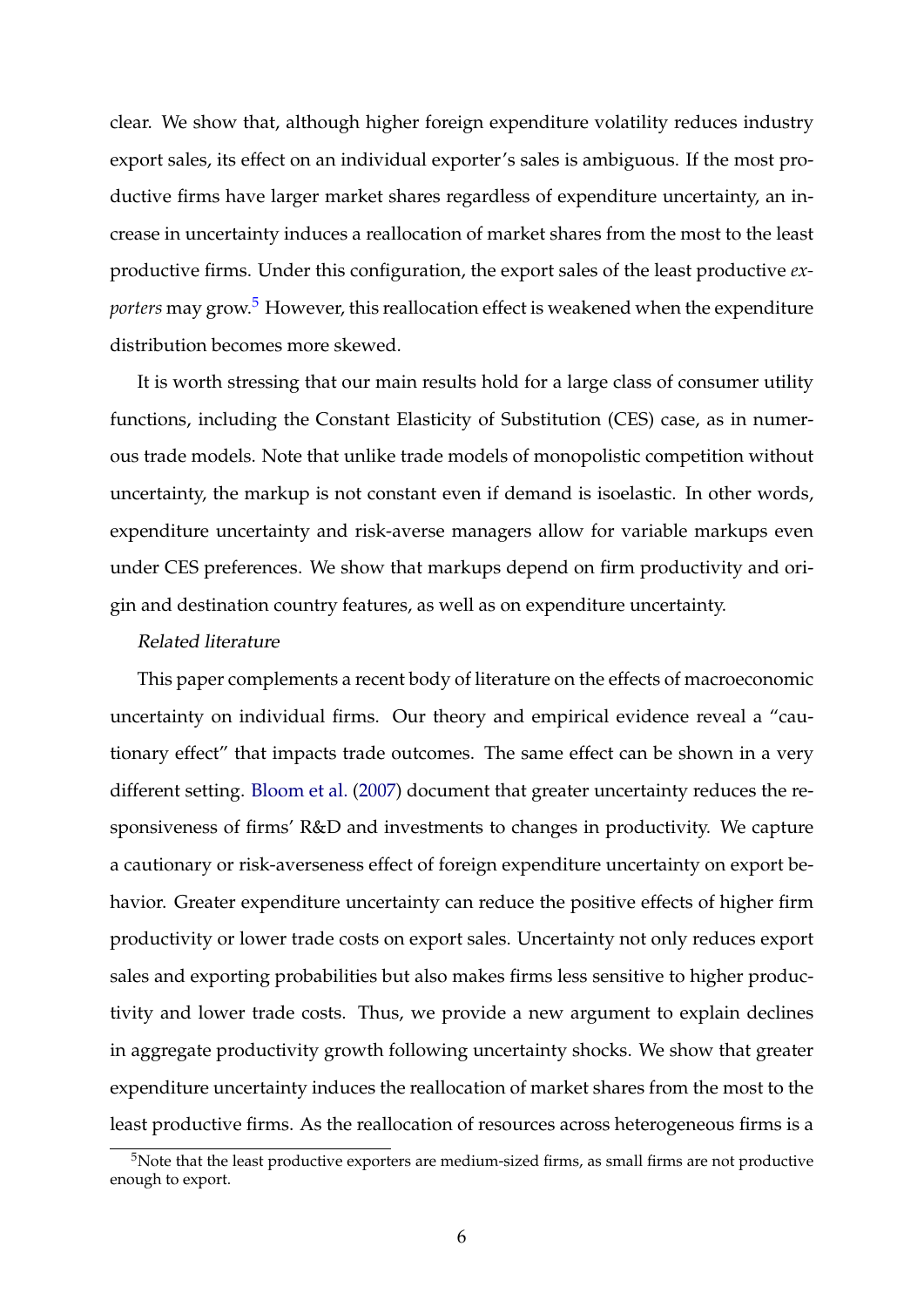key factor in explaining aggregate productivity growth (Foster et al., 2008; Melitz and Polanec, 2015), higher expenditure uncertainty can slow productivity growth.

Our paper is also related to the literature on risk and trade. Expected utility theory was used to analyze international trade under risk by Helpman and Razin (1978) and Turnovsky (1974) but with perfect competition. Although uncertainty has been introduced in Melitz-type trade models of imperfect competition, the uncertain parameter (firm productivity) is revealed before the firm supplies any destination. More recently, the trade literature has witnessed a revival of interest in studying uncertainty (Feng et al., 2016, Handley, 2014; Handley and Limao, 2013; Lewis, 2014; Nguyen, 2012; Novy and Taylor, 2014; Ramondo et al., 2013). These studies focus on trade policy uncertainty, the role of inventory holdings, or the trade-off between trade and foreign investment and assume that the price and the quantity of goods to be exported are determined under certainty. In contrast, we theoretically and empirically show that expenditure uncertainty affects not only the decision to enter export markets but also the production and pricing decisions, leading to the reallocation of market shares.

This paper also contributes to the literature on international trade, which emphasizes the role of demand and expenditure in export performance (Di Comite et al., 2014; Fajgelbaum et al., 2011). Although heterogeneity in productivity is an important factor justifying firms' entry into export markets, demand factors also play key roles in explaining the variability of firm-level prices and sales across a range of export destinations (Armenter and Koren, 2015; Eaton et al., 2011). We view our paper as a complement to their approach. By relaxing the certain expenditure assumption, it appears that expenditure fluctuations affect the extensive and intensive margins of trade. More similar to our paper is Esposito (2016), who focuses on demand complementarities across markets under uncertainty. Our paper, in contrast, explores the reallocation of export shares across firms within a market under uncertainty. Furthermore, we use a more general demand system and theoretically and empirically show that both secondand third-moment shocks need to be considered to understand the patterns of trade at the extensive and intensive margins.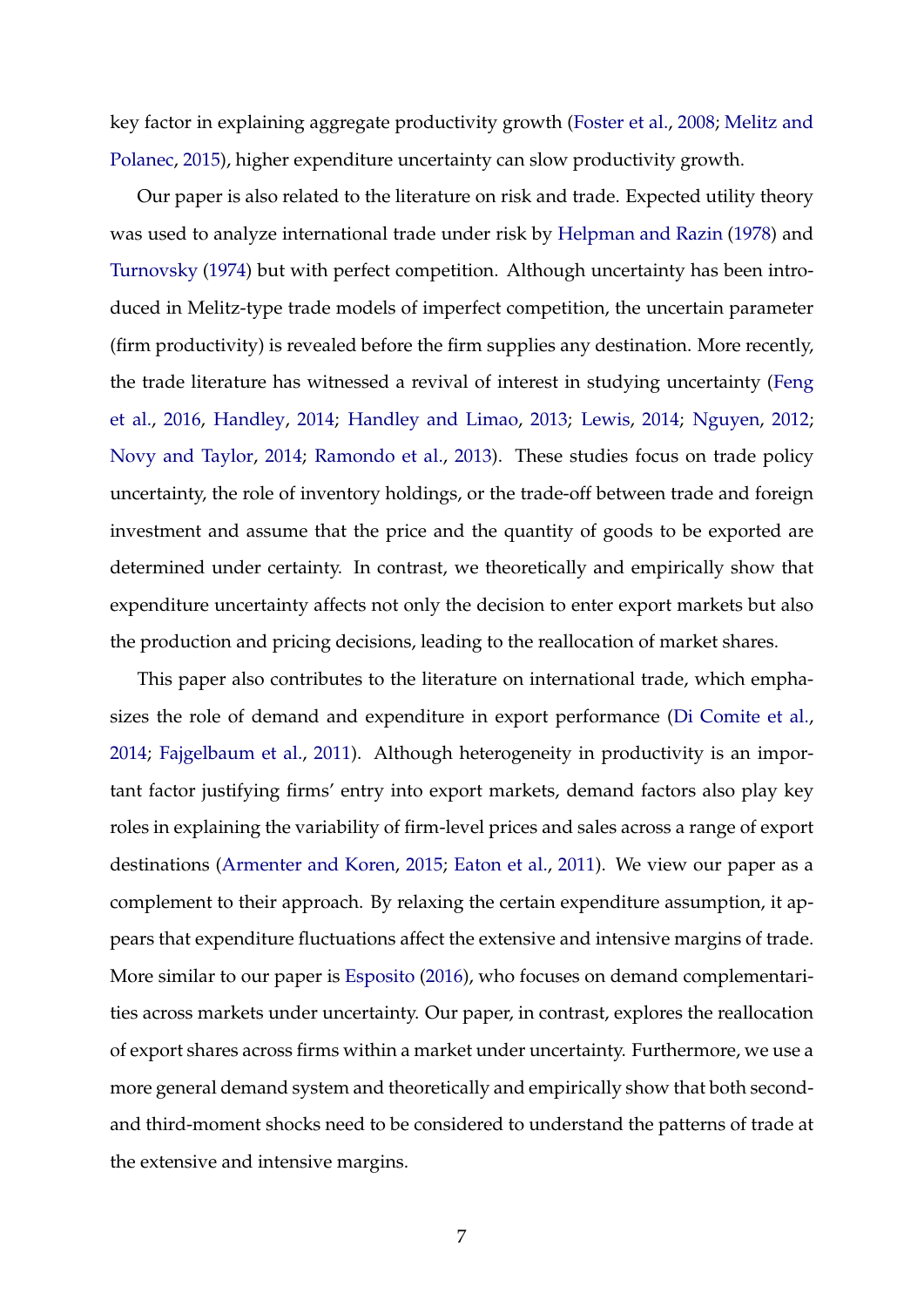The remainder of this paper proceeds as follows. In Section 2, we present two empirical regularities on the role of expenditure uncertainty at the intensive and extensive margins of trade. We then develop our multi-country model of trade with heterogeneous firms under imperfect competition in Section 3. The final section concludes.

# **2 Reduced-form Evidence on Trade and Uncertainty**

In this section, we present reduced-form evidence that individual exporting firms react to both the volatility and the skewness of consumption expenditure. This reducedform evidence motivates the theory presented in Section 3.

# **2.1 Data**

We combine two types of data defined at the firm and destination country-industry levels. First, French customs provide export data by firm, product and destination over the 2000-2009 period. For each firm located on French metropolitan territory, we observe the volume (in tons) and value (in thousands of euros) of exports for each destination-product-year triplet. To match these data with other sources, the export data are aggregated at the industry level (4-digit ISIC code)<sup>6</sup> so that we obtain the exports of each firm for each destination-industry-year triplet. Unit values are computed as the ratio of export value to export volume. Using the official firm identifier, we merge the customs data with the BRN (Bénéfices réels normaux) dataset from the French Statistical Institute, which provides firm balance-sheet data, e.g., value added, total sales, and employment.

Our sample contains a total of 105,777 different firms that are located in France, serve 90 destination countries and produce in 119 manufacturing industries (based on the 4-digit codes). In an average year, 43,586 firms export to 71 countries in 117 industries, amounting to 187.8 billion euros and 71.2 million tons. The firm turnover in industries and destinations is rather high over the 2000-2009 period. On average, a

 $6$ See Table  $5$  in Appendix A for the detailed classification.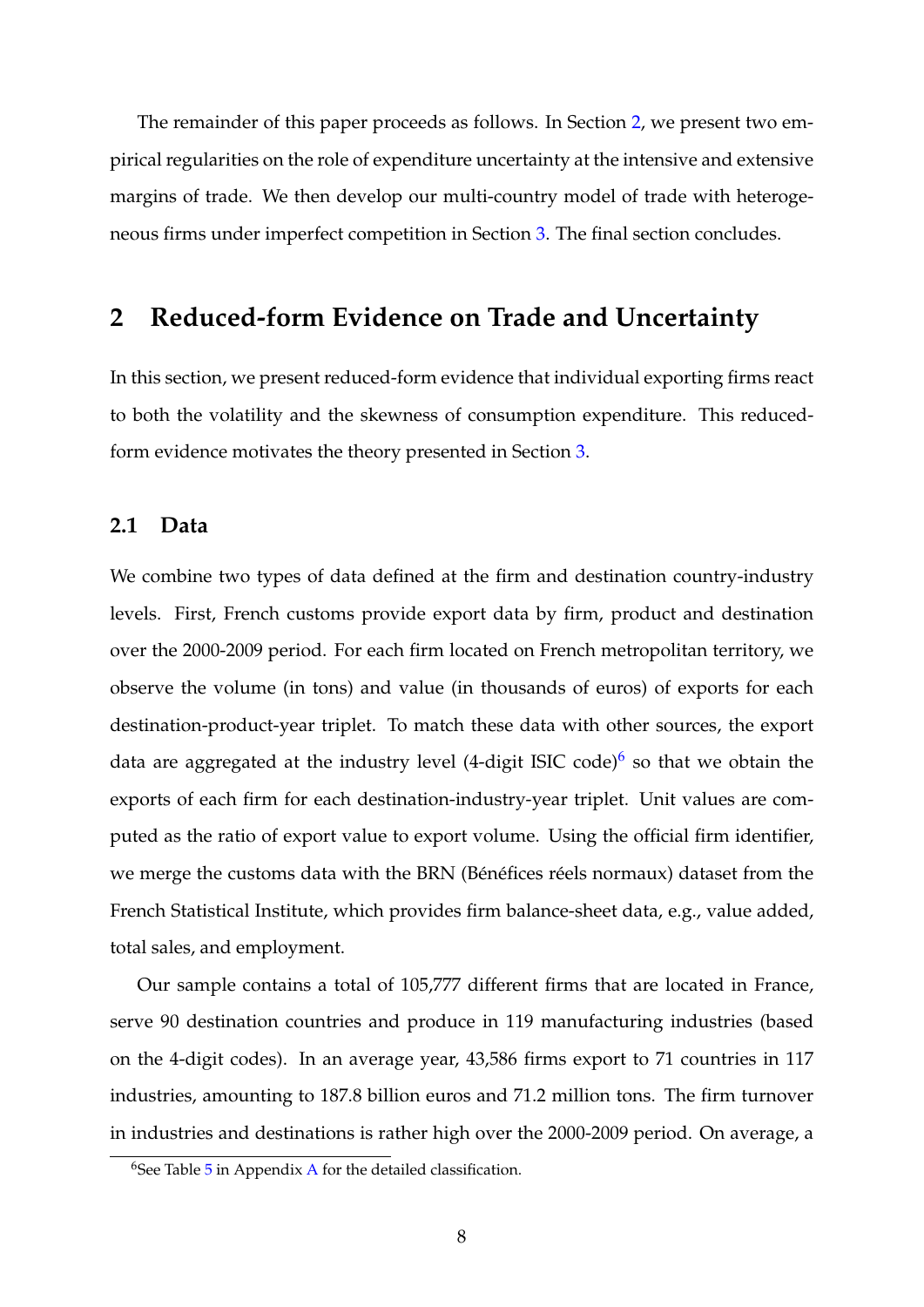firm is present for 2.72 years in a given destination-industry and serves 1.99 industries per destination-year and 3.19 destinations per industry-year.

In addition to firm-level data, we use annual destination country-industry (ISIC 4-digit codes) information on manufacturing production, exports and imports. These data come from [COMTRADE](http://comtrade.un.org/) and [UNIDO](http://www.unido.org/unido-united-nations-industrial-development-organization.html) and cover our 119 manufacturing industries over the period from 1995 to 2009. Such destination-industry-year data allow us to define a consumption expenditure variable *R*, also known as apparent consumption or absorption, defined as domestic production minus net exports:

$$
R_{jt}^{k} = \text{Production}_{jt}^{k} + \text{Imports}_{jt}^{k} - \text{Exports}_{jt}^{k}, \tag{1}
$$

where Production, Imports and Exports are defined as total production, total imports, and total exports, respectively, for each triplet destination *j*, 4-digit *k*, and year *t*. The intention here is to infer the industry consumption expenditure that is used in a destination for any purpose.<sup>7</sup>

# **2.2 Identification Strategy**

Our objective is to study the impact of uncertainty on export performance. If firms produce under demand uncertainty, they make their choice by considering different moments of the expenditure distribution. Hence, contrary to the standard trade literature, we assess whether export sales depend not only on (i) the expected value but also on the (ii) variance and (iii) skewness of expenditures. These three central moments are calculated for each destination-industry-year.

One concern is that our estimations may be plagued by a potential reverse causality running from trade to uncertainty. To address this concern, we use the following identification strategy: for a given year *t* and destination *j*, the three central moments of the expenditure distribution are calculated at the 3-digit *K* industry level (rather than at the 4-digit *k* level). We expect that these moments of aggregated expenditures affect

 $7$ Eaton et al. (2011) use this absorption measure to capture market size.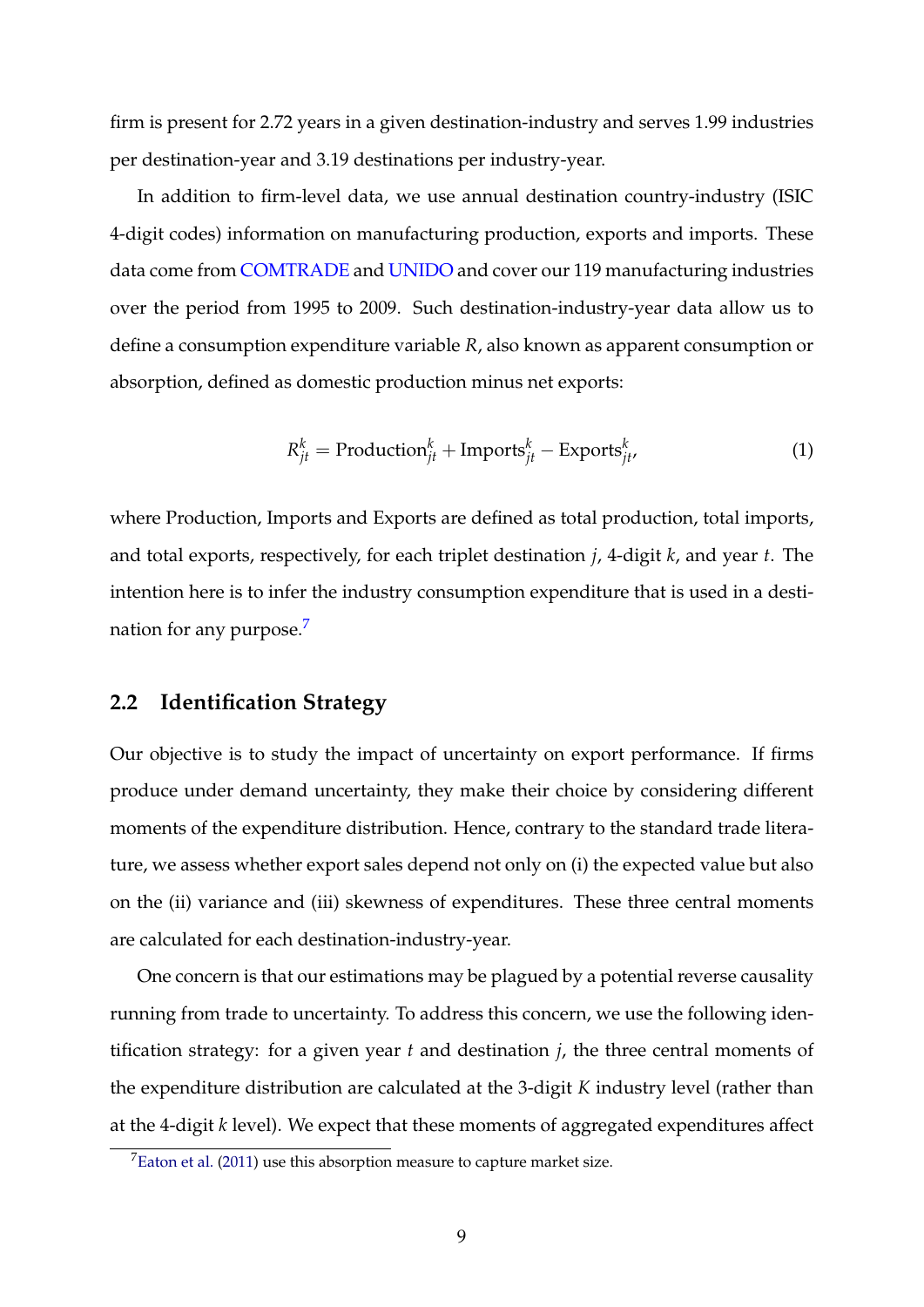disaggregated trade patterns but not necessarily the reverse. The identifying assumption is that the 4-digit export flow of an individual firm to a destination does not affect the 3-digit industry expenditure distribution in that destination. This assumption is supported by two key features of the data. First, the 3-digit industry is composed of various 4-digit sub-industries. Thus, it is reasonable to assume, for example, that an individual export shipment of soft drinks (k=1554) to the United Kingdom (UK) only marginally affects the volatility of the UK's beverages (K=155). However, some 3-digit industries are composed of only one 4-digit sub-industry (see Table 5 in Appendix A). Despite this concern, a second feature of the data supports our assumption: there exists substantial evidence of large border effects in trade patterns (see de Sousa et al., 2012). Consumer spending is thus domestically oriented, and net exports account for a small share of domestic expenditure, reinforcing the idea that an individual export shipment only marginally affects expenditure moments. Nevertheless, to address the concern that an individual French firm's export flow may affect expenditure shifters in a destination, we remove French export and import flows from the destination's expenditure computation.

Different empirical measures of the expected value  $\mathbb{E}(R_{jt}^K)$ , variance  $\mathbb{V}(R_{jt}^K)$ , and skewness  $\mathbb{S}(R^K_{jt})$  are suggested in the literature. We could for instance consider that exporters use all information to form expectations about consumers' expenditure. However, to keep matters simple, we assume that agents use a subset of information to make decisions (because of costly information acquisition). Thus, the expected value  $E(R_{jt}^K)$  is computed in year *t* as the mean of expenditure *R* over the 5 previous years. In this way, we capture the well-known market size effect on trade.

There is also no unique definition of market/demand volatility. Thus, we adopt a widely used empirical measure of volatility based on the standard deviation of the growth rate of a variable (as, for example, in Acemoglu et al., 2003 and Giovanni and Levchenko, 2009). The volatility  $V(R_{jt}^K)$  in industry *K* and year *t* is computed in two steps. First, we compute yearly growth rates of *R* (equation 1) over the past 6 years at each 4-digit sub-industry *k* composing the industry *K*. Then, volatility is simply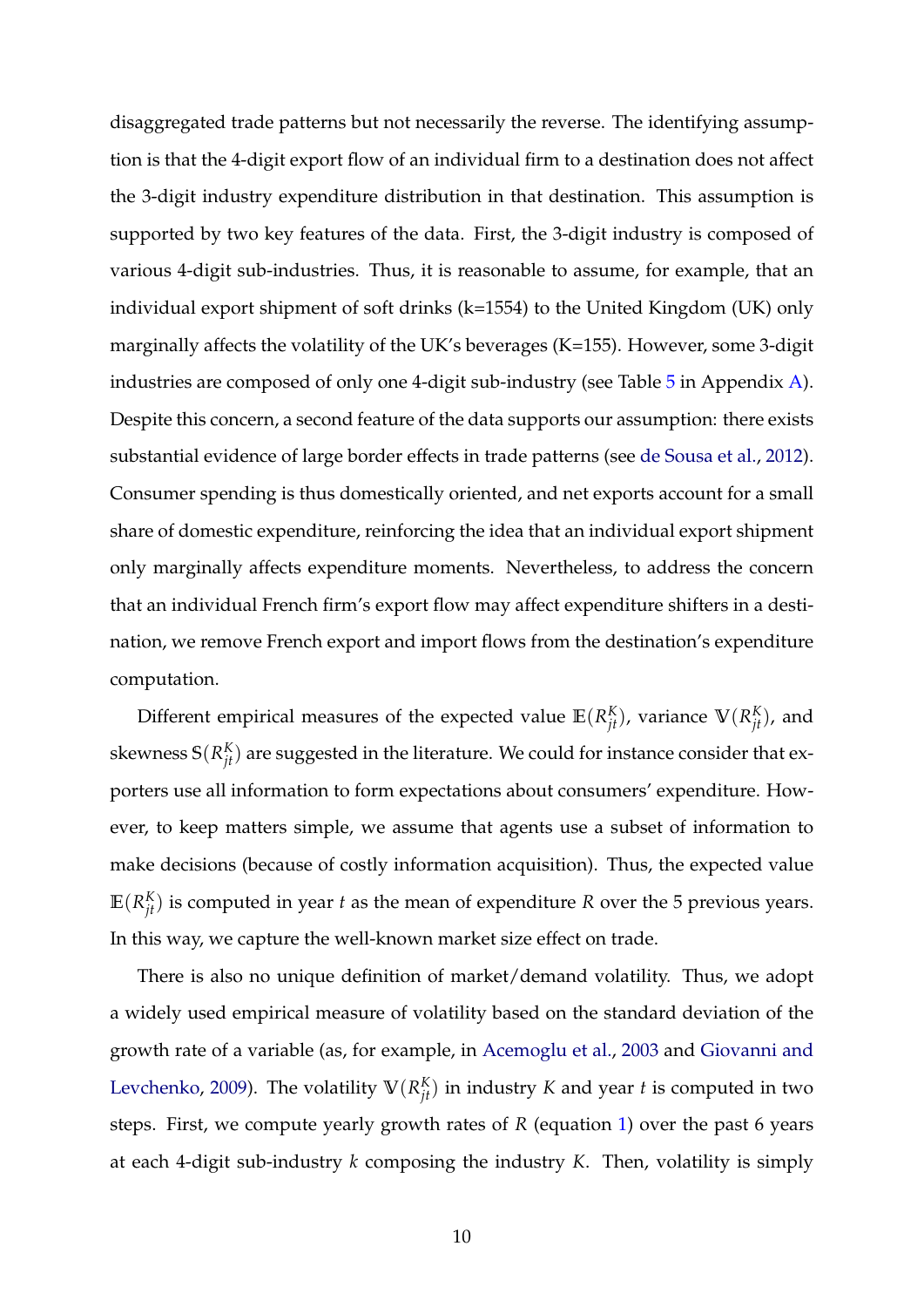the standard deviation of these yearly growth rates. For example, consider the manufacture of beverages (K=155) in the UK in 2000. This industry is disaggregated into 4 sub-industries (k=1551, 1552, 1553, 1554).<sup>8</sup> First, for each sub-industry  $k$ , we compute the 5 yearly growth rates of apparent consumption from 1995 to 2000. Then, we calculate  $V(R_{\text{UK},2000}^{\text{155}})$  as the standard deviation of the 20 computed growth rates for the 4 sub-industries. Note that we exploit fluctuations in uncertainty over time by computing a time-variant volatility measure.<sup>9</sup>

The third moment of the expenditure distribution corresponds to the unbiased skewness. Instead of the standard parametric skewness index measured as the gap between the mean and the median, the skewness of the expenditure distribution  $S(R_{jt}^K)$ is computed using the same strategy as the volatility, i.e., as the skewness of the yearly growth rates of *R* for 6 years and sub-industries *k*. This latter index is easily interpreted. When  $\mathsf{S}(R^K_{jt})$  is positive (resp., negative), the expenditure distribution is right-skewed (resp., left-skewed).

# **2.3 Descriptive Statistics**

We first present some descriptive statistics on expenditure moments and their variation across (1) destination markets, (2) industries, and (3) time. Specifically, we show that these moments match some facts advanced in the literature on uncertainty. Then, we provide some practical examples comparing French exports to Canada and Mexico to illustrate the usefulness of our approach.

#### **Variation across markets, industries and time**

In Figure 1, we depict the median of expenditure volatility (in logs) across destina-

 ${}^{8}$ The 4 sub-industries of K=155 are 1551 - distilling, rectifying and blending of spirits; ethyl alcohol production from fermented materials; 1552 - manufacture of wines; 1553 - manufacture of malt liquors and malt; 1554 - manufacture of soft drinks and production of mineral waters.

<sup>&</sup>lt;sup>9</sup>Another possibility would have been to compute time-invariant moments to capture crosscountry and industry-specific differences in uncertainty, which are absorbed by our fixed effects. Ramondo et al. (2013), for instance, compute the volatility of a country's GDP over a 35-year period and study the effects of cross-country specific differences in uncertainty on the firm's choice to serve a foreign market through exports or through foreign affiliate sales.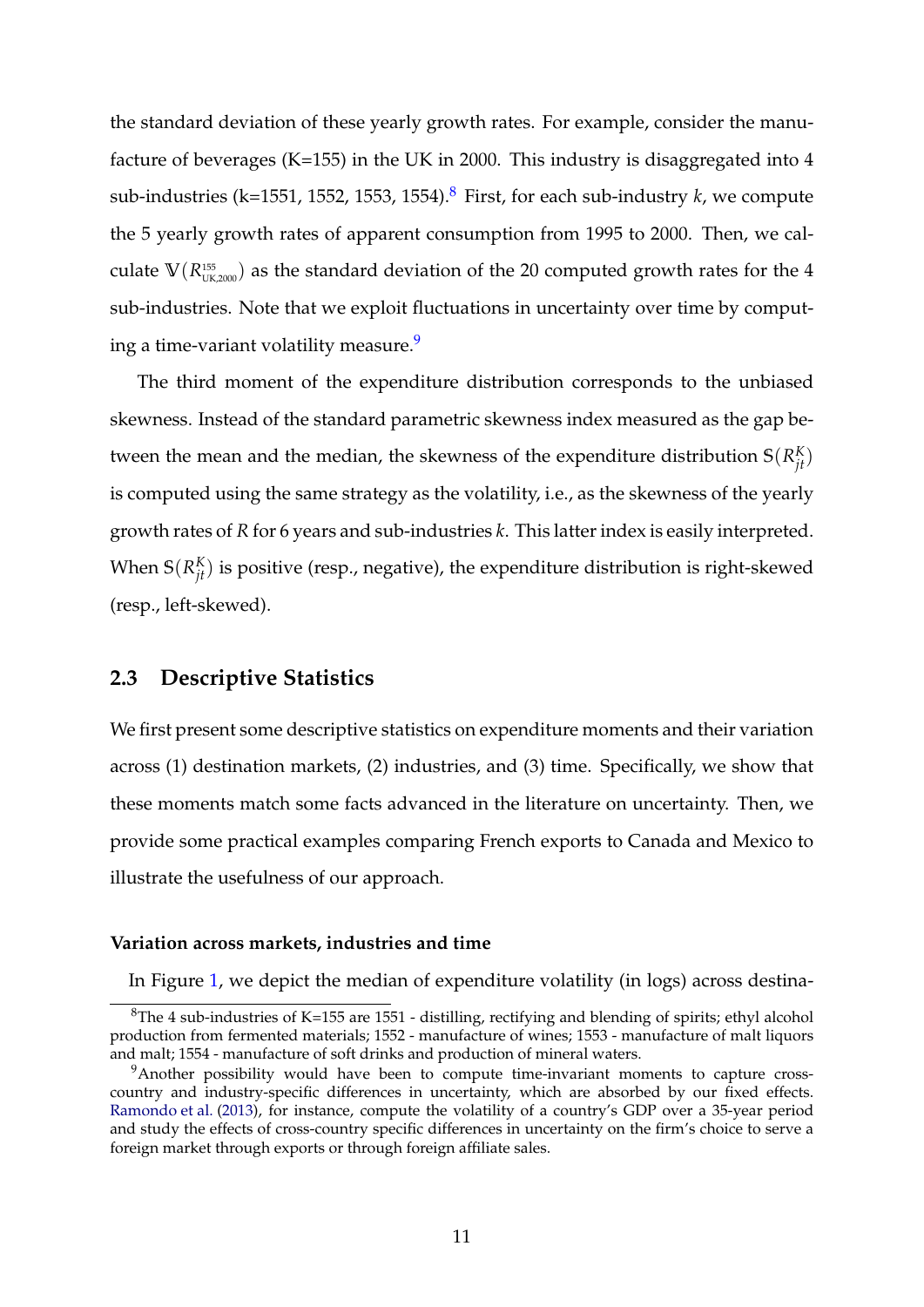tion markets for the 20 least and most volatile countries over the  $2000-2009$  period.<sup>10</sup> The United States (US) has very low volatility, as do the UK and Canada (in the left panel). By contrast, the most volatile countries (in the right panel) tend to be developing countries. Our volatility measure confirms that, on average, developed countries are less volatile than developing countries, as documented in Bloom (2014) and the World Development Report 2014 on risk and opportunity (World Bank, 2013).



Figure 1: Least and most volatile countries

Note: This figure reports the median of expenditure volatility (in logs) over the period 2000-2009 for the 20 least (left panel) and most (right panel) volatile countries.

Similarly, Figure 2 reports the median skewness over the 2000-2009 period for the 20 least and most skewed countries. It appears that developed countries tend to be less skewed than developing countries, as documented in Bekaert and Popov (2012). The difference between developed and developing countries in terms of skewness seems, however, to be less pronounced than for volatility.<sup>11</sup> Two countries in our sample have negative median skewness: Russia and the US.

Expenditure volatility and skewness also vary across industries. Figure 3 depicts the distribution of expenditure volatility (in logs) and skewness across 2-digit industries. The ranking of industries differs for the two moments. For example, the food

 $10$ The distribution is computed for each destination using all 3-digit industries and years for which we are able to compute apparent consumption (we have, at most, 10 years \* 57 three-digit industries = 570 observations per destination). We retain only countries for which we have at least 10% of the 570 possible observations.

 $11$ One limitation of our approach is that the number of industry-years for which we are able to compute volatility and skewness figures is smaller for developing countries than for developed countries, and this restriction may affect the median values.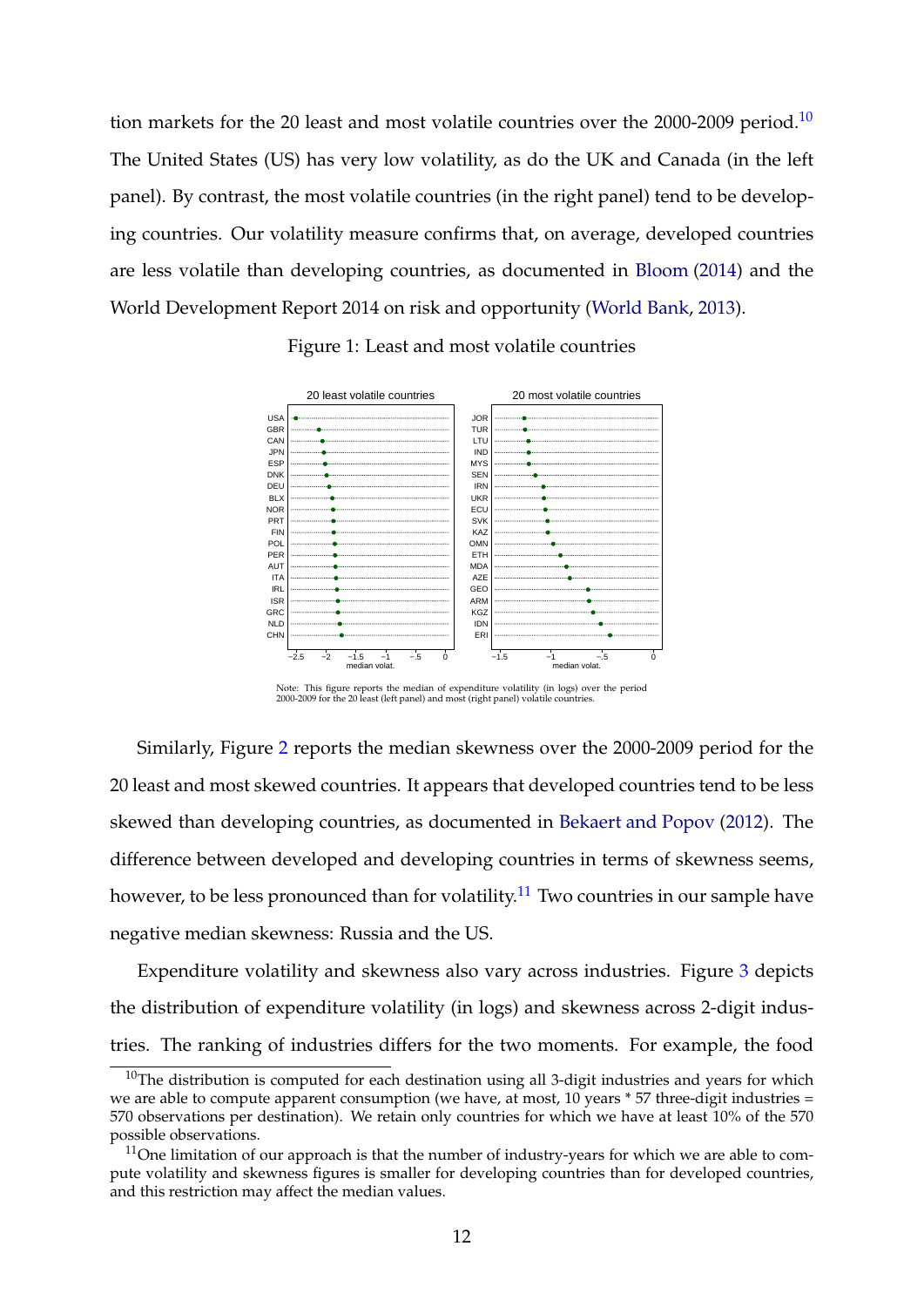

# Figure 2: Least and most skewed countries

and beverages category is among the most volatile industries, while its skewness is rather low. By contrast, the medical and optical instruments industry has relatively low volatility but high skewness. Only two industries (tobacco; office, accounting) have negative median skewness.



Figure 3: Distribution of volatility and skewness, by industry

2-digit industries over the period 2000-2009.

A simple analysis of the variance of our volatility measure suggests that its variations occur primarily across countries and industries. Nevertheless, in accordance with the literature (Bloom, 2014), we also observe fluctuations in uncertainty over time. In

Note: This figure reports the median of skewness expenditure over the period 2000-2009 for the 20 least (left panel) and the 20 most (right panel) skewed countries.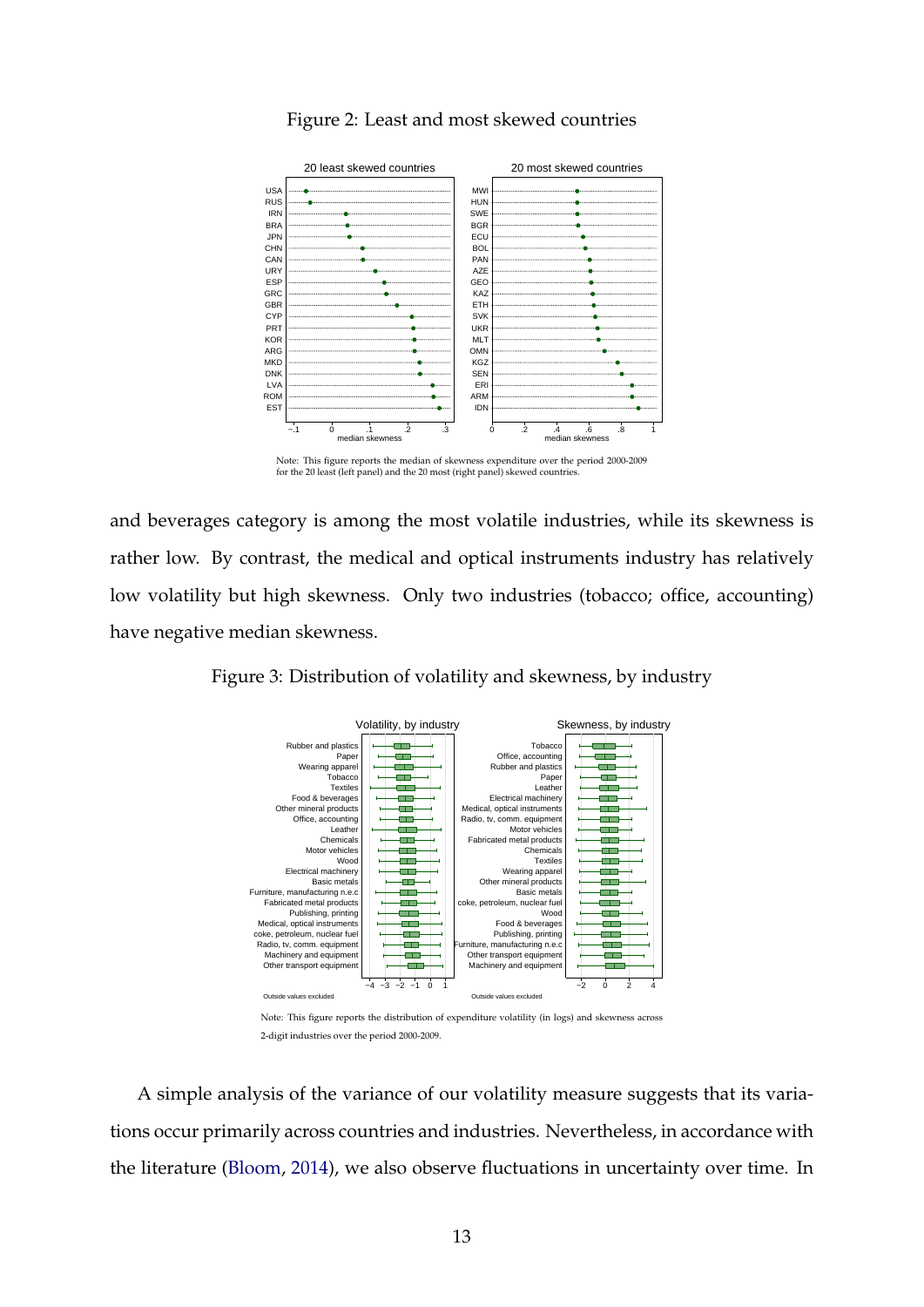particular, Figure 4 shows that the mean volatility of food and beverage expenditure in the US increased between 2000 and 2008 (plain line). This finding confirms a trend that has been documented in the literature on US food consumption (Gorbachev,  $2011$ ).<sup>12</sup> We also observe fluctuations in the skewness distribution that we use as a source of identification (dotted line).



Figure 4: Volatility and skewness of US expenditures on food and beverages, 2000-2008

#### **The role of uncertainty: French exports to Canada and Mexico**

We provide some practical examples to illustrate the usefulness of our approach. Consider Canada and Mexico, which are characterized by similar levels of demand for some products and by no significant difference in distance to France. Let us pick three 3-digit industries for which total expenditures reach comparable levels in each country in 2005 but exhibit different risk exposure. The first industry is chemical products (ISIC rev. 3 code 242) for which expenditures are comparable in size (approximately 4 billion US dollars) and distribution (variance of 0.13 and skewness of -0.4) in both countries. It appears that the wedge between French export volumes to Mexico and to Canada is relatively low (12 and 15 million tons, respectively). As French exporters of chemical products seem to face the same risk exposure in both countries, there is no significant difference in exports. In contrast, in our second industry (grain mill products and feeds; ISIC 153), expenditures in Canada and Mexico are similar (approximately

 $12$ Gorbachev (2011) shows that the mean volatility of household food consumption in the US increased between 1970 and 2004.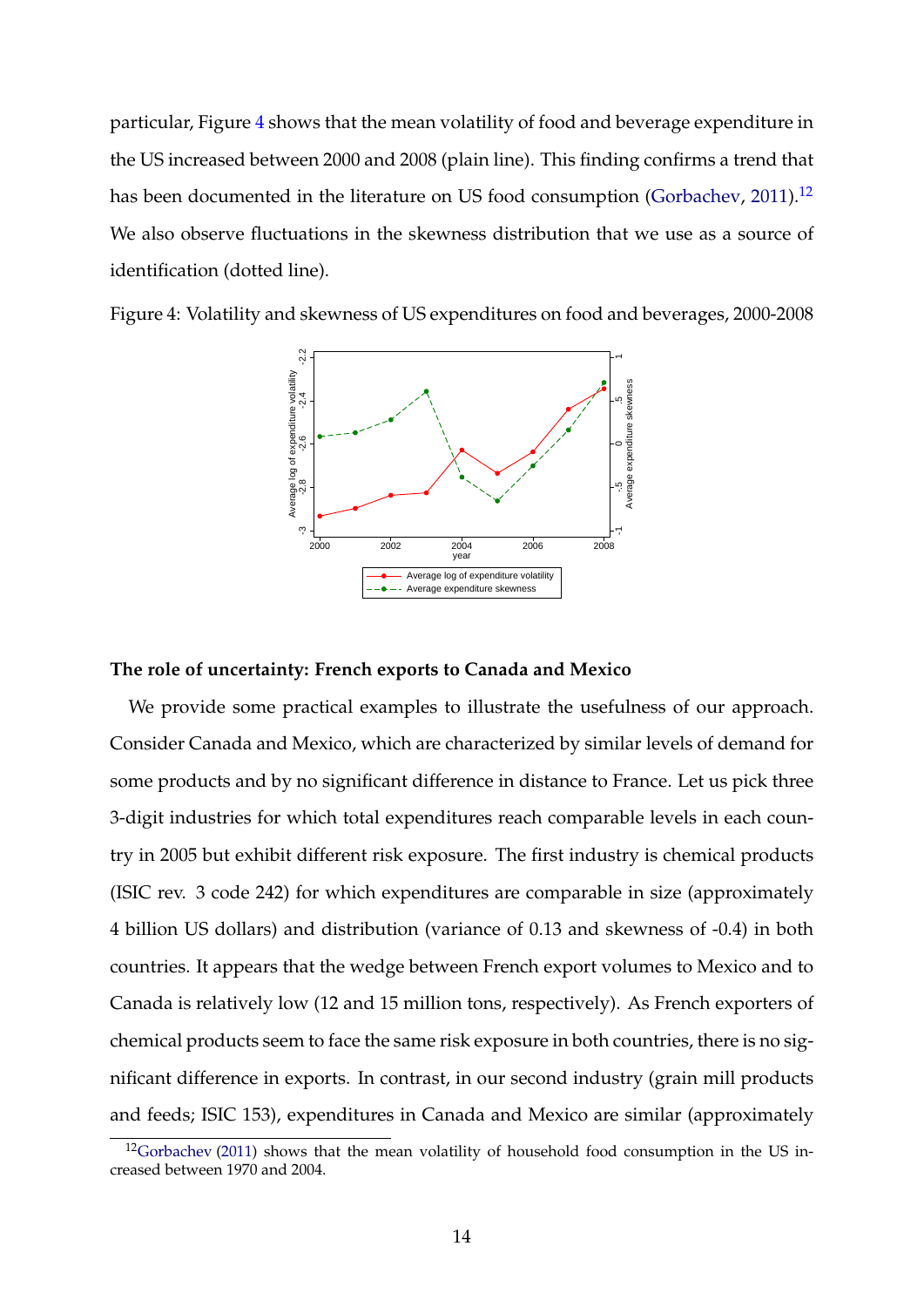2 billion US dollars), while the volatility in Mexico is twice as high as that in Canada. Interestingly, the volume of French exports to Canada is 2.6 times as high as exports to Mexico (11.7 and 5.4 million tons, respectively). In this case, for a given level of mean expenditures, managers appear to differentiate between serving Canada and Mexico, as the risk exposure is higher in Mexico. In addition, managers can also be sensitive to downside losses, relative to upside gains. Ceteris paribus, managers might prefer to serve a country exhibiting a high probability of an extreme event associated with a high versus a low level of demand. For example, in our third industry (basic iron and steel; ISIC 271) expenditures in Canada and Mexico are similar (approximately 11 billion US dollars). However, the data show that the volatility is higher in Mexico than in Canada (0.38 and 0.22, respectively), whereas the skewness is positive in Mexico (1.83) and negative in Canada (-0.14). Despite a slight difference in volatility, the difference in skewness may explain why the volume of French exports to Mexico is higher than that to Canada (124 vs. 96 million tons). As Mexico exhibits a relatively more right-skewed distribution in this industry, it can be viewed as providing better downside protection or lower downside risk, which induces more exports. Hence, for a given level of market potential, firms face different expenditure distributions and risk exposure, thereby inducing different levels of exports.

# **2.4 Empirical Evidence**

In this section, we provide evidence of a significant effect of foreign expenditure volatility and skewness on exports by controlling for demand size in destination markets. We also add different combinations of fixed effects to capture unobservable characteristics at the firm, industry, destination and year levels.

### **2.4.1 Industry-level Evidence**

We first estimate the following equation at the industry level:

$$
\ln q_{jt}^k = \beta_1 \ln \mathbb{E}(R_{jt}^K) + \beta_2 \ln \mathbb{V}(R_{jt}^K) + \beta_3 \mathbb{S}(R_{jt}^K) + \alpha_{jt} + \alpha_k + \varepsilon_{jt}^k,
$$
 (2)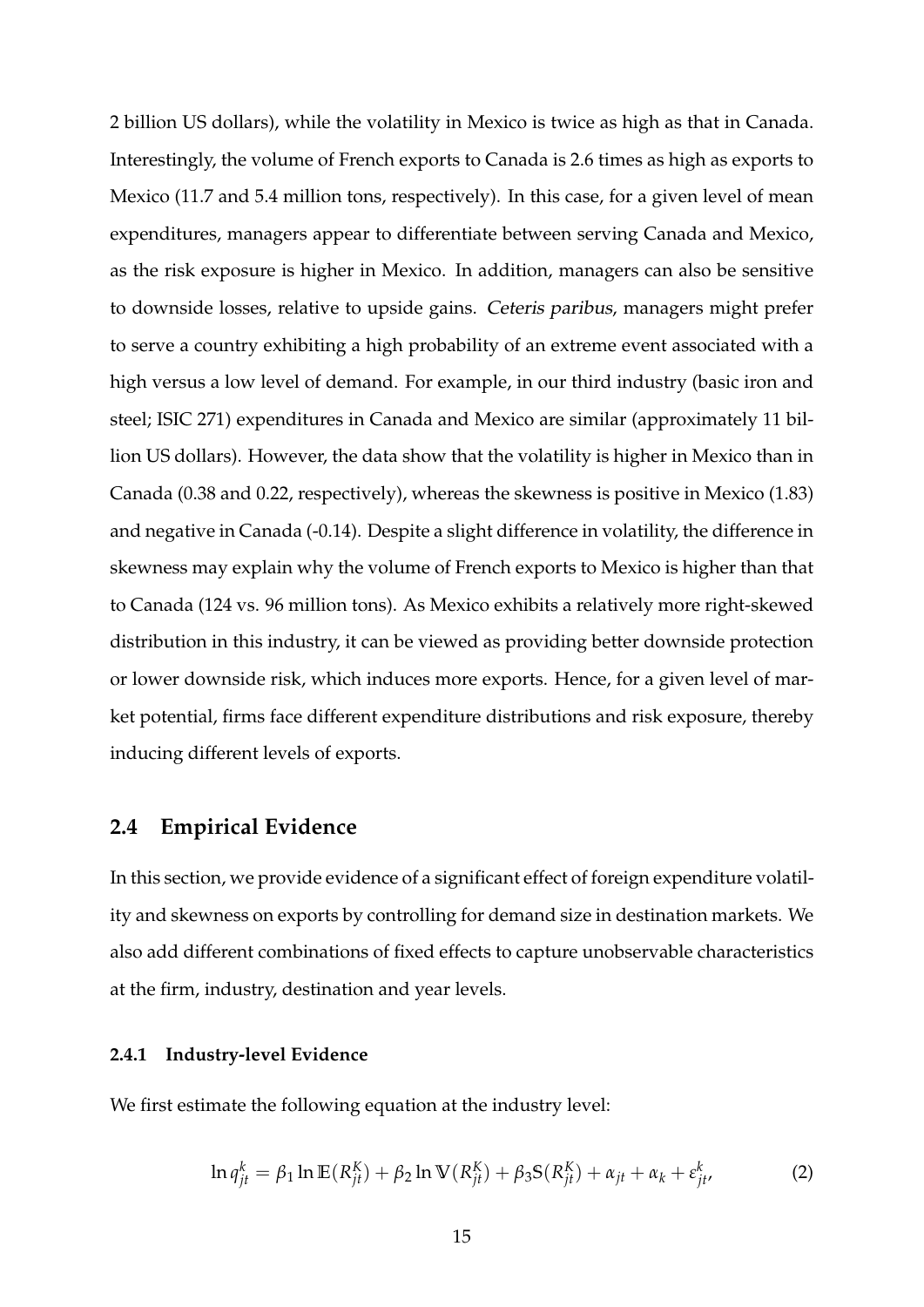where  $q_{jt}^k$  is the French export volumes to destination  $j$  aggregated at the 4-digit manufacturing level *k* (ISIC classification) in year *t*. Trade is related to the first three moments of expenditures in the destination at the 3-digit level *K*: the expected value  $\mathbb{E}(R_{jt}^K)$ , volatility  $V(R_{jt}^K)$ , and skewness  $S(R_{jt}^K)$ . A set of industry  $(\alpha_k)$  and destination-time  $(\alpha_{jt})$ fixed effects controls for unobserved heterogeneity in industries and destination-year markets. The sample covers the period from 2000 to 2009. Here,  $\varepsilon_{jt}^k$  represents the error term.

The results are reported in the first column of Table 1. As expected, export volumes at the industry level are positively affected by the first and third central moments of the foreign expenditure distribution, i.e., the expected expenditure and its skewness. The third-moment effect suggests that exporters are sensitive to downside risk exposure. In contrast, exports are negatively affected by the second central moment of expenditure. For example, given that the export elasticity to expenditure volatility is 0.112, French exports to Canada in the grain mill industry would decrease by 11.2% if, *ceteris paribus*, its expenditure were as volatile as that of Mexico.<sup>13</sup>

| Dependent variable:                                                       | Industry export volumes: $\ln q_{it}^k$ |              |  |
|---------------------------------------------------------------------------|-----------------------------------------|--------------|--|
|                                                                           | (1)                                     | (2)          |  |
| Ln Mean 5-year Expenditure ${}_{i,t-1}^K$                                 | $0.275^{a}$                             | $0.275^{a}$  |  |
|                                                                           | (0.033)                                 | (0.033)      |  |
| Ln Expenditure Volatility $_{it}^{K}$                                     | $-0.112^a$                              | $-0.073^{b}$ |  |
|                                                                           | (0.028)                                 | (0.031)      |  |
| Ln Expenditure Volatility ${}_{it}^{K}$ $\times$ Ln Distance <sub>j</sub> |                                         | $0.079^{a}$  |  |
|                                                                           |                                         | (0.022)      |  |
| Expenditure Skewness $_{it}^{K}$                                          | $0.035^{a}$                             | $0.036^{a}$  |  |
|                                                                           | (0.011)                                 | (0.011)      |  |
| Observations                                                              | 48,424                                  | 48,424       |  |
| $R^2$                                                                     | 0.778                                   | 0.778        |  |
| Sets of Fixed Effects:                                                    |                                         |              |  |
| Destination. Time $_{it}$                                                 | Yes                                     | Yes          |  |
| 4-digit-Industry $_k$                                                     | Yes                                     | Yes          |  |

Table 1: Industry-level evidence

Notes: dependent variable is aggregated export volumes in logs. Number of years: 10; Number of destinations: 90; Number of 4-digit industries: 119. Expenditure is defined as apparent consumption (production minus net exports) at the 3-digit *K* level. See the paper for computational details about expenditure moments. Robust standard errors are in parentheses, clustered by destination-4-digit industry level, with  $\alpha$  and  $\beta$  denoting significance at the 1% and 5% level, respectively.

 $13$ Recall that volatility in Mexico is twice as high as in Canada in the grain mill products and feeds industry (ISIC rev. 3 code 153. See Section 2.3.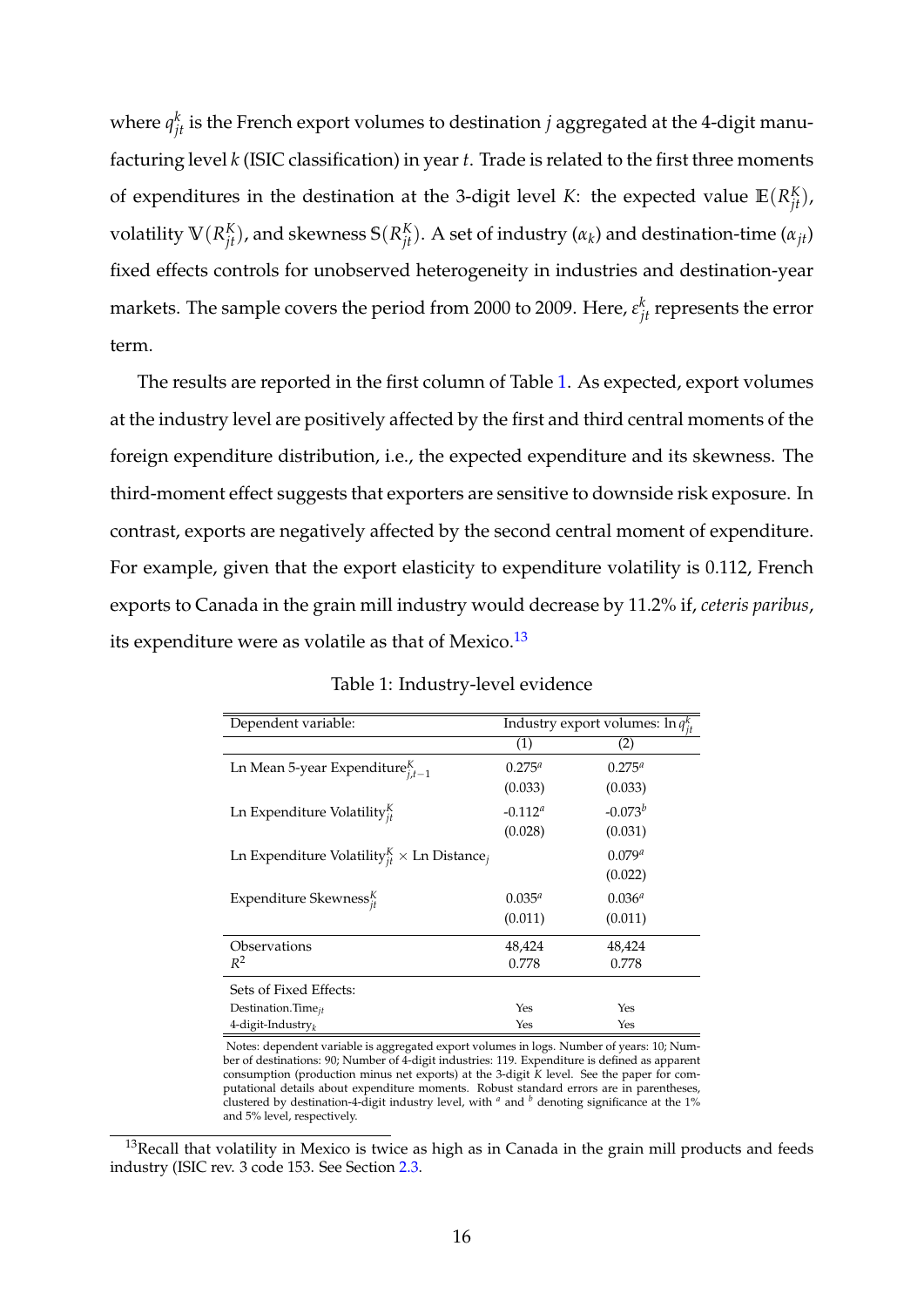Column 2 of Table 1 investigates whether the negative effect of expenditure volatility on export quantities varies with trade costs. As shown below in the theoretical section, we expect this negative impact to be lower when trade costs increase. The intuition is that the marginal negative impact of volatility is higher the larger the market potential. Thus, destination markets in which trade costs are low receive relatively more exports and are thus more at risk. We use the geographical distance between France and the destination country as a proxy for trade costs and interact the volatility variable with distance.<sup>14</sup> Note that the separate effect of distance on French exports is captured by the destination-by-time fixed effects, which also absorb other time-variant and -invariant destination covariates such as common language, contiguity or regional trade agreement. The results confirm our expectations. The estimated coefficient on the interaction term between volatility and distance is positive and significant at the one percent level. Thus, higher trade costs tend to reduce the negative impact of expenditure volatility on exports.

We supplement the analysis by presenting reduced-form graphical evidence of the heterogeneous impact of volatility on exports. However, instead of using trade costs, we exploit differences in productivity across firms. The intuition is similar to that presented above: the more productive the firm is, the greater the export volumes and, therefore, the higher the risk at the margin. Figure 5 compares most to least productive exporters in terms of industry export volumes and expenditure volatility in destination markets between 2000 and 2009. Each industry-destination-year is binned based on the quartile of its expenditure volatility (x-axis), with bins from Q1 to Q4, where Q1 is the lowest and Q4 the highest quartile of volatility. The y-axis displays the interquartile ratio that compares the 25% most productive firms to the 25% least productive firms in terms of the weighted average export volumes for each quartile of expenditure volatility. The weighted average export volumes are computed at the 4-digit industry-destination-year level. The weights are the lagged mean expenditure of the industry-destination-year triplets. They are designed to account for the possible

 $14$ The relevant data are obtained from [CEPII,](http://www.cepii.fr/CEPII/en/welcome.asp) and distance is computed as the distance between the main cities of both countries weighted by the share of the population living in each city.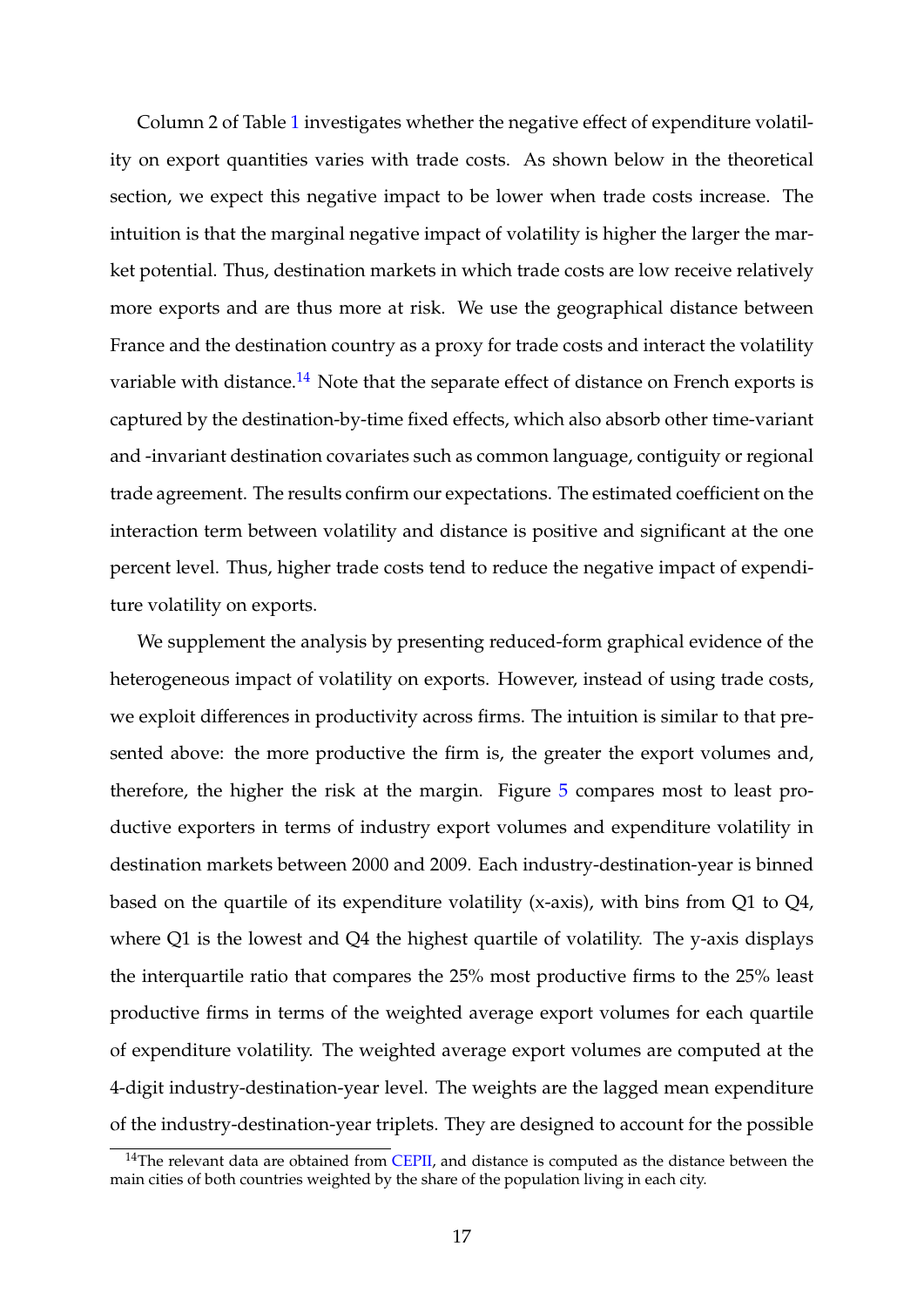self-selection of firms into destinations with different levels of expenditure. The figure depicts an interesting and striking result: expenditure volatility reduces the export difference between the least and most productive exporters. The 25% most productive firms export, on average, 3.9 times more than the 25% least productive firms in less volatile markets (Q1), while this difference shrinks to 2.3 in the most volatile markets (Q4). Our theoretical model will rationalize this cautionary or risk-averseness effect.

Figure 5: Export difference in volumes between least and most productive exporters (Volatility in destination-year-industry markets – 2000-2009)



## **2.4.2 Firm-level Evidence**

We now present our firm-level estimations on the intensive and extensive margins of trade, i.e., on firm export sales and entry/exit decisions. Then, in Section 2.5, we discuss how economically meaningful the estimates of volatility and skewness are.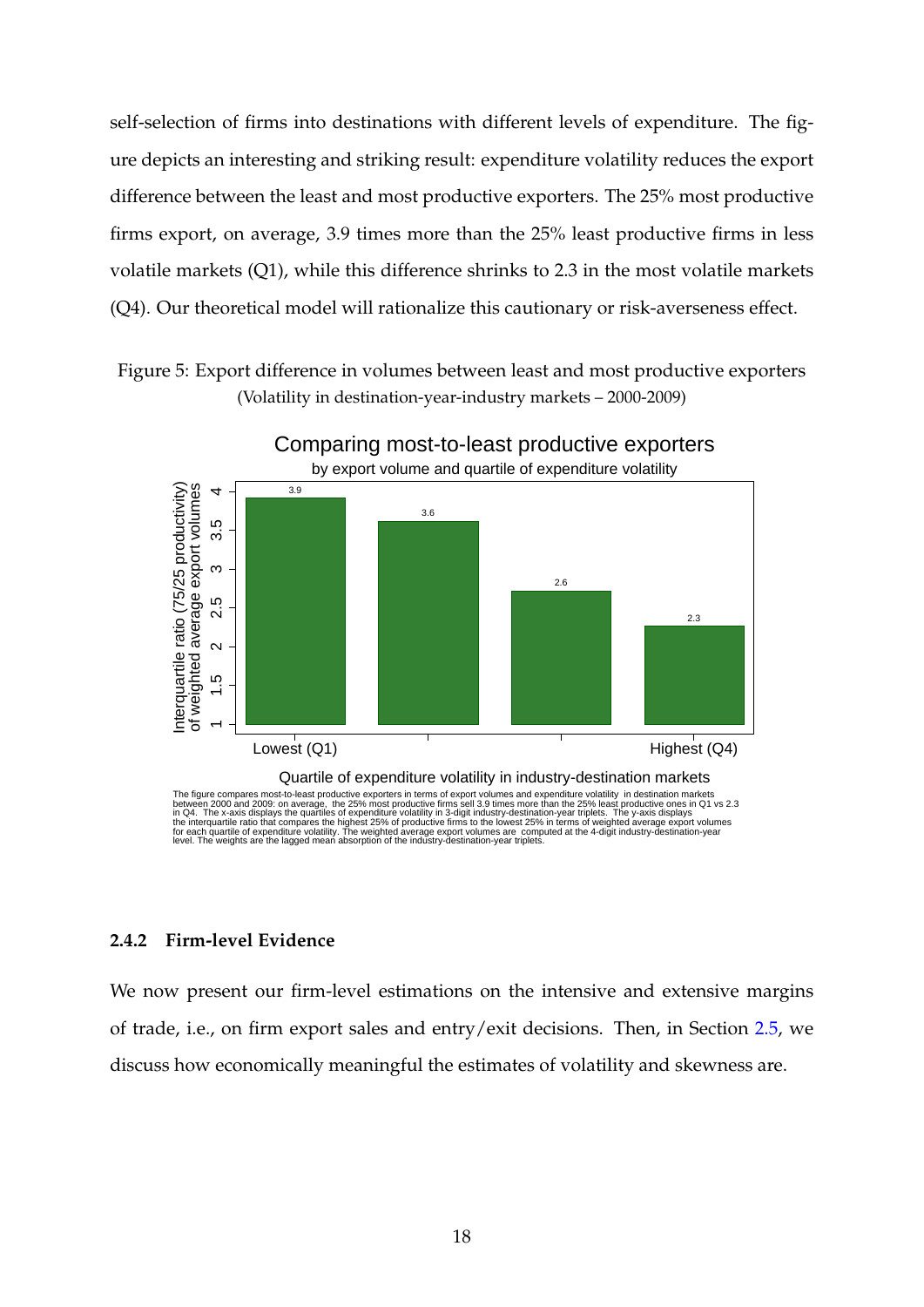#### **Intensive Margin of Trade**

We estimate the following specification at the firm level:

$$
\ln q_{fjt}^k = \delta_1 \ln \mathbb{E}(R_{jt}^K) + \delta_2 \ln \mathbb{V}(R_{jt}^K) + \delta_3 \mathbb{S}(R_{jt}^K) + \mathbf{FE} + \varepsilon_{fjt}^k,
$$
\n(3)

where  $q_{fjt}^k$  is now the export volume of French firm  $f$  to destination  $j$  at the 4-digit manufacturing level *k* in year *t*.<sup>15</sup> As previously described,  $\mathbb{E}(R_{jt}^K)$ ,  $\mathbb{V}(R_{jt}^K)$  and  $\mathbb{S}(R_{jt}^K)$ are the first three central moments of expenditure, and  $\varepsilon_{fit}^k$  represents the usual error term.

Compared with the industry-level estimations, firm-level data offer considerably more observations and reduce concerns regarding the inefficiency of the panel estimator when introducing various combinations of fixed effects. Consequently, we use fairly demanding specifications with a vector **FE** of different combinations of fixed effects. The standard errors are clustered at the destination-4-digit-industry level. Because maintaining singleton groups in linear regressions where fixed effects are nested within clusters might lead to incorrect inferences, we exclude groups containing only one observation (Correia, 2015). Therefore, the number of observations differs across estimations.<sup>16</sup>

The results are reported in Table 2 according to the fluctuations in uncertainty across destination markets (column 1), industries (column 2), and years (column 3). Before presenting the differences between columns, note that in every specification, all coefficients are statistically significant (at the 1 percent confidence level) and exhibit the expected signs. The results clearly show that expenditure volatility is negatively correlated with firm export volumes. This confirms the industry evidence presented above. Moreover, as expected, the average size of expenditure, its skewness, and firm productivity are positively correlated with export volumes.

In the first column, we introduce firm-by-industry-by-year fixed effects  $(\alpha_{fk})$ , which

 $15$ We report estimations on firm export unit values in Appendix B. Results are in line with the theoretical predictions on export prices shown in Section 3. However, they are not robust across all specifications. One reason could be that unit values are noisy proxies for export prices.

<sup>&</sup>lt;sup>16</sup>We use the Stata package REGHDFE developed by Correia (2014). The results are similar when retaining singleton groups and are available upon request.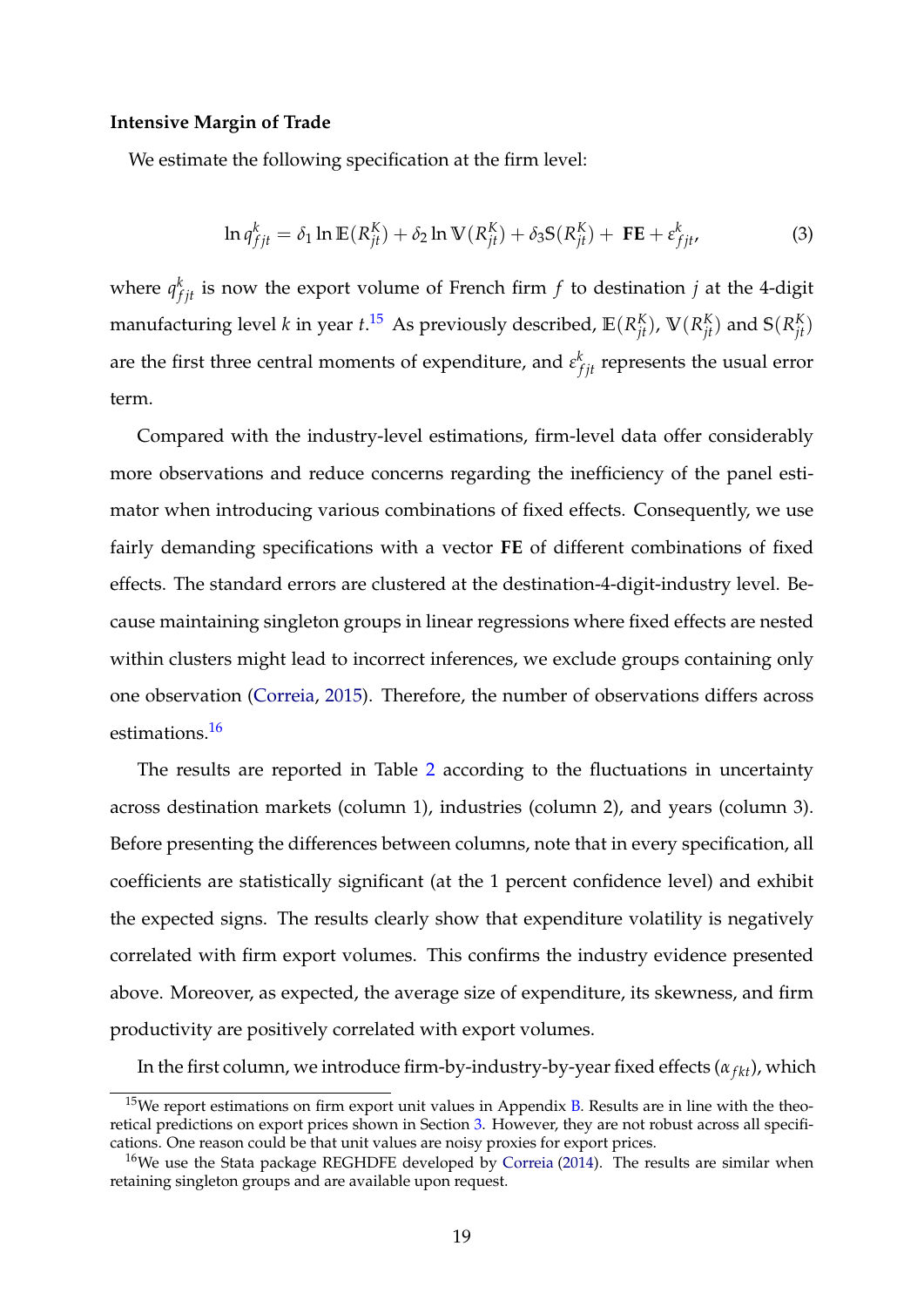| Dependent variable:                              | $\overline{\text{Firm export volumes:}} \ln q_{fit}^k$ |             |                       |
|--------------------------------------------------|--------------------------------------------------------|-------------|-----------------------|
|                                                  | (1)                                                    | (2)         | (3)                   |
| Ln Mean 5-year Expenditure $_{it}^K$             | $0.068^a$                                              | $0.079^{a}$ | $0.200^{a}$           |
|                                                  | (0.018)                                                | (0.022)     | (0.030)               |
| Ln Expenditure Volatility $_{it}^{K}$            | $-0.028^a$                                             | $-0.040^a$  | $-0.024$ <sup>a</sup> |
|                                                  | (0.009)                                                | (0.012)     | (0.008)               |
| Expenditure Skewness $_{it}^{K}$                 | $0.012^a$                                              | $0.015^{a}$ | $0.009^{a}$           |
|                                                  | (0.004)                                                | (0.005)     | (0.003)               |
| Ln Productivity $_{ft}$                          |                                                        |             | $0.123^{a}$           |
|                                                  |                                                        |             | (0.004)               |
| Observations                                     | 3,904,513                                              | 3,129,051   | 3,8754,22             |
| $R^2$                                            | 0.708                                                  | 0.534       | 0.861                 |
| Sets of Fixed Effects:                           |                                                        |             |                       |
| Firm.(4-digit-)Industry.Time $_{fkt}$            | Yes                                                    |             |                       |
| Destination <sub>i</sub>                         | Yes                                                    |             |                       |
| Firm.Destination.Time $_{fit}$                   |                                                        | Yes         |                       |
| 4-digit-Industry $_k$                            |                                                        | Yes         |                       |
| Firm.Destination. $(4$ -digit-)Industry $_{fik}$ |                                                        |             | Yes                   |
| Time <sub>t</sub>                                |                                                        |             | Yes                   |

Table 2: Intensive margin: Firm export volumes

Notes: dependent variable is firm-level export volumes in logs aggregated at the 4-digit *k* level. Number of years: 10; Number of destinations: 90; Number of 4-digit industries: 119; Number of firms: 105,777. Expenditure is defined as apparent consumption (production minus net exports) at the 3-digit *K* level. See the paper for computational details about expenditure moments. Robust standard errors are in parentheses, clustered by destination-4-digit industry level, with *<sup>a</sup>* denoting significance at the 1% level.

capture all time-varying firm-specific determinants, such as productivity and debt, as well as any firm-industry heterogeneity. Our coefficients of interest on volatility and skewness are identified in the destination dimension. In other words, the estimation relies on firm-industry-year triplets with multiple destinations. We simply add a separate destination country fixed effect  $(\alpha_j)$  to control for destination-specific factors.

In this setting, multi-destination firms may diversify their exports across markets in response to increased volatility. Despite this opportunity, we find a negative effect of expenditure volatility on firm-level exports. This implies that multi-destination firms only partly diversify their exports to different destinations.<sup>17</sup>

In the second column, we introduce firm-by-destination-by-year fixed effects  $(\alpha_{fit})$ . With this specification, we still absorb productivity differences across firms, but we also control for any time-varying firm-destination-specific factors. Our coefficients of

 $17$ Note that restricting the estimations to multi-destination and -industry exporters only marginally affects the estimates. These results are available upon request.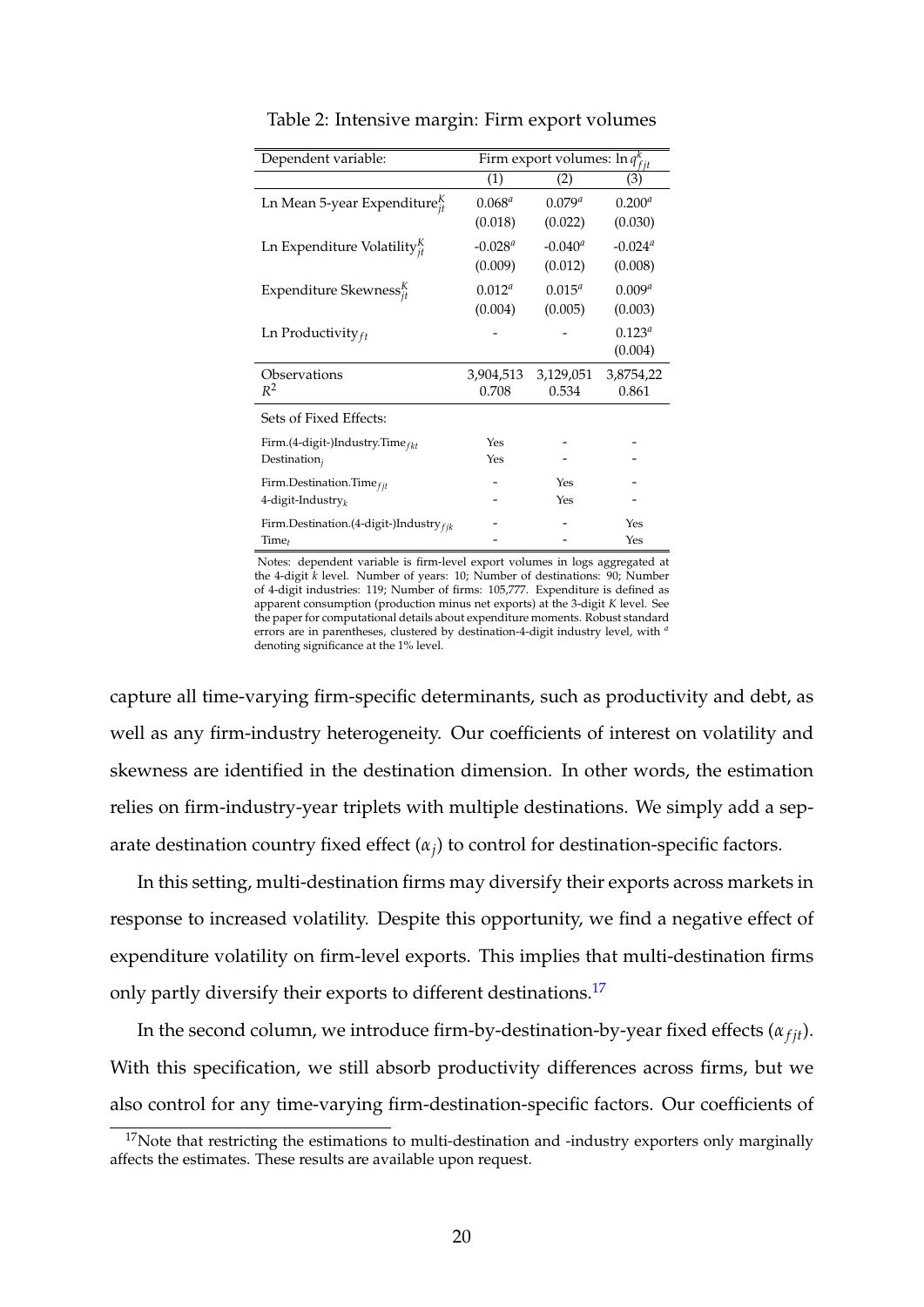interest are now identified in the industry dimension. In other words, the estimation relies on firm-destination-year triplets with multiple industries. We simply add a separate 4-digit industry fixed effect (*α<sup>j</sup>* ) to control for industry-specific factors.

In this setting, by controlling for firm-by-destination-by-year fixed effects, we eliminate the possibility of firms diversifying across destinations. Unsurprisingly, the magnitude of the volatility estimate *increases* (from 0.028 in column 1 to 0.040 in column 2). Firms are more impacted because it is intuitively more difficult to diversify across industries of activity than across destinations when uncertainty increases. The magnitude of the skewness effect is also somewhat larger.

In the third column, we use firm-by-destination-by-industry fixed effects  $(\alpha_{fjk})$  and add a separate year fixed effect  $(\alpha_t)$ . We capture any differences that are maintained across our observation period at the firm-destination-industry level. However, this set does not control for time-varying firm characteristics, such as productivity, which is now introduced as an additional control and defined as the ratio of value added to the number of employees. The estimates in the third column have a very natural interpretation with a set of fixed effects corresponding to a within-panel estimator. The identification lies in the variation of expenditure moments over time. The within estimates suggest that, for a given firm-destination-industry, an increase in volatility over time reduces firm's export volumes, while an increase in skewness raises exports.

#### **Heterogeneous Intensive Responses of Firms to Expenditure Volatility**

In this section, we assess the potential for heterogeneity in firm responses to volatility. Specifically, we evaluate whether expenditure uncertainty reduces the export difference between the least and the most productive firms, as depicted in the non-parametric Figure 5. In Figure 6, we construct a parametric version of this reallocation effect.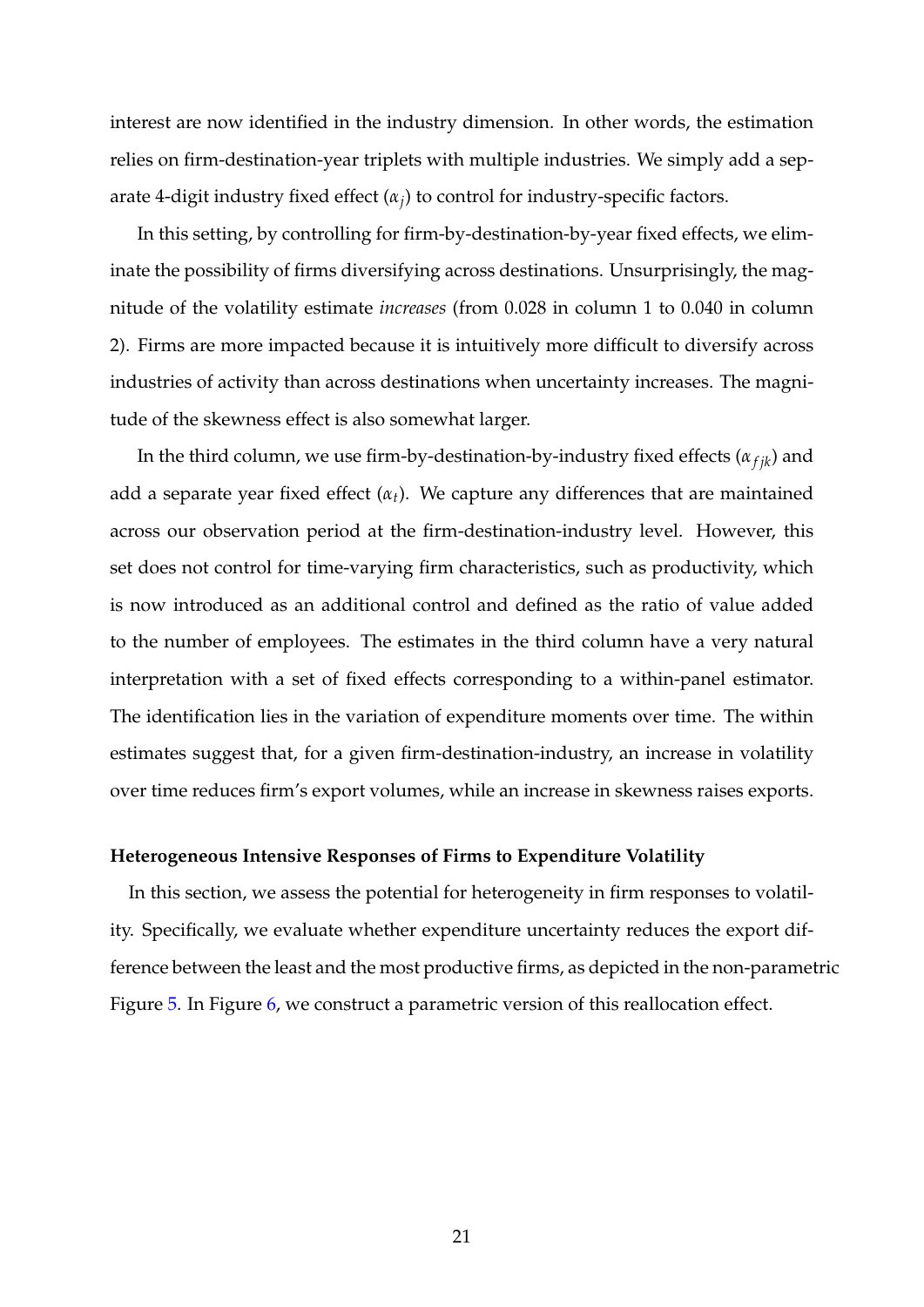#### Figure 6: Volatility, productivity and export volumes



Predictive margins with 95% confidence intervals

The figure compares exporters across different categories of productivity and demand volatility in terms of predicted export volumes between<br>2000 and 2009. The x-axis displays the deciles of demand volatility in 3-digit se

We first divide firm productivity into quartiles and industry expenditure volatility into deciles. Then, we create new variables by interacting the productivity quartiles with the volatility deciles. Finally, we use an estimator that allows us to identify these interactions and to overcome the computational cost of calculating marginal effects. We run the regression by conditioning the firms' responses on destination-by-year and firm-by-industry (4-digit) fixed effects.<sup>18</sup> Based on the estimated parameters, we compute the predicted mean of export volume (in logs) for each decile of volatility and quartile of productivity. The different predictions for trade are plotted in Figure 6. This plot shows three interesting results: (1) the most productive firms export more than the others at any level of volatility; (2) the larger expenditure volatility, the lower the export volumes for all levels of productivity, except for the least productive firms; and (3) the marginal decrease in exports increases for the most productive firms as volatility increases. These results imply that the export difference between the least and most productive firms decreases with volatility.

 $18$ Note that this estimator yields without the interactions the same estimates of volatility and skewness than in column 3 of Table 2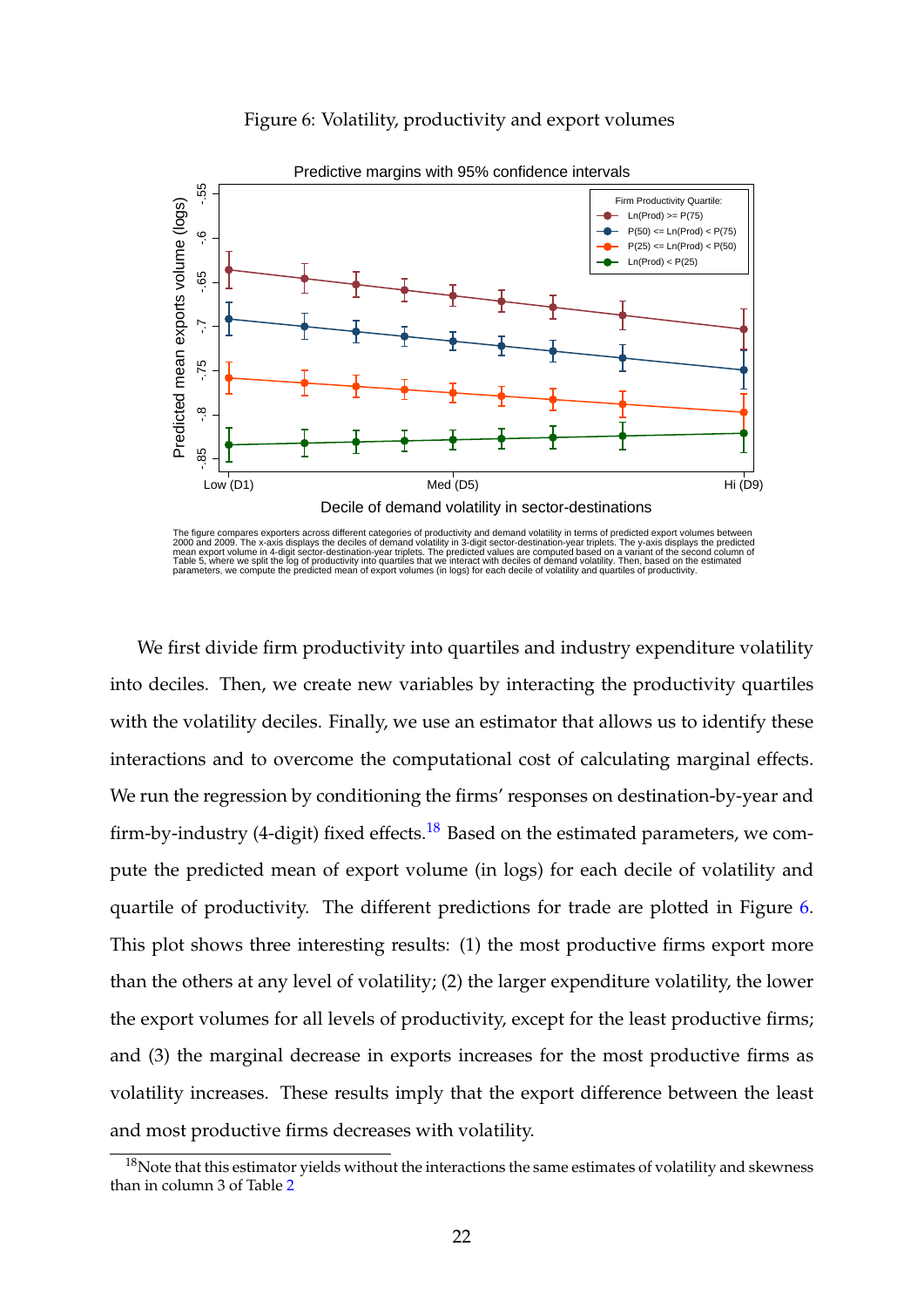We pursue our investigation of the heterogeneous responses of firms to expenditure volatility using the same specifications as in Table 2 and adding a new covariate: the interaction between volatility and firm productivity. The results are reported in Table 3. Our estimates confirm that the most productive firms are more sensitive to a variation in expenditure volatility (across destinations, industries, and years).

| Dependent variable:                                   | Firm export volumes: $\ln q_{fit}^k$ |             |             |
|-------------------------------------------------------|--------------------------------------|-------------|-------------|
|                                                       | (1)                                  | (2)         | (3)         |
| Ln Mean 5-year Expenditure $_{it}^K$                  | $0.065^{a}$                          | $0.078^{a}$ | $0.200^{a}$ |
|                                                       | (0.018)                              | (0.021)     | (0.030)     |
| Ln Expenditure Volatility $_{it}^{K}$                 | 0.008                                | $-0.017$    | $-0.011$    |
|                                                       | (0.010)                              | (0.012)     | (0.008)     |
| Ln Volatility $K_{it}$ $\times$ Ln Productivity $f_t$ | $-0.011^a$                           | $-0.007^a$  | $-0.004a$   |
|                                                       | (0.002)                              | (0.001)     | (0.001)     |
| Expenditure Skewness $_{it}^{K}$                      | 0.012 <sup>a</sup>                   | $0.015^{a}$ | $0.009^{a}$ |
|                                                       | (0.004)                              | (0.005)     | (0.003)     |
| Ln Productivity $_{ft}$                               |                                      |             | $0.117^{a}$ |
|                                                       |                                      |             | (0.004)     |
| Observations                                          | 3,904,513                            | 3,129,051   | 3,8754,22   |
| $R^2$                                                 | 0.708                                | 0.534       | 0.861       |
| Sets of Fixed Effects:                                |                                      |             |             |
| Firm.(4-digit-)Industry.Time $_{fkt}$                 | Yes                                  |             |             |
| Destination <sub>i</sub>                              | Yes                                  |             |             |
| Firm.Destination.Time $_{fit}$                        |                                      | Yes         |             |
| 4-digit-Industry $_k$                                 |                                      | Yes         |             |
| Firm.Destination. $(4$ -digit-)Industry $_{fik}$      |                                      |             | Yes         |
| Time <sub>t</sub>                                     |                                      |             | Yes         |

Table 3: Intensive margin: reallocation of export volumes

Notes: dependent variable is firm-level export volumes in logs aggregated at the 4-digit *k* level. All specifications include the overall sample of exporters. Number of years: 10; Number of destinations: 90; Number of 4-digit industries: 119; Number of firms: 105,777. Expenditure is defined as apparent consumption (production minus net exports) at the 3-digit *K* level. See the paper for computational details about expenditure moments. Robust standard errors are in parentheses, clustered by destination-4-digit industry level, with *<sup>a</sup>* denoting significance at the 1% level.

### **Extensive Margin of Trade**

We now investigate the impact of uncertainty on the extensive margin of trade. We follow the same identification strategy as above with a disaggregated left-hand side variable regressed on aggregated right-hand side expenditure moments. We distinguish between the entry of new French firms into the international market and the exit of incumbents from that market over the 2000-2009 period. Regarding entry, our dependent variable  $(y_{fjt}^k)$  is the probability that firm  $f$  begins exporting to destination  $j$  in 4-digit industry *k* and year *t*. Our counterfactual scenario considers the firms that do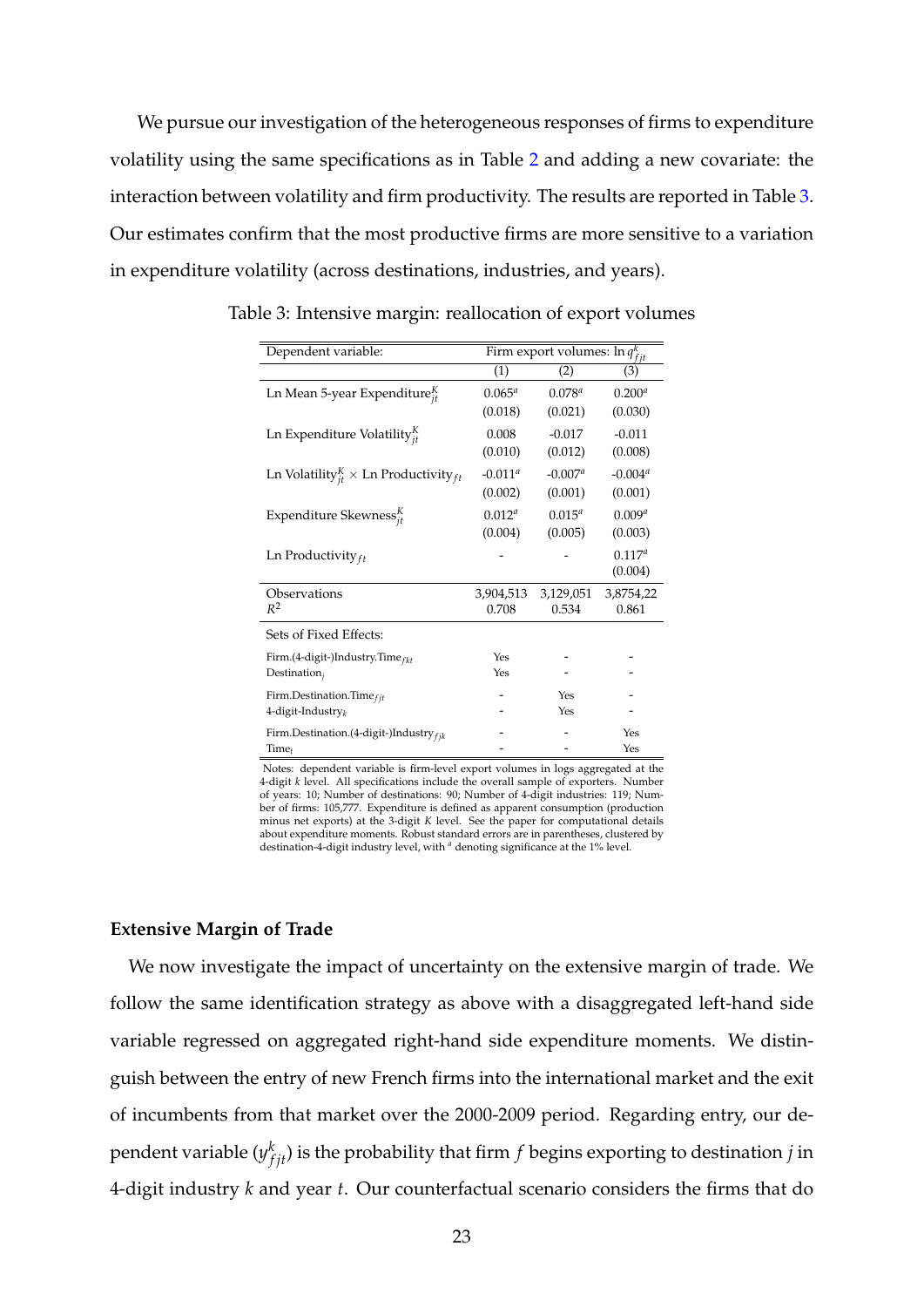not enter in the same triplet *jkt*. This choice model can be written in the latent variable representation, with  $y_{fjt}^{*k}$  being the latent variable that determines whether a strictly positive export flow is observed for firm *f* in a destination-industry-year triplet. Our estimated equation is therefore as follows:

$$
Pr(y_{fjt}^k | y_{fj,t-1}^k = 0) = \begin{cases} 1 & \text{if } y_{fjt}^{*k} > 0, \\ 0 & \text{if } y_{fjt}^{*k} \le 0, \end{cases}
$$
 (4)

with

$$
y_{fjt}^{*k} = \gamma_1 \ln \mathbb{E}(R_{jt}^K) + \gamma_2 \ln \mathbb{V}(R_{jt}^K) + \gamma_3 \mathbb{S}(R_{jt}^K) + \mathbf{FE} + \varepsilon_{fjt}^k,
$$

where, as previously described,  $\mathbb{E}(R_{jt}^K)$ ,  $\mathbb{V}(R_{jt}^K)$  and  $\mathbb{S}(R_{jt}^K)$  are the first three central moments of expenditure, whereas **FE** represents various combinations of fixed effects, and  $\varepsilon_{fjt}^k$  is the error term. In addition to the probability of entry, one can also study the exit transition. Higher volatility or lower upside gains may indeed increase the exit of firms from the export market. In that case, our dependent variable is the probability that firm *f* in destination *j*, industry *k* and year *t* − 1 stops exporting products from industry *k* to this destination in year *t*. Our counterfactual scenario now considers the firms that continue to serve the same triplet *jkt*. The explanatory variables are the same as in the entry estimations.

We estimate the entry and exit equations using a linear probability model. The inclusion of fixed effects in a probit model would give rise to the incidental parameter problem. The linear probability model avoids this issue. As for the intensive margin, in all regressions, we account for the correlation of errors by clustering at the destination-4-digit-industry level. The results are reported in Table 4.

In accordance with the definition of our counterfactual scenarios, we investigate the effects of uncertainty across industries and destinations. In columns 1 and 3, we introduce destination ( $α_j$ ) and firm-by-industry-by-year fixed effects ( $α_{fkt}$ ). Our coefficients of interest on volatility and skewness are here identified in the destination dimension. In other words, regarding the probability of firm entry (column 1), we compare firms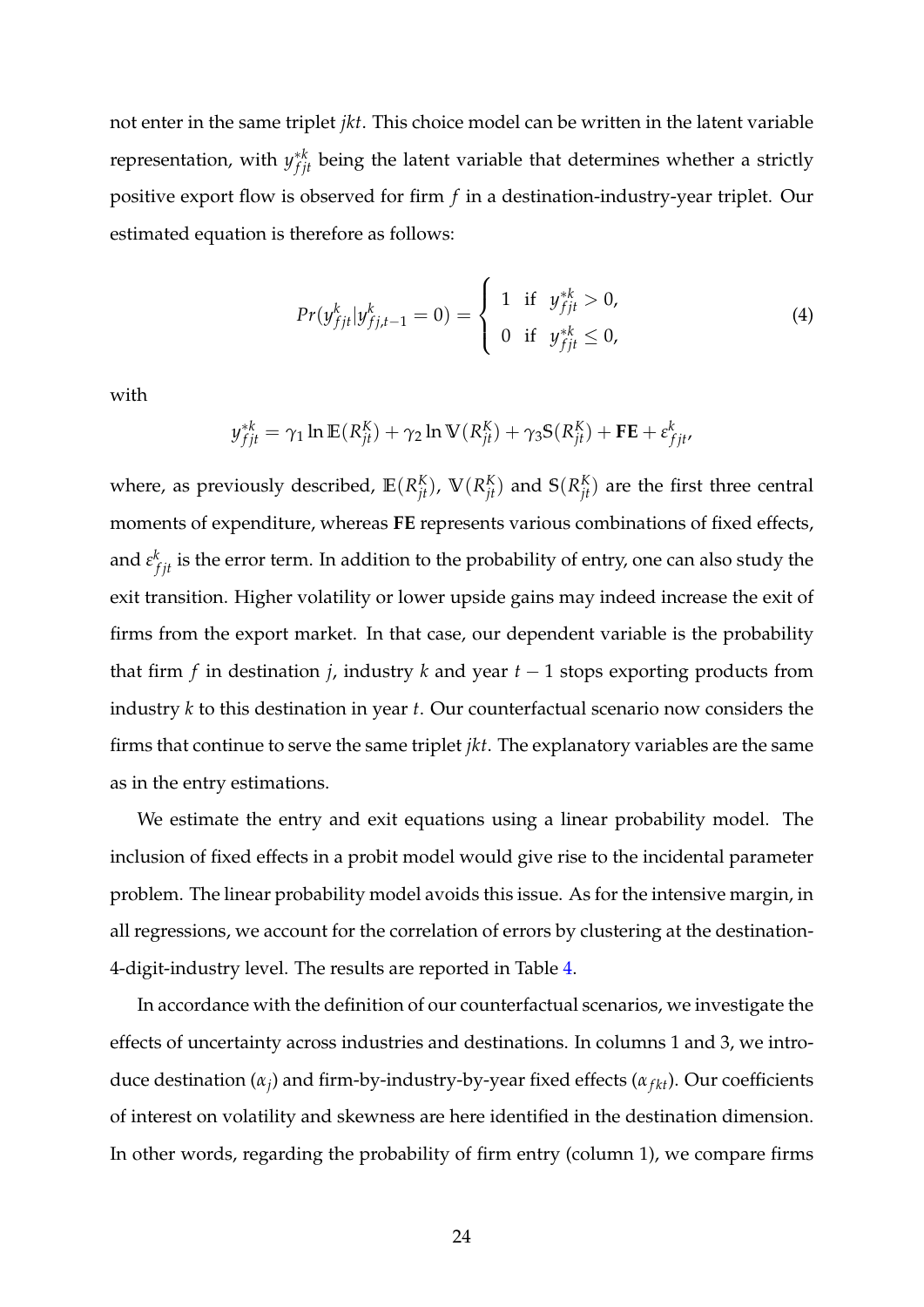in a given industry *k* and year *t* entering an export market *j* versus those that are not. In columns 2 and 4, we introduce industry (*α<sup>k</sup>* ) and firm-by-destination-by-year fixed effects  $(\alpha_{fit})$ . Our coefficients of interest on volatility and skewness are now identified in the industry dimension. Regarding the probability of firm entry (column 3), we thus compare firms in a given destination *j* and year *t* entering industry *k* versus those that are not.

| Dependent variable:                    | Proba. of entry     |                                             | Proba. of exit     |                                                 |
|----------------------------------------|---------------------|---------------------------------------------|--------------------|-------------------------------------------------|
|                                        |                     | $Prob(y_{fik,t} = 1) Prob(y_{fik,t-1} = 0)$ |                    | $Prob(y_{fjk,t} = 0)$  Prob $(y_{fjk,t-1} = 1)$ |
|                                        | (1)                 | (2)                                         | (3)                | (4)                                             |
| Ln Mean 5-year Expenditure ${}_{it}^K$ | $0.002^a$           | $0.001^{a}$                                 | $-0.013^a$         | $-0.008^a$                                      |
|                                        | (0.0002)            | (0.0002)                                    | (0.002)            | (0.002)                                         |
| Ln Expenditure Volatility $_{it}^{K}$  | $-0.0009^a$         | $-0.0005^a$                                 | 0.006 <sup>a</sup> | $0.003^{a}$                                     |
|                                        | (0.0002)            | (0.0001)                                    | (0.001)            | (0.001)                                         |
| Expenditure Skewness $_{it}^{K}$       | 0.0002 <sup>b</sup> | $0.0001^{b}$                                | $-0.0007$          | $-0.0004$                                       |
|                                        | (0.0001)            | (0.0001)                                    | (0.0005)           | (0.0005)                                        |
| Observations                           | 45,240,557          | 36,133,419                                  | 3,320,672          | 2,411,537                                       |
| $R^2$                                  | 0.088               | 0.354                                       | 0.372              | 0.424                                           |
| Sets of Fixed Effects:                 |                     |                                             |                    |                                                 |
| Firm.(4-digit-)Industry.Time $_{fkt}$  | Yes                 |                                             | Yes                |                                                 |
| $Destination_i$                        | Yes                 |                                             | Yes                |                                                 |
| Firm.Destination.Time $_{fit}$         |                     | Yes                                         |                    | Yes                                             |
| 4-digit-Industry                       |                     | Yes                                         |                    | Yes                                             |

Table 4: Extensive margin: entry and exit probabilities

Notes: dependent variable is probability for a firm to enter the export market (columns 1-2) and probability for a firm to exit the export market (columns 3-4). Entry sample: 9 years, 89 destinations, 119 4-digit industries, and 74,575 firms. Exit sample: 9 years, 88 destinations, 119 4-digit industries, and 72,694 firms. Expenditure is defined as apparent consumption (production minus net exports) at the 3-digit *K* level. See the paper for computational details about expenditure moments. Robust standard errors are in parentheses, clustered by destination-4-digit industry level, with *<sup>a</sup>* , *<sup>b</sup>* denoting significance at the 1% and 5% level respectively.

Table 4 presents quite intuitive results. Average expenditure significantly increases the probability that a firm enters a destination *j* or an industry *k* while reducing its probability of exit (columns 3 and 4). As expected, the within firm-industry-time (columns 1 and 3) and within firm-destination-time (columns 3 and 4) dimensions react to the second- and third-order moment changes in expenditures. Expenditure volatility significantly decreases the probability of entry and increases the probability of exit. These results depict reallocation effects across destinations and industries in terms of export decisions. Interestingly, destination reallocation appears to be stronger (see columns 1 and 3 vs. columns 2 and 4). As noted for the intensive margin of trade, diversification and reallocation across destinations is easier than across industries, which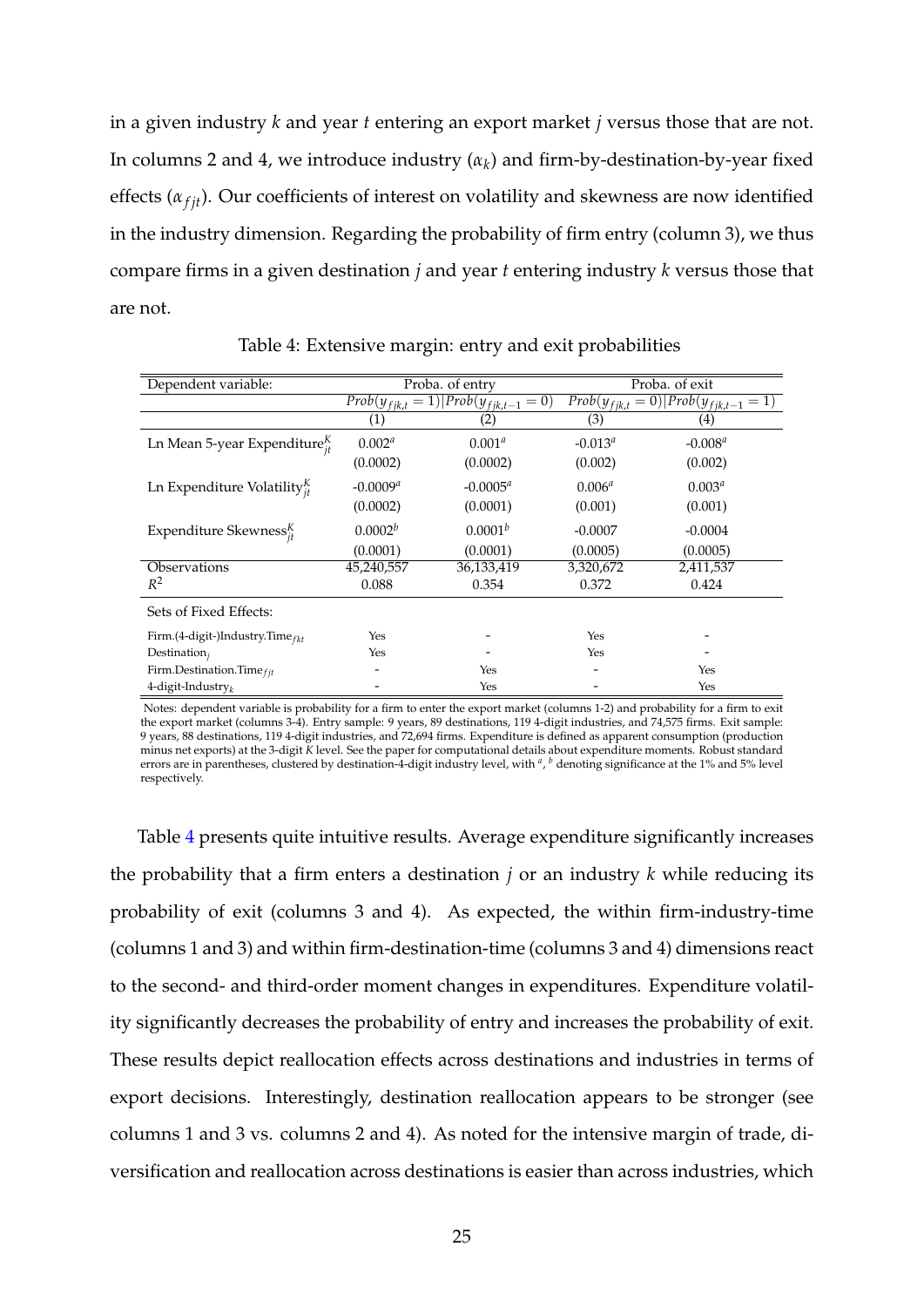may explain the difference in the magnitudes of coefficients. Thus, a smaller volatility effect on the intensive margin is consistent with a larger effect on the extensive margin. Note that skewness has a positive and significant impact on the probability of entry but no exit effect.

# **2.5 Discussion and Simulations**

Our estimations reveal that expenditure volatility negatively affects the intensive and extensive margins of trade. In addition, the more productive firms seem to favor destinations or industries with low volatility. In contrast, low productivity exporters can increase their exports in the riskiest countries or industries due to a reallocation of market shares among firms. Our results also suggest that downside risk matters to exporters.

How economically meaningful are the estimates of volatility and skewness? The firm-level estimates are our preferred estimates. Compared with the industry-level estimations, the number of firm-level observations improves the efficiency of the panel estimator when various combinations of fixed effects are introduced. Nevertheless, the firm-level estimates likely underestimate the magnitude of the effects. Indeed, our estimations only consider variations along a single dimension (destination, industry, or time), whereas our measures of volatility and skewness vary along the three dimensions (see Section 2.3). In addition, our simulations focus only on the intensive margin, disregarding the effects on the extensive margin. Our simulations also neglect feedback effects on prices and demand. As a result, the magnitude of the positive effect of lower uncertainty can be viewed as a minimum threshold.

Based on the intensive margin estimates in Table 2, we aggregate the firm-level results at the country level and simulate how changes in expenditure moments affect aggregate exports. Other things being equal, we find that in 2005, a one-standarddeviation increase in the average volatility of China would reduce aggregate French exports to China by  $1.5\%$  to  $2.4\%$ .<sup>19</sup> Moreover, if US expenditure were as volatile as

 $19$ As expected, the smallest effect (1.5%) is based on the lowest volatility estimate reported in the third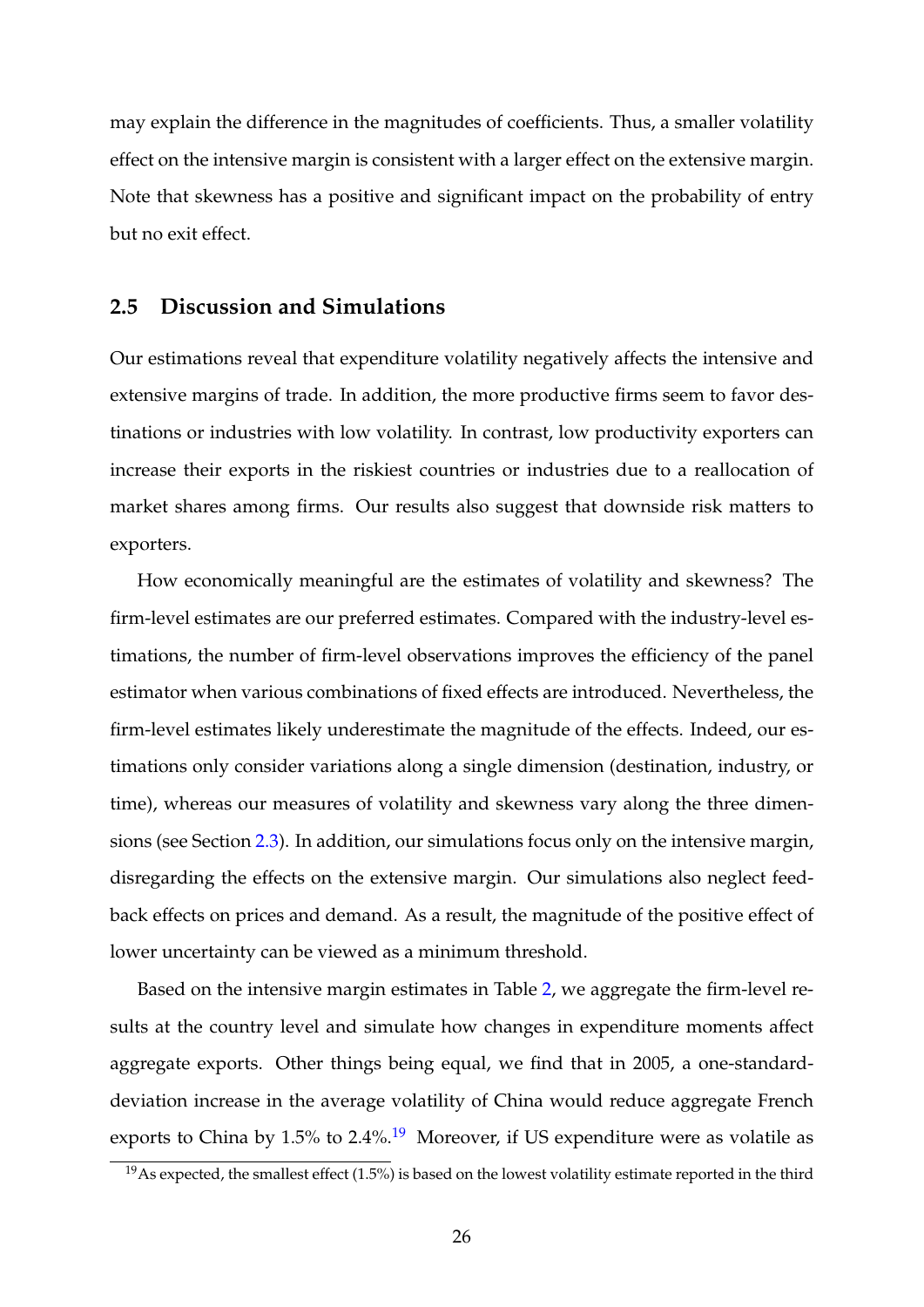Mexico's, French exports to the US would decrease by 3.2% to 4.5%. In contrast, holding other features constant, if US expenditure were as skewed as Mexico's, French exports to the US would increase by 1.4% to 1.8%. Further, if US expenditure were as volatile *and* skewed as Mexico's, French exports to the US would decrease by 1.8% to 2.8%. This result suggests that regardless of whether skewness matters, the risk premium is driven primarily by the second-order moment of the expenditure distribution.

As a final counterfactual, we consider what French exports would have been had there been virtually no volatility in destination markets. Thus, if the volatility of all destinations in 2005 were as low as that of the UK's textile industry (ISIC code 1711), $^{20}$ total French exports would have increased at the intensive margin by 5.3% to 7.6%. If we also assume zero skewness of each destination/industry expenditure, total French exports would still have increased by 4.1% to 6.8%.

# **3 Theory**

In this section, we develop a new firm-based trade model in which risk-averse producers face the same industry-wide uncertainty over expenditures and make export decisions (entry/exit, quantity or price) before the resolution of that uncertainty.<sup>21</sup> This model rationalizes our empirical results on the role of uncertainty in trade. Note that our framework also matches traditional facts concerning the role of firm heterogeneity and trade costs in trade.

We assume that each firm producing a variety *v* located in country *i* faces a downwardsloping demand curve in country *j* given by  $p_{ij}(v) = f[q_{ij}(v), R_{j'}]$ , where  $R_j$  denotes expenditure, and  $p_{ij}(v)$  and  $q_{ij}(v)$  are the price and the quantity of variety *v*, respectively. The demand curve is not known for certain at the time the contracts between exporters and importers are signed, as *R<sup>j</sup>* is subject to random shocks. Numerous fac-

column of Table 2, while the highest effect (2.4%) is based on the estimate in column 2. Unsurprisingly, the volatility estimate reported in the first column gives an intermediate effect of 1.7%. This ranking is preserved in all subsequent simulations.

<sup>&</sup>lt;sup>20</sup>The 4-digit ISIC industry 1711 is preparation and spinning of textile fibers; weaving of textiles. The volatility in this industry in the UK in 2005 was 0.024.

 $21$ In that respect, the role of uncertainty in our approach differs from the current firm-based trade literature. Unlike in Melitz (2003), producers know their level of productivity with certainty.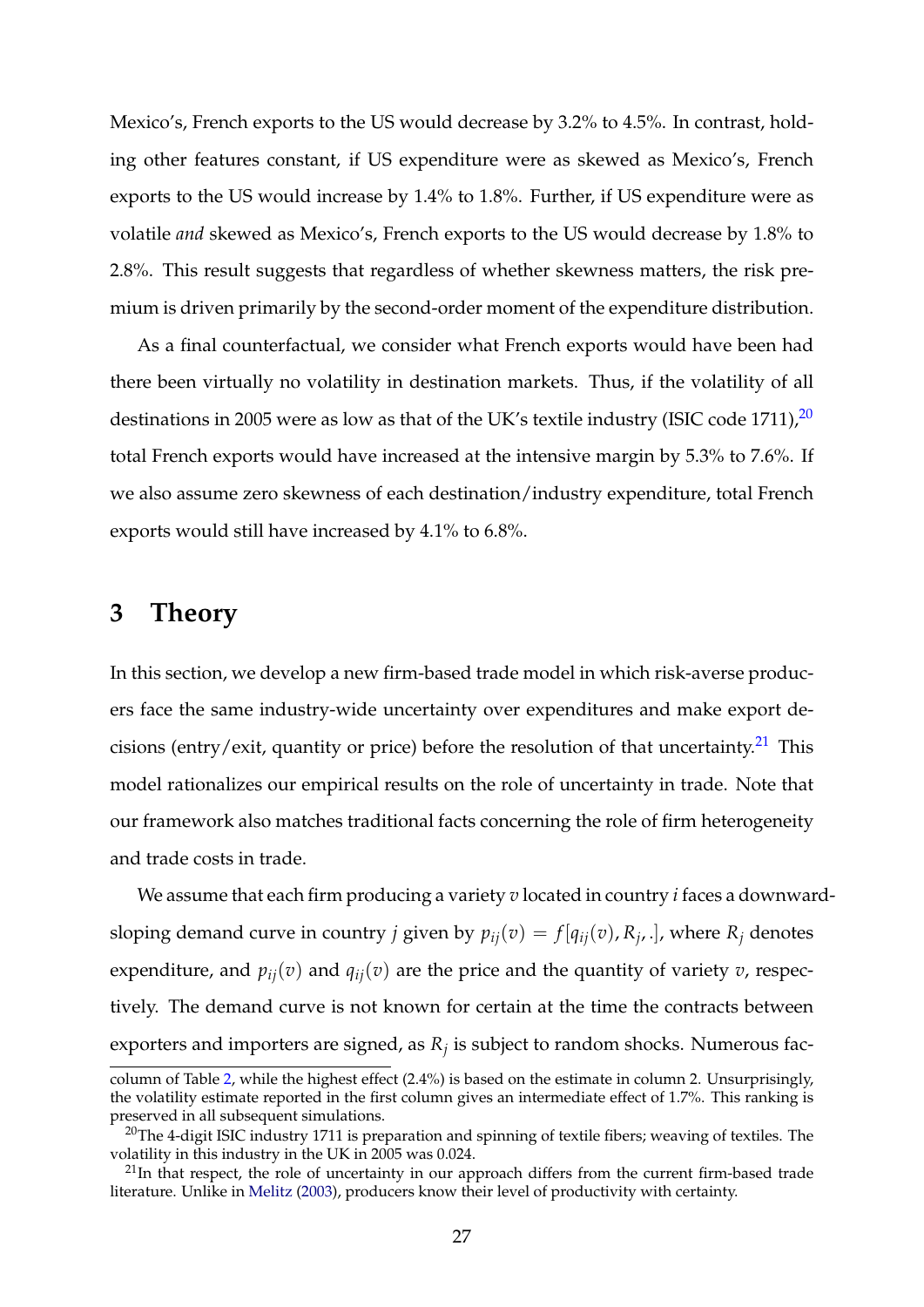tors are beyond the producer's control and influence the expenditure realization, including climatic conditions and changes in consumer tastes, opinion leader attitudes, competing product popularity, and industrial policy. Formally, we assume that *R<sup>j</sup>* is independently distributed with mean, variance, and skewness given by  $E(R_i)$ ,  $V(R_i)$ , and  $S(R_i)$ , respectively.<sup>22</sup> We also assume that shocks are not correlated across countries, i.e.,  $Cov(R_l, R_j) = 0$  for all  $l \neq j$ , for the sake of simplicity. The actual demand realization is therefore uncertain, i.e.,  $R_i$  can be either high or low, when firms make their production or pricing decisions ( $q_{ij}$  or  $p_{ij}$ , respectively). As a result, the dependence of price on quantity (and *vice versa*) is given for every state of nature. In other words, the marginal revenue of each firm can reach different levels and is not known with certainty at the time strategic variables are chosen.

This section analyzes how risk-averse exporting managers react to industry-level uncertainty based on their characteristics and the features of the destination country. On the one hand, the level of output may decrease for all firms due to the uncertain demand curve in accordance with the standard theory of production under uncertainty. On the other hand, some producers may stop exporting because of expenditure fluctuations, such that market shares for the remaining exporters may rise due to reallocation effects. In addition, even if expenditure shocks are common to all firms, they may modify the relative prices of the varieties supplied by the surviving firms, leading to the reallocation of market shares. Hence, the effects of industry-specific uncertain demand on export performance at the firm level are *a priori* unclear.

# **3.1 Market Structure, Technology, and Firm Behavior**

Consider a multi-country economy with one industry supplying a continuum of differentiated varieties indexed by  $v^{23}$  Varieties are provided by heterogeneous monopolistically competitive firms. Each variety is produced by a single firm, and each firm supplies a single variety. This means that individual producers are negligible in the

<sup>&</sup>lt;sup>22</sup>Note that  $\mathbb{E}(R_i)$  and  $\mathbb{V}(R_i)$  are always positive, while  $\mathbb{S}(R_i)$  can be either positive or negative.

 $^{23}$ Note that we could easily consider a multi-sector economy. However, doing so increases the complexity of the formal exposition without providing new insights.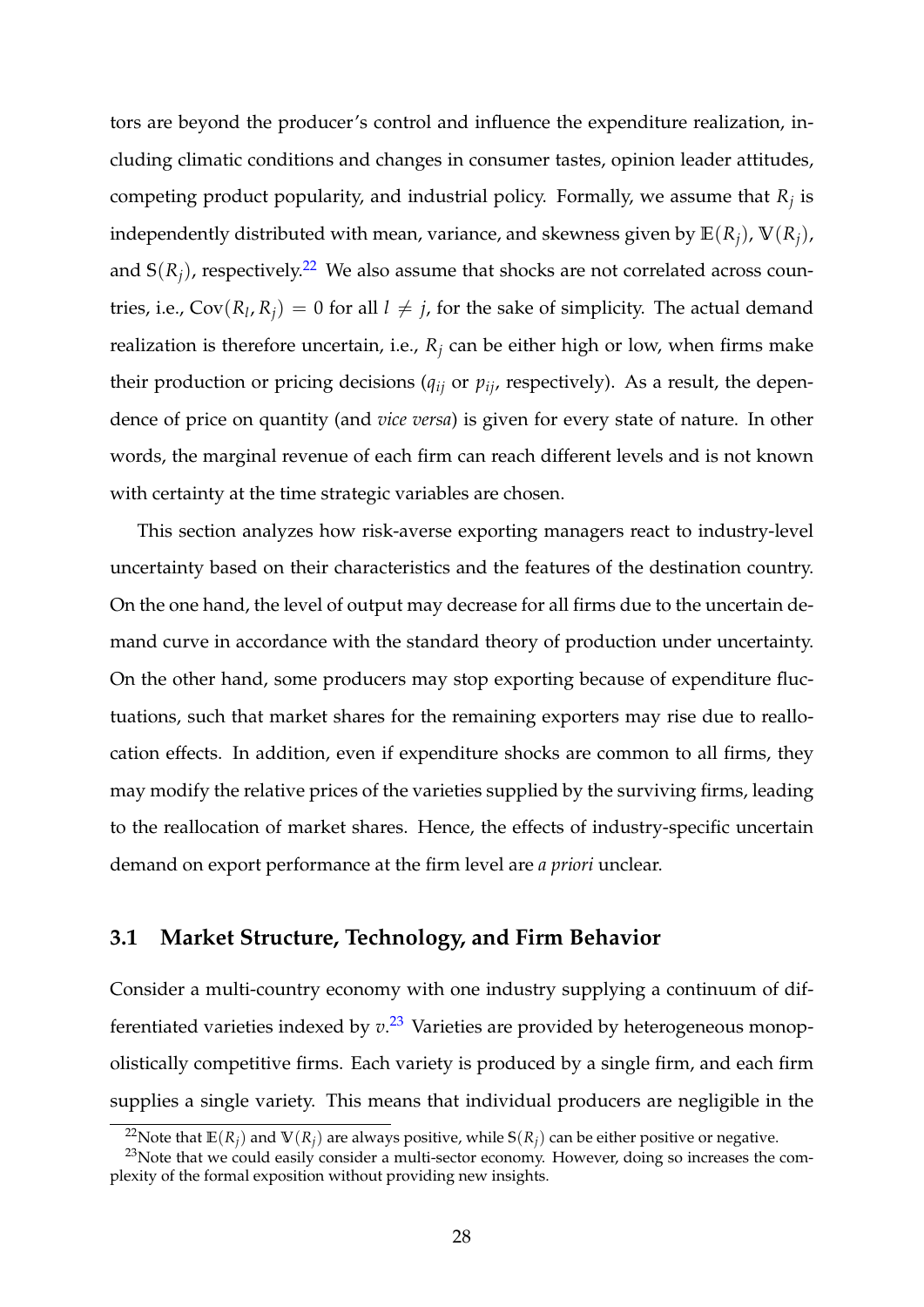market, they behave as monopolists in their market, and their decisions do not account for the impact of their choice on aggregate statistics.

Labor is the only production factor, and it is assumed to be supplied inelastically. The production of  $q_{ij}(v)$  units of variety *v* requires a quantity of labor equal to  $\ell_{ij}(v)$  = *τ*<sub>*i*</sub> $q$ <sub>*i*</sub></sub> $(v)$  / $\phi$ , where  $\phi$  is labor productivity, and  $τ$ <sub>*ij*</sub> > 1 is an iceberg trade cost. We assume that labor productivity is known *a priori* but differs across firms. Thus, the marginal requirement for labor is specific to each firm and each destination but does not vary with production.

Under imperfect competition, the choice of action variable (quantity or price) merits discussion. If the choice of behavioral mode by a monopolistic firm is unimportant under certainty, this is no longer the case under uncertainty (Leland, 1972, Weitzman, 1974, and Klemperer and Meyer, 1986). The firm has two options: (i) set quantity before demand is known, and thereafter, the actual demand curve yields the marketclearing price; (ii) set price before demand is known, and thereafter, the actual demand curve yields the market-clearing quantity. Ideally, we would endogenously determine whether firms choose the quantity to produce or the price to charge, as in Klemperer and Meyer (1986). For simplicity, we assume that firms set quantity before demand is known. In Appendix  $C$ , we report on the case in which price is the strategic variable. We show that this configuration yields the same predictions as the case in which firms set quantity, although the levels of prices and quantities differ by the behavioral mode.

Hence, without loss of generality, we assume that firms determine quantity *qij* to serve destination market *j* before knowing the exact value of expenditure *R<sup>j</sup>* . This *ex ante* quantity is based on firm characteristics and features of the origin *i* and destination *j* markets, such as the moments of the expenditure distribution *R<sup>j</sup>* . Equilibrium prices *pij* are determined *ex post* in accordance with realized demand. We assume that firms cannot adjust *ex post* quantity with respect to a demand shock. The decision to produce for exports has been taken *ex ante*, and thus, *ex post* adjustments of quantity are not feasible. The producer cannot renege on the deal *ex post* once the price is realized. This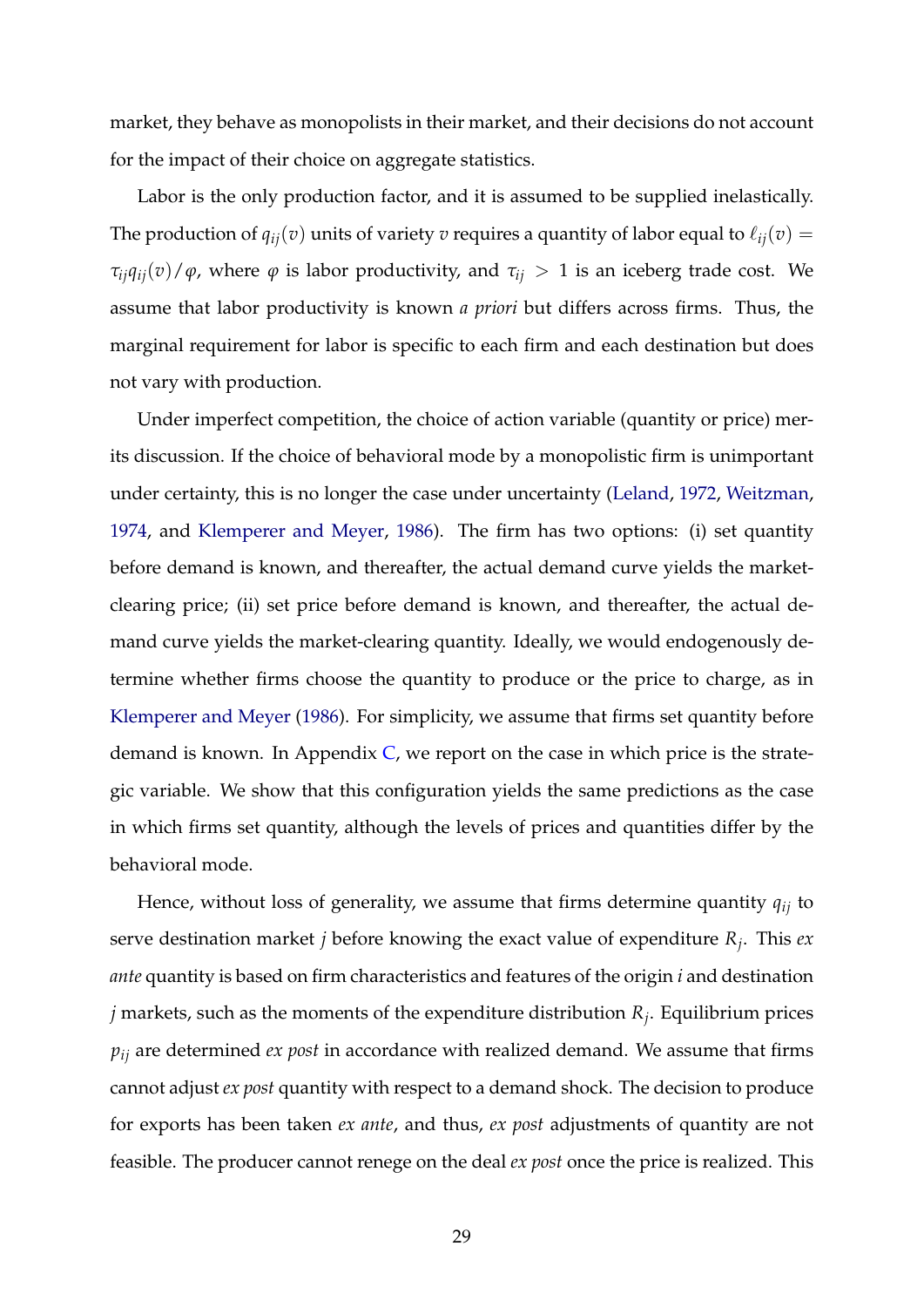implies that products cannot be returned. They are sold once exported.

As the shocks to market expenditure are unobservable, the impact of quantity on price is uncertain. The expected export profit in a given market is described as follows:

$$
\mathbb{E}\left[\pi_{ij}(v)\right] = \mathbb{E}\left[p_{ij}(v)\right]q_{ij}(v) - c_{ij}(v)q_{ij}(v),\tag{5}
$$

with  $c_{ij}(v) = w_i \tau_{ij}/\varphi$ , where  $w_i$  is the wage rate prevailing in the exporting country.

The uncertain terminal profit of a firm producing variety *v* and located in country *i*,  $\pi_i$ , can be decomposed into two components: the profit from domestic sales  $\pi_{ii}$ , which is assumed to be certain for simplicity, and the uncertain profit from total exporting sales  $\Sigma_i \pi_{ij}$ , such that  $\pi_i = \pi_{ii} + \Sigma_i \pi_{ij}$ .

# **3.2 Uncertainty and Firm Behavior**

We consider a risk-averse manager whose risk preferences are represented by a concave utility function  $U_m(\pi_i)$ . Being risk averse means that the manager dislikes every destination market with an expected payoff of zero. She is thus willing to pay a risk premium to avoid risk in some destination markets. We follow expected utility theory, where risk-aversion behavior is intrinsically equivalent to a preference for diversification (see Eeckhoudt et al., 2005). Assume that  $U_m(\pi_i)$  is continuously differentiable up to order 3, with  $U'_m(.) > 0, U''_m(.) < 0$ , and  $U'''_m(.) > 0$ . Following the methodology developed in Eeckhoudt et al. (2005), a third-order Taylor expansion of  $U_m(\pi_i)$  is evaluated at  $\mathbb{E}(\pi_i)$ :

$$
U_m(\pi_i) \approx U_m[\mathbb{E}(\pi_i)] + U'_m[\pi_i - \mathbb{E}(\pi_i)] + \frac{1}{2}U''_m[\pi_i - \mathbb{E}(\pi_i)]^2 + \frac{1}{6}U'''_m[\pi_i - \mathbb{E}(\pi_i)]^3.
$$

Taking the expectation and assuming that the first three moments of  $R_i$  exist yields:

$$
U_m(\pi_i) \approx U_m[\mathbb{E}(\pi_i)] + U'_m[\pi_i - \mathbb{E}(\pi_i)] + \frac{1}{2}U''_m[\pi_i - \mathbb{E}(\pi_i)]^2 + \frac{1}{6}U'''_m[\pi_i - \mathbb{E}(\pi_i)]^3.
$$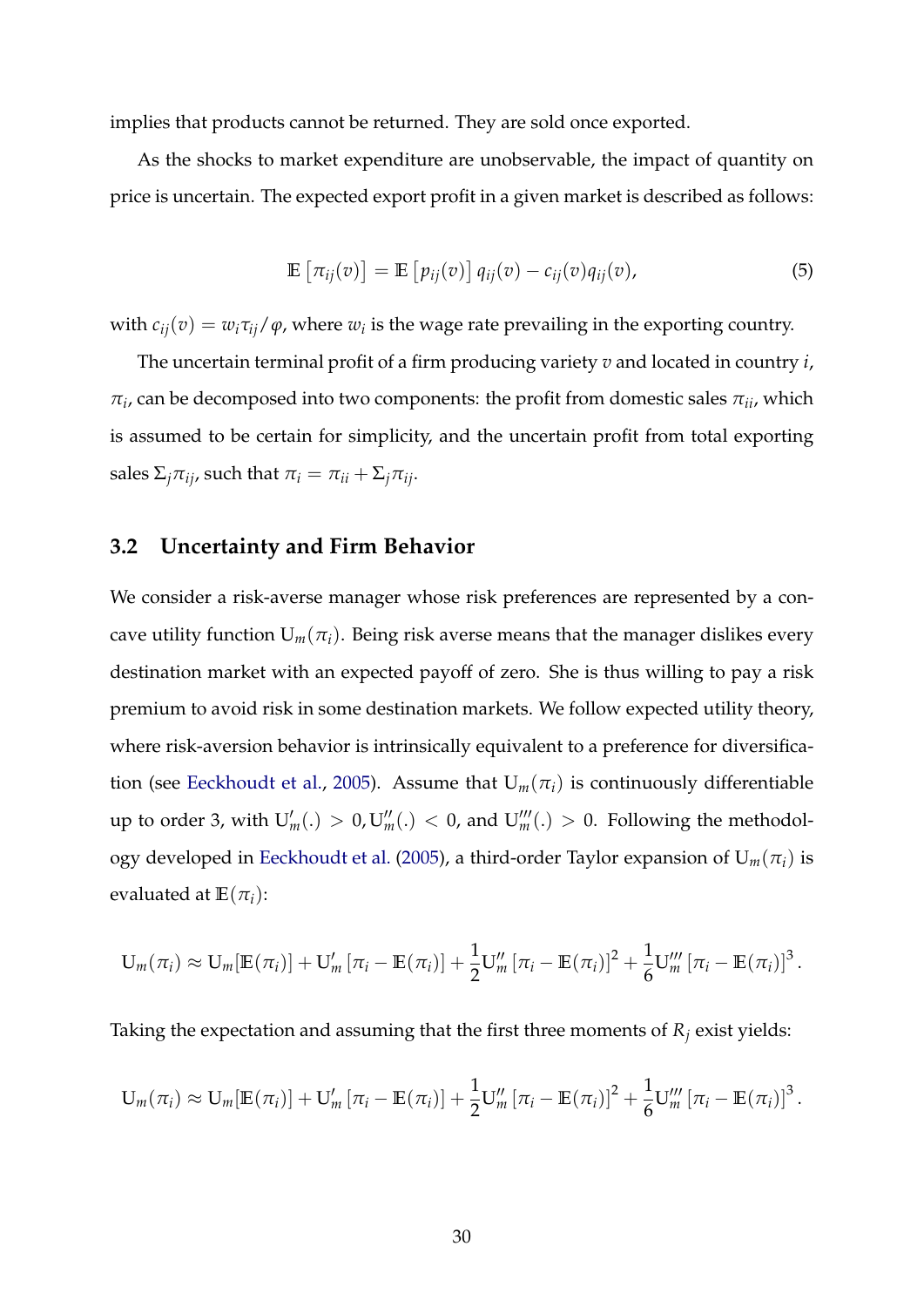Taking the expectation and assuming that the first three moments of  $R_i$  exist lead to

$$
\mathbb{E} \mathbf{U}_m(\pi_i) \approx \mathbf{U}_m[\mathbb{E}(\pi_i)] + \frac{1}{2} \mathbf{U}_m^{\prime\prime} \mathbf{V}(\pi_i) + \frac{1}{6} \mathbf{U}_m^{\prime\prime\prime} \mathbf{S}(\pi_i), \tag{6}
$$

where  $\Psi(\pi_i) = \mathbb{E}[\pi_i - \mathbb{E}(\pi_i)]^2$  is the variance of profit and  $S(\pi_i) = \mathbb{E}[\pi_i - \mathbb{E}(\pi_i)]^3$  its skewness. According to expected utility theory, one way to measure a decision maker's degree of risk aversion is to ask her how much she is prepared to pay to eliminate the zero-mean risk. The answer to this question will be referred to as the risk premium Γ associated with that risk.<sup>24</sup> In our context, the risk premium  $\Gamma$  is defined as the certain amount of money that makes a manager indifferent between the risky return  $\pi$ <sup>*i*</sup> and the non-random amount or certainty equivalent of the expected utility:

$$
\mathbb{E} \mathsf{U}_{m}(\pi_{i}) = \mathsf{U}_{m} \left( \mathbb{E}(\pi_{i}) - \Gamma \right) \approx \mathsf{U}_{m} \left( \mathbb{E}(\pi_{i}) \right) - \Gamma \mathsf{U}'_{m}, \tag{7}
$$

where  $EU_m(\pi_i)$  is approximated by a first-order Taylor expansion. Using this approximation in equation (6) yields the following:

$$
\Gamma \approx \rho_v \mathbf{V}(\pi_i) - \eta_v \mathbf{S}(\pi_i), \tag{8}
$$

where  $\rho_v = -U_m''/2U_m' > 0$  and  $\eta_v = -U_m'''/6U_m' < 0$  are the marginal contributions of variance and skewness of  $\pi_i$  to the risk premium  $\Gamma$ , respectively.

Several remarks are in order. First,  $\rho_v$  is the so-called Arrow-Pratt absolute risk aversion coefficient. Being positive, it implies that managers are risk averse. However, their risk aversion is assumed to be decreasing because  $\eta_v < 0$ . This means that manager's has Decreasing Absolute Risk Aversion (DARA) preferences.<sup>25</sup> DARA requires that  $U'''_m$  be positive or that marginal utility be convex. A disadvantage of DARA preferences is that the index of absolute risk aversion is not unit free, as it is measured per dollar (Eeckhoudt et al., 2005). Thus, absolute risk aversion measures the rate at

<sup>&</sup>lt;sup>24</sup>As an illustration, for a random lottery *x*, the risk premium must satisfy the certainty equivalent condition  $EU_m(x) = U_m(E(x) - \Gamma)$ . In other words, the decision maker obtains the same welfare by either accepting the risk or paying the risk premium Γ.

<sup>&</sup>lt;sup>25</sup>In contrast,  $\eta_v = 0$  would imply Constant Absolute Risk Aversion (CARA) preferences.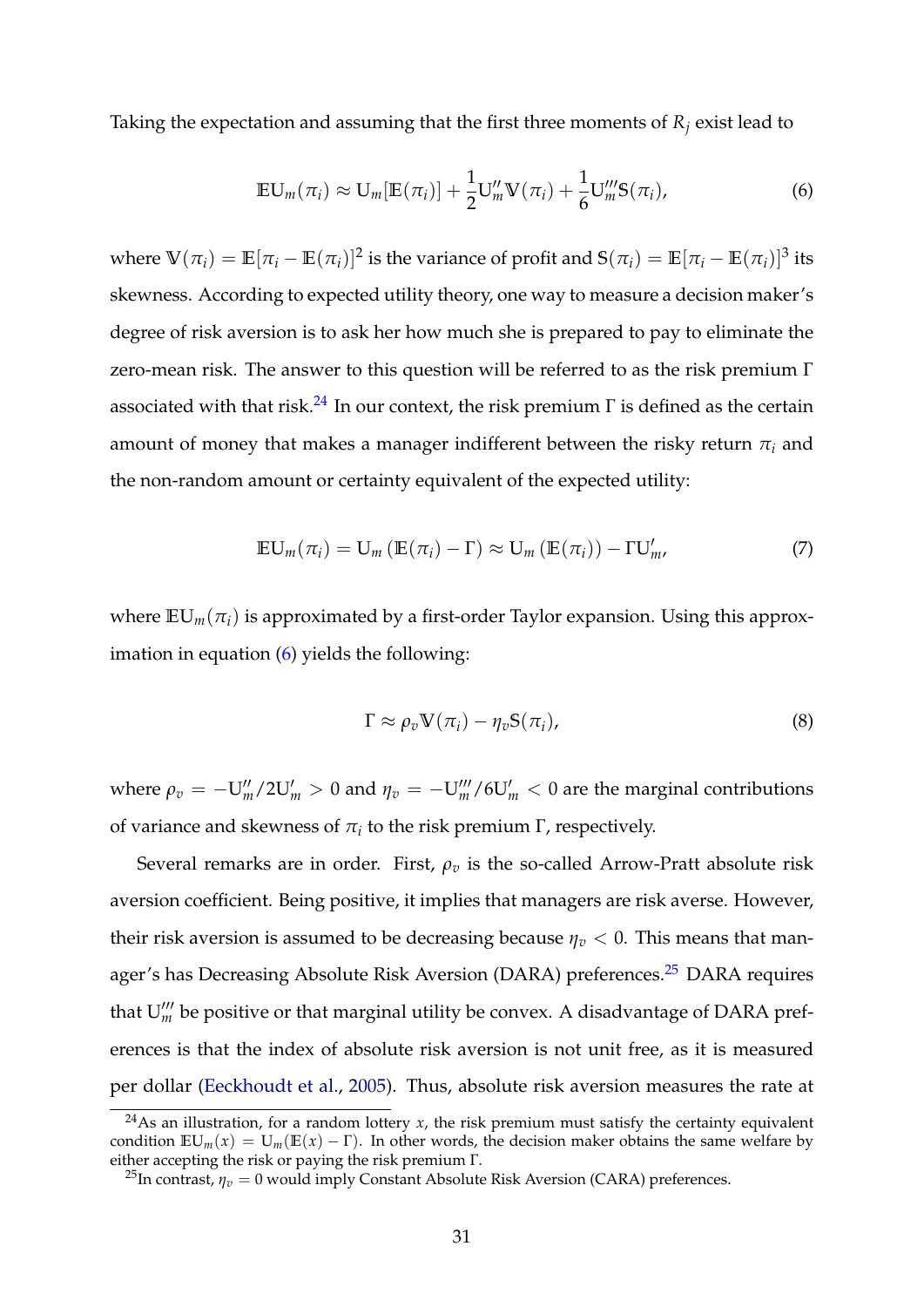which marginal utility decreases when wealth is increased by one dollar. However, a unit-free measurement of sensitivity is not without its own set of disadvantages. Constant Relative Risk Aversion (CRRA) would measure the rate at which marginal utility decreases when wealth increases by one percent. However, this implies redefining the risk premium as Γ times the manager's wealth. Yet, the manager's wealth should not be considered as given but as endogenous to risk and economic conditions. An advantage of DARA preferences is that they capture relativeness without taking a stance on the manager initial wealth. Indeed, the fact that the marginal utility is convex (or  $U_m^{\prime\prime\prime} > 0$ ), which is a very intuitive condition, implies that an increase in initial wealth tends to reduce the manager's willingness to insure (as measured by the risk premium Γ). In this case, private wealth accumulation and insurance motives are substitutes.

Next, note that given  $\mathrm{U}_m^{\prime\prime\prime}>0$ , the term  $\eta_v=-\mathrm{U}_m^{\prime\prime\prime}/6 \mathrm{U}_m^\prime < 0$  captures a preference for positive skewness. It implies a low probability of obtaining a large negative return. This entails that the absolute risk aversion of the exporter decreases with its level of domestic sales.  $U'''_m > 0$  corresponds to a situation of downside risk aversion, implying that a decrease in  $S(\pi_i)$  tends to increase the willingness to pay to avoid risk (Menezes et al., 1980). Thus, for given  $\mathbb{E}(\pi_i)$  and  $\mathbb{V}(\pi_i)$ , downside-risk-averse exporters will favor destination markets with positively skewed profits.

Finally, we know from expected utility theory that maximizing  $EU_m(\pi_i)$  is equivalent to maximizing the certainty equivalent payoff  $\Pi_{\nu}(\pi_i) = \mathbb{E}(\pi_i) - \Gamma$ . Since expression (8) provides a local approximation to the risk premium Γ, it follows that the objective function of a decision maker can always be approximated as follows:

$$
\Pi_v(\pi_i) \approx \mathbb{E}(\pi_i) - \Gamma = \mathbb{E}(\pi_i) - \rho_v \mathbb{V}(\pi_i) + \eta_v \mathbb{S}(\pi_i). \tag{9}
$$

This equation provides an intuitive interpretation of the risk premium (Γ) as a measure of the shadow cost of private risk bearing. It is a cost since it appears as a reduction in the expected gain  $\mathbb{E}(\pi_i)$ . This formulation of the objective function does not require full specification of the utility function  $U_m(\pi_i)$ . Furthermore, it allows us to advance beyond a simple mean-variance analysis in the investigation of export decisions under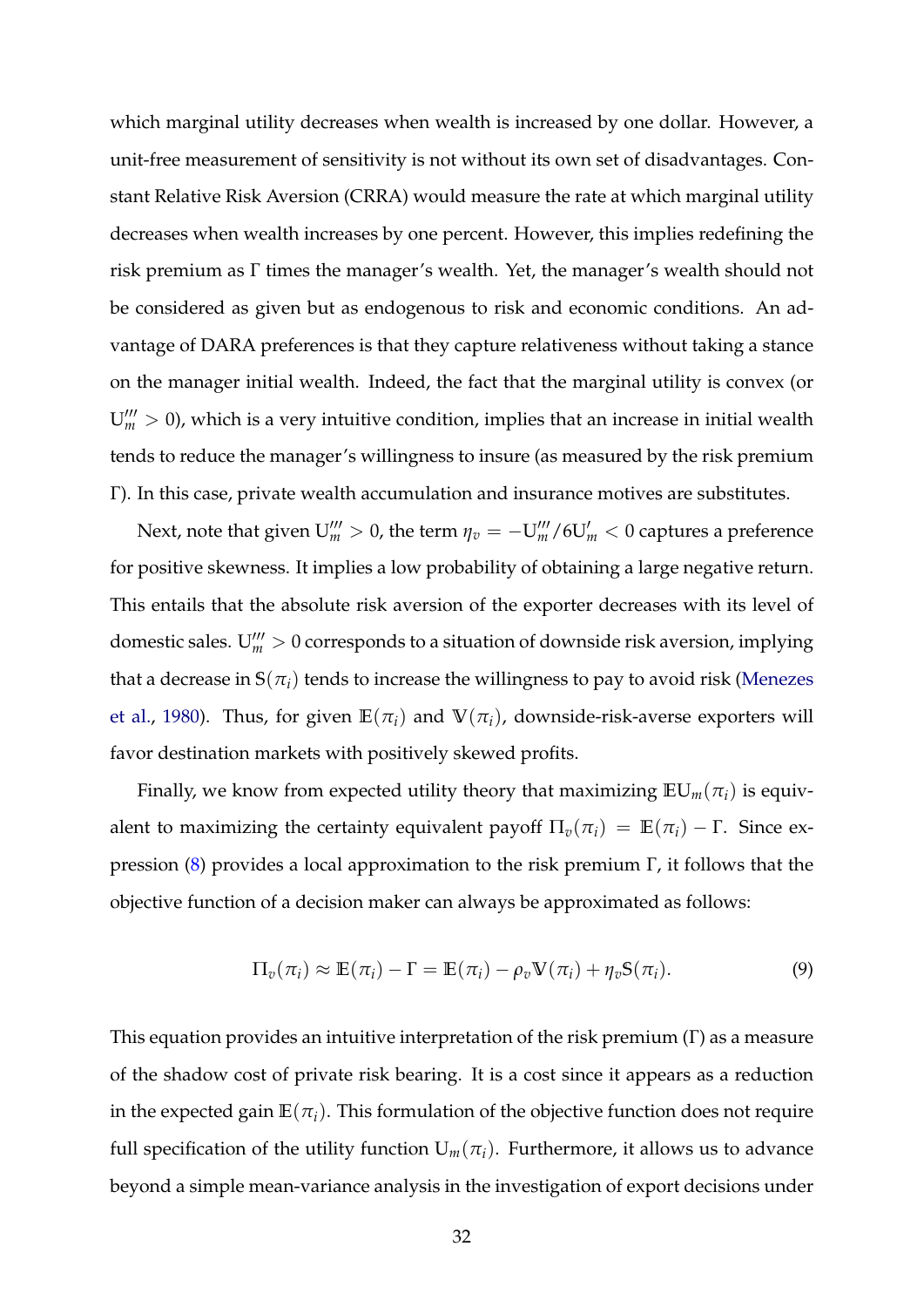expenditure uncertainty. This is particularly useful in the analysis of downside risk exposure. However, the reader should bear in mind that the expression for  $U_m(\pi_i)$  is valid only in the neighborhood of  $E(\pi_i)$ . We thus consider only small risks. As the share of one destination in the total firm sales is usually low, this assumption is not particularly restrictive.

# **3.3 Preferences and Demand**

Consumers in each country have the same preferences, and the utility resulting from the consumption of the differentiated good is given by a general additively separable utility:

$$
U_{c_j} = \int_{v \in \Omega_j} u_j(v) dv,
$$
\n(10)

where the set Ω represents the mass of available varieties, and  $q(v)$  is the individual quantity of varieties consumed. Hence, as in Dixit and Stiglitz (1977), Krugman (1979), and Zhelobodko et al. (2012), we assume that preferences over differentiated product are additively separable across varieties and that  $u_i(.)$  is thrice continuously differentiable, strictly increasing, and strictly concave on  $(0, \infty)$ . Formally, we have  $u_i(0) = 0$ ,  $u'_j\equiv\partial u(v)/\partial q(v)>0$  and  $u''_j\equiv\partial^2 u(v)/\partial q(v)^2< 0.$  As  $u'_j>0$ , and  $u''_j< 0$ , consumers exhibit a love for variety.

The budget constraint faced by a consumer in destination *j* is given by

$$
\int_{\Omega_j} p_{ij}(v) q_{ij}(v) \mathrm{d}v = R_j,\tag{11}
$$

where  $R_j$  denotes aggregate expenditure, and  $p_{ij}(v)$  is the price of variety  $v$  produced in country *i*. Using the first-order conditions for utility maximization, the inverse demand curve for each differentiated variety is:

$$
p_{ij}(v) = u_j'(v) / \lambda,\tag{12}
$$

where  $\lambda$  is the Lagrange multiplier (corresponding to the marginal utility of income).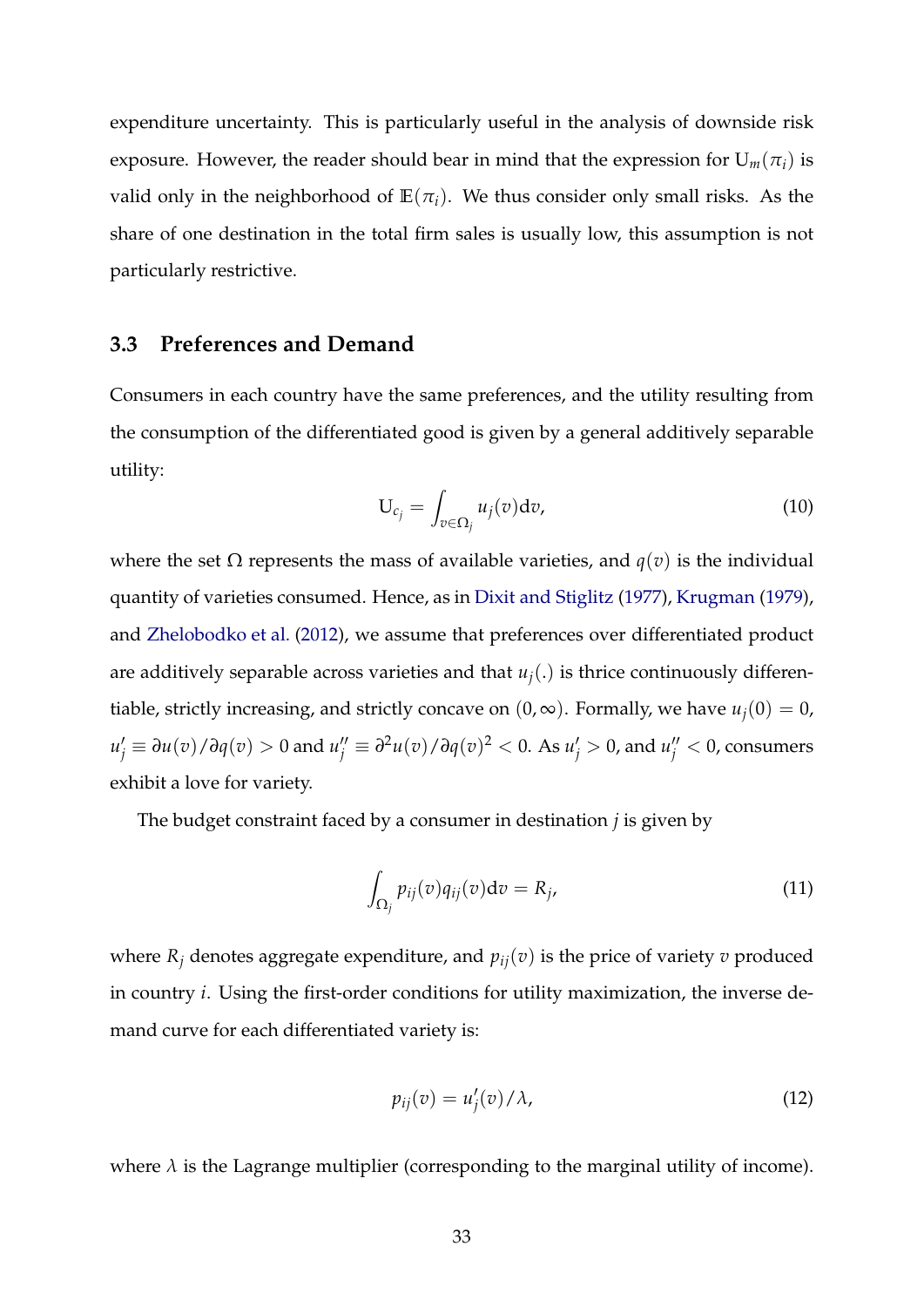Plugging (12) into (11) implies  $\lambda = \Psi_j / R_j$  with:

$$
\Psi_j \equiv \int_{\Omega_j} u'_j(v) q_{ij}(v) dv,
$$
\n(13)

where Ψ*<sup>j</sup>* can be interpreted as a measure of industry supply. Consequently, the inverse demand for each variety is now:

$$
p_{ij}(v) = R_j u_j'(v) \Psi_j^{-1}.
$$
\n(14)

As expected, the price of each variety increases with expenditure  $(R_j)$  and decreases with both its own quantity  $(\partial p_{ij}/\partial q_{ij} < 0$  as  $u''_j < 0$ ) and the quantity and quality of varieties supplied by rival firms (Ψ*<sup>j</sup>* ). Exporting firms face a downward-sloping demand curve in destination *j*, which under uncertainty is characterized by a random shift parameter  $R_j$  (common to all firms).

# **3.4 Risk Premium and Firm Size**

Recall that *R<sup>j</sup>* is not known for certain at the time the contracts between the exporters and the importers are signed. The expected price prevailing for each firm in the foreign market is therefore given by the following equation:

$$
\mathbb{E}\left[p_{ij}(v)\right] = \mathbb{E}(R_j)u'_j(v)\Psi_j^{-1},\tag{15}
$$

whereas the expected market share for each firm in country *j* is

$$
s_{ij}(v) = \frac{\mathbb{E}(p_{ij})q_{ij}(v)}{\mathbb{E}(R_j)} = u'_j(v)q_{ij}(v)\Psi_j^{-1}.
$$
 (16)

The expected market share increases with output size. Indeed, we have  $\frac{\partial s_{ij}(v)}{\partial q_{ij}(v)}$  =  $\Psi_j^{-1}\Lambda_{ij}(v) > 0$ , with  $\Lambda_{ij}(v) \equiv u_j'$  $y'_{j}(v) + u''_{j}$  $\int\!\!\!\!/_j^{\prime\prime}(v) q_{ij}(v) \,>\, 0$ , which guarantees that the marginal revenue of firms is always positive. This condition is checked for a large class of utility functions, including the CES case, as in numerous trade models. For example,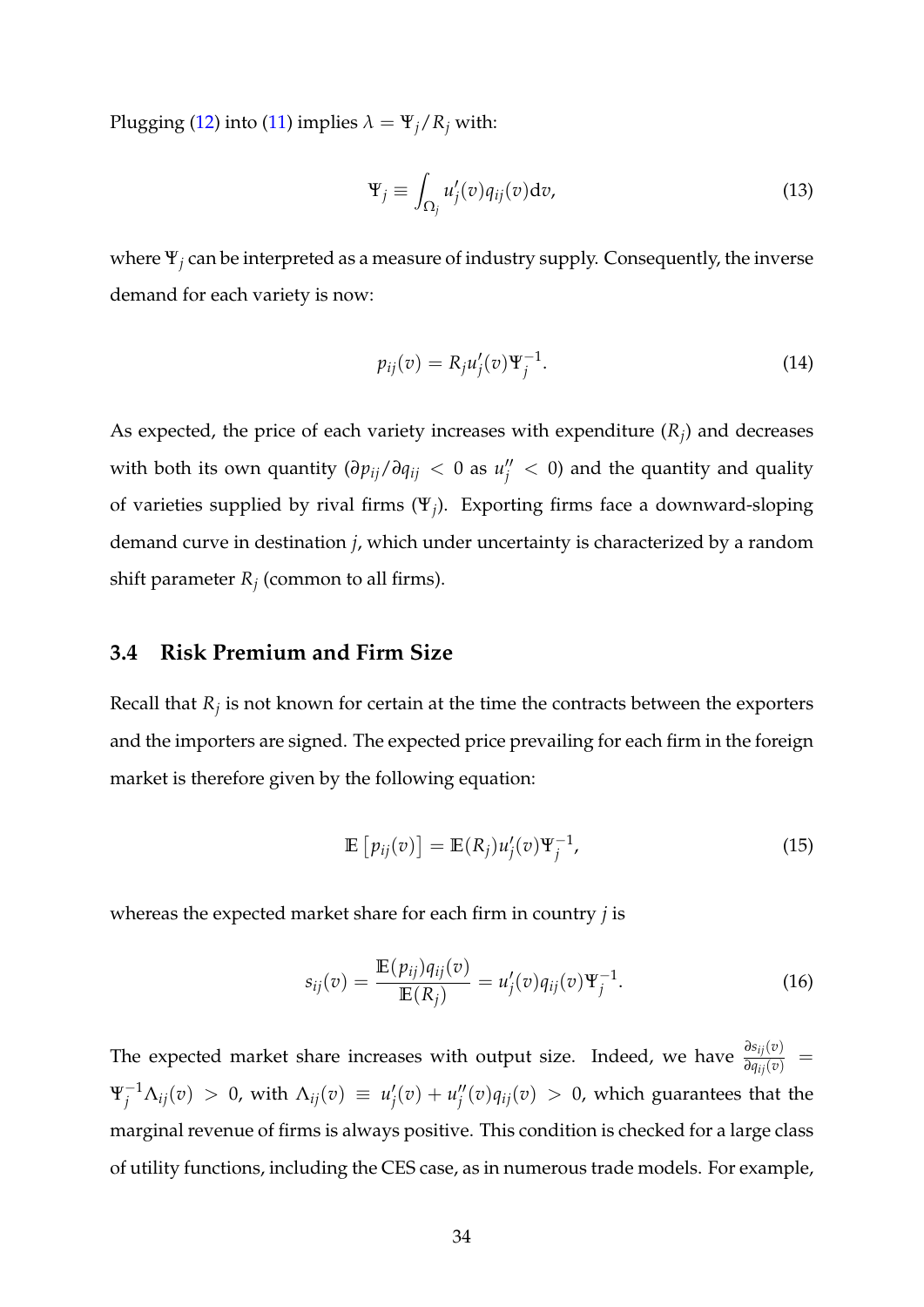if  $u_j(q_{ij}) = \theta_v q_{ij}^\gamma$ , with  $\theta_v > 0$  and  $0 < \gamma < 1$ , the elasticity of substitution between any pair of varieties is constant, as given by  $1/(1-\gamma)$ , and  $\Lambda_{ij}(v) = \theta_v \gamma^2 q_{ij}^{\gamma-1} > 0.$ 

The risk premium for each firm is  $\Gamma_v = \sum_j \Gamma_{ij}$ , with  $\Gamma_{ij}$  defined by equation (9):

$$
\Gamma_{ij} = \rho_v \mathbf{V}(\pi_{ij}) - \eta_v \mathbf{S}(\pi_{ij}), \qquad (17)
$$

as  $Cov(R_l, R_j) = 0$  for all  $l \neq j$ . Here,  $\Gamma_{ij}$  can be interpreted as the risk premium associated with a destination country *j*. It is straightforward to verify that the variance and skewness of the profit distribution are given, respectively, by:

$$
\mathbb{V}(\pi_{ij}) = \mathbb{V}(R_j) s_{ij}^2 \text{ and } \mathbb{S}(\pi_{ij}) = \mathbb{S}(R_j) s_{ij}^3,
$$
 (18)

The variance of the firm's profit increases with its output size (through a higher expected market share). The skewness of the profit distribution increases with the firm's output as long as  $S(R_i) > 0$ . Hence, the impact of the output size on the risk premium is ambiguous when  $S(R_i) > 0$ , as the risk premium depends negatively on the skewness of the expenditure distribution. The following Lemma summarizes our main results.

**Lemma 1**. *The variance of profit increases with output size, whereas the relationship between the risk premium and output size is ambiguous when*  $S(R_i) > 0$ *.* 

It is worth stressing that the variance and skewness of profits decrease with the industry's output size. Thus, the mass of rivals serving the same market has an ambiguous effect on a firm's export performance. Indeed, a rise in Ψ*<sup>j</sup>* decreases the marginal revenue of a firm but reduces the variance of profits.

# **3.5 Intensive Margin**

The firm's payoff is  $\Pi_v(\pi_i) = \sum_j s_{ij} \mathbb{E}(R_{ij}) - c_{ij} q_{ij} - \sum_j \Gamma_{ij}$ . Therefore, the marginal revenue is uncertain, while the marginal cost is known with certainty. The expected export sales  $\mathbb{E}\left[p_{ij}(v)\right]q_{ij}(v)$  increase with  $q_{ij}$  but decrease with the industry's output size (captured by  $\Psi_j$ ). The first-order condition for payoff maximization  $\partial \Pi_v / \partial q_{ij} = 0$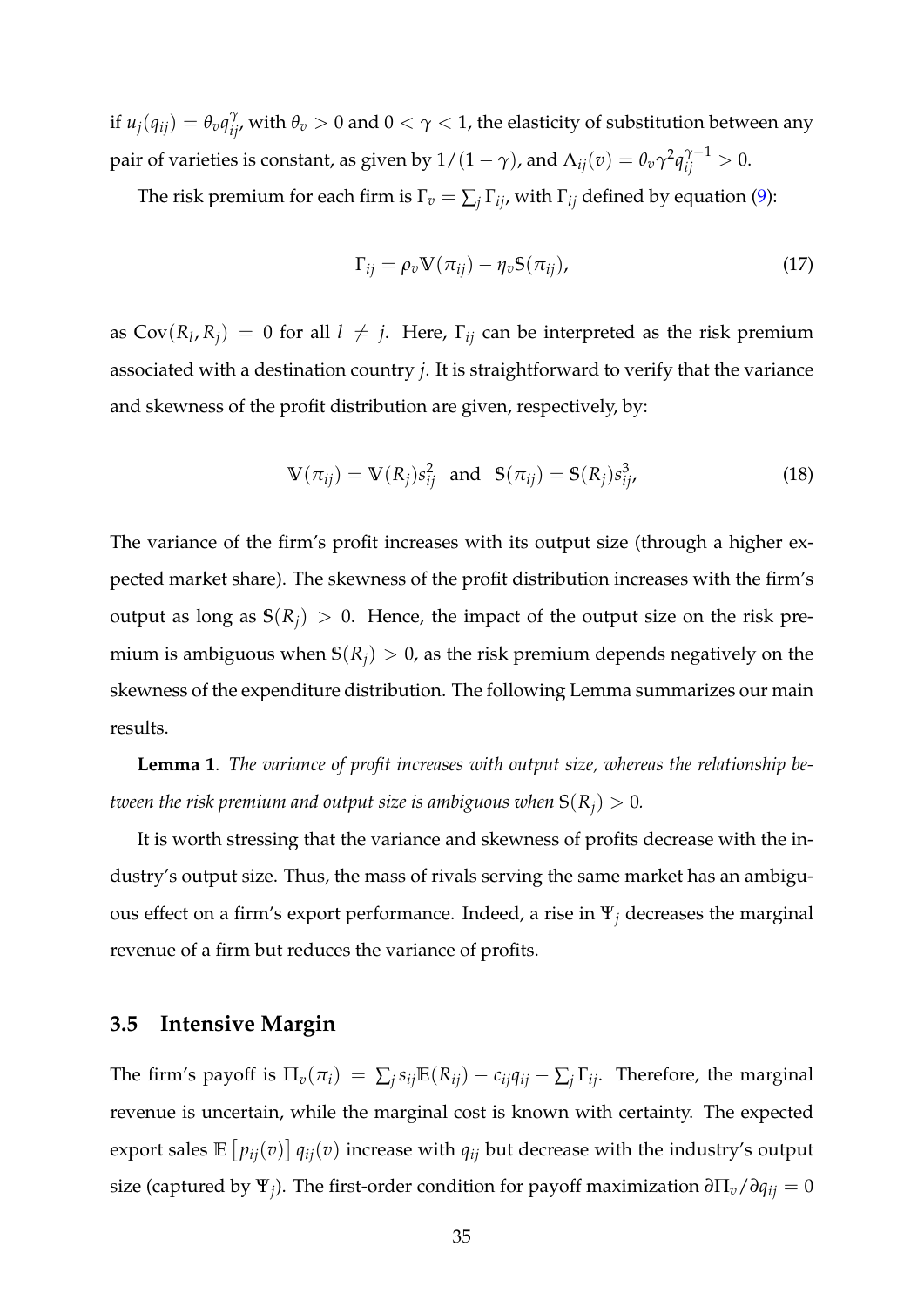<span id="page-36-0"></span>implies

$$
\frac{\partial s_{ij}}{\partial q_{ij}} \mathbb{E}(R_j) \left[ 1 - \frac{\partial \Gamma_{ij}}{\partial s_{ij}(v)} \frac{1}{\mathbb{E}(R_j)} \right] - c_{ij} = 0, \tag{19}
$$

with

$$
\frac{\partial s_{ij}}{\partial q_{ij}} = \frac{\mathbb{E}(p_{ij})}{\mathbb{E}(R_j)} \left[ 1 - \frac{-u_j''(v)q_j}{u_j'(v)} \right]
$$
(20)

whereas the second-order condition requires  $\partial^2 s_{ij}/\partial q_{ij}^2 < 0$  and  $\partial^2 \Gamma_{ij}/\partial q_{ij}^2 > 0$  to have *∂* <sup>2</sup>Π*v*/*∂q* 2 *ij* < 0. Using (17), [\(19\)](#page-36-0), and the implicit function theorem, the following is readily verifiable:

$$
\frac{\partial q_{ij}}{\partial \mathbb{V}(R_j)} = -\frac{\partial^2 \Pi_v}{\partial q_{ij} \partial \mathbb{V}(R_j)} \left( \frac{\partial^2 \Pi_v}{\partial q_{ij}^2} \right)^{-1} < 0.
$$

As a result, in accordance with the standard literature on producer theory under uncertainty, risk-averse firms produce less than they would under certainty, for a given mass of exporters. The *certainty equivalent export quantity qij* incorporates the risk premium composed of  $\rho_v \mathbb{V}(R_j) > 0$ . However, we should also account for the fact that the marginal willingness of exporters to accept a risk increases when the distribution of the risk becomes more skewed to the right:

$$
\frac{\partial q_{ij}}{\partial S(R_j)} = -\frac{\partial^2 \Pi_v}{\partial q_{ij} \partial S(R_j)} \left( \frac{\partial^2 \Pi_v}{\partial q_{ij}^2} \right)^{-1} > 0.
$$

Regardless of the sign of  $S(R_i)$ , each exporter has an incentive to increase its output for a given **V**(*Rj*) when the income distribution becomes more skewed to the right. The degree of skewness modifies the desirability of risk.

Further, we can readily verify that quantities are concave in productivity (*∂qij*/*∂ϕ* > 0 and *∂* 2 *qij*/*∂ϕ*<sup>2</sup> < 0). Thus, the most productive firms are the largest in terms of labor and quantity produced. In addition, the relationship between quantities and trade costs is negative and convex ( $\partial q_{ij}/\partial \tau_{ij} < 0$  and  $\partial^2 q_{ij}/\partial \tau_{ij}^2 > 0$ ). More interesting, it is straightforward to verify:

$$
\frac{\partial^2 q_{ij}}{\partial \varphi \partial \mathbb{V}(R_j)} < 0 < \frac{\partial^2 q_{ij}}{\partial \tau \partial \mathbb{V}(R_j)},
$$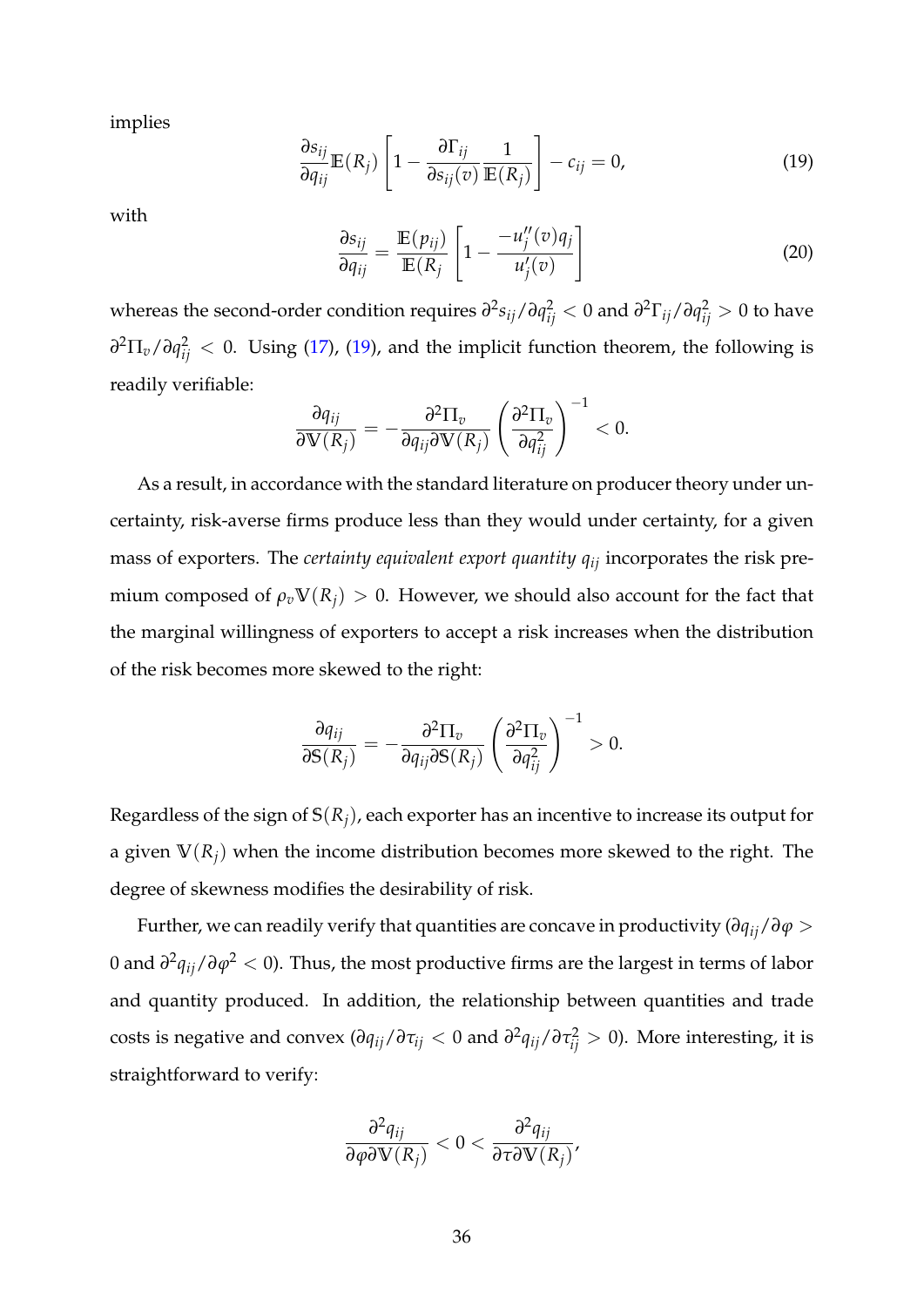when  $\rho_v > 0$ . For a given  $\rho_v$ , the negative effect of expenditure volatility is strengthened when firm productivity is high and trade costs are low. Recall that the variance of profits in a given foreign market increases with the variance of foreign expenditure and the output size dedicated to that foreign country (see equation 18). As  $\partial q_{ii}/\partial \varphi > 0$ and *∂qij*/*∂τij* < 0, the profit variance of a firm increases with its productivity and decreases with trade costs for a given mass of firms. However, standard calculations also show that

$$
\frac{\partial^2 q_{ij}}{\partial \varphi \partial S(R_j)} > 0 > \frac{\partial^2 q_{ij}}{\partial \tau \partial S(R_j)}
$$

as *∂qij*/*∂ϕ* > 0 and *∂qij*/*∂τ* > 0. The magnitude of the positive impact of a higher **S**(*Rj*) on production is stronger for firms exhibiting higher productivity and for destinations implying lower trade costs. The following proposition summarizes the result.

**Proposition 1** *For a given industry supply (*Ψ*), the negative effect of expenditure volatility on export quantities is strengthened when firm productivity increases and trade costs decrease, provided that the skewness of the expenditure distribution is unchanged.*

More generally, the market shares of large firms are more affected by an increase in expenditure volatility than are those of small firms when the skewness is unchanged, as *∂* 2 *sij*/*∂ϕ∂***V**(*Rj*) < 0, leading to the reallocation of market shares from the most productive to the least productive exporters.

#### **Equilibrium Prices**

The first-order condition [\(19\)](#page-36-0) can be rewritten as follows:

$$
\mathbb{E}\left[p_{ij}(v)\right] = c_{ij}(v)\left[1 - \frac{-u''_j(v)q_j}{u'_j(v)}\right]^{-1}\left[1 - \frac{\partial\Gamma_{ij}(v)}{\partial s_{ij}(v)}\frac{1}{\mathbb{E}\left(R_j\right)}\right]^{-1},\tag{21}
$$

where

$$
\frac{\partial^2 \Gamma_{ij}}{\partial s_{ij} \partial \mathbf{V}(R_j)} > 0 > \frac{\partial^2 \Gamma_{ij}}{\partial s_{ij} \partial \mathbf{S}(R_j)} \text{ and } \frac{\partial^2 \Gamma_{ij}}{\partial s_{ij} \partial c_{ij}} = \frac{\partial^2 \Gamma_{ij}}{\partial s_{ij}^2} \frac{\partial s_{ij}}{\partial q_{ij}} \frac{\partial q_{ij}}{\partial c_{ij}} < 0,
$$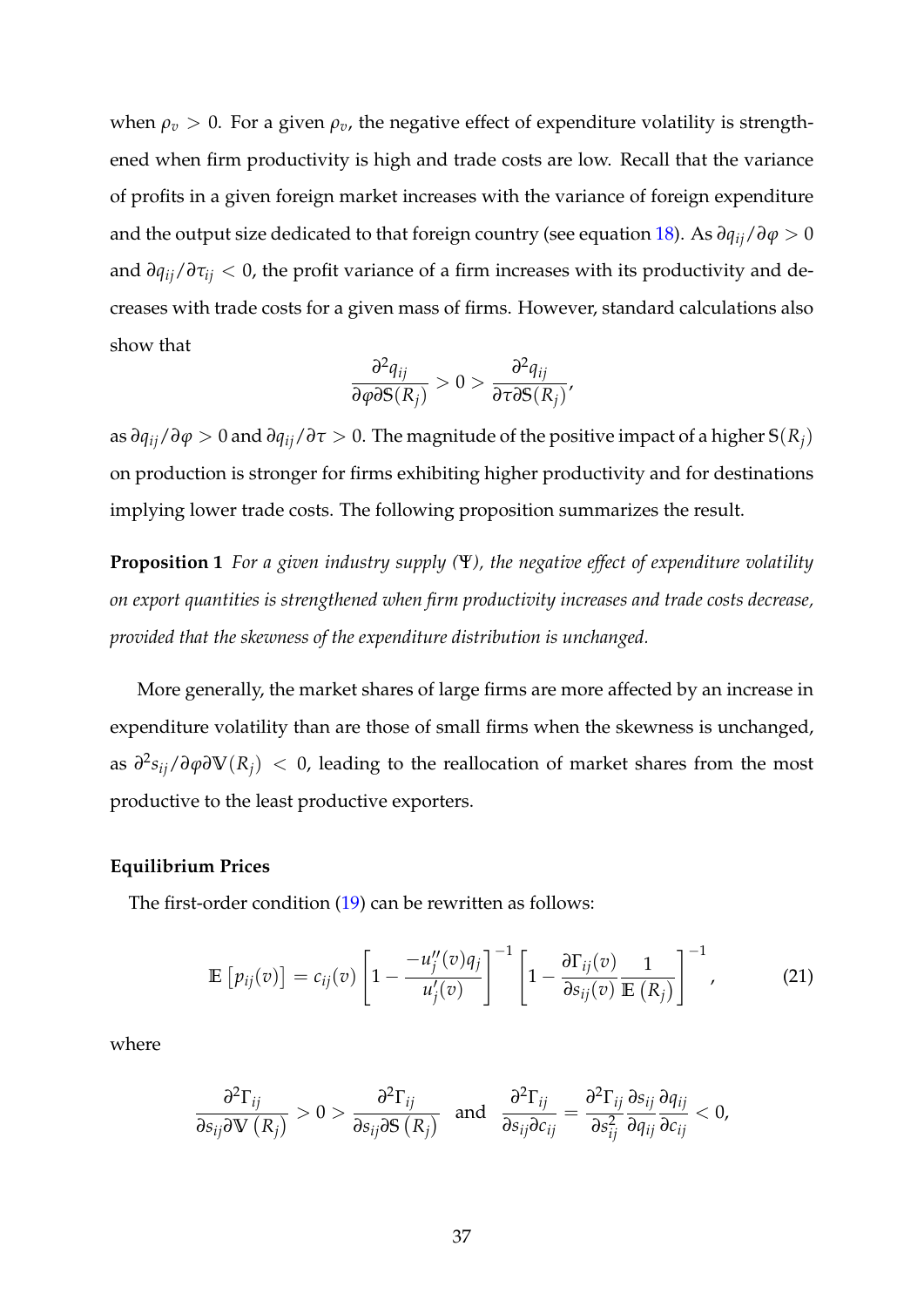as *∂qij*  $\frac{\partial q_{ij}}{\partial s_{ij}} < 0$  and  $\frac{\partial^2 \Gamma_{ij}}{\partial s_{ji}^2}$  $\frac{2}{\delta s_{ij}^2} > 0$  according the first- and second-order conditions, respectively. This implies that, at the equilibrium supply, the expected price is equal to the marginal cost ( $c_{ij} = w_i \tau_{ij} / \varphi$ ) times a markup that includes the marginal risk premium. Specifically, the markup increases with the variance of the expenditure. Under expenditure certainty, the markup is equal to  $1 + u''_i$  $\int_j''(v)q_j/u'_j$  $\mathcal{G}_j^{\prime}(v)$  (which is equal to  $1/\gamma$  when the substitution elasticity is constant). The markup is thus higher, on average, than that prevailing under certainty due to expenditure fluctuations. Hence, an uncertain demand curve increases prices through a higher markup.

Note that, unlike models of monopolistic competition without uncertainty, the markup is not constant. Under uncertainty, firms charge variable markups even with CES preferences. In other words, *expenditure uncertainty and risk-averse firms allow for variable markups despite the demand curve being isoelastic*. Markup depends on expenditure volatility, firm productivity and features of the origin and destination countries. The markup increases with firm productivity  $(\varphi)$  and decreases with trade costs  $(\tau_{ii})$  and the mass of rivals (captured by Ψ*<sup>j</sup>* ). These findings are consistent with industrial organization theory. However, the mechanisms at work are different. Our results are related to the existence of demand fluctuations and risk aversion. As the profit variance is high for the most productive firms, they charge larger markups. Similarly, small market size induces low variance of profits, and thus, the markup is smaller for destinations with low-potential markets. Hence, although preferences exhibit isoelastic demand, markups vary by destination and firm. The next proposition summarizes our results on export prices.

**Proposition 2** *The markups increase with higher* industry-level *foreign expenditure uncertainty for large firms and for markets with low trade costs.*

Two comments are in order. First, the data provide information on *ex post* prices. In our framework, *ex post* equilibrium prices are given by  $p_{ij}(v) = R_j u_j^i$  $\int_j'(v)\Psi_j^{-1}$  $j^{-1}$ , leading to  $p_{ij}(v) = \frac{R_j}{\mathbb{E}(R_j)}\mathbb{E}\left[p_{ij}(v)\right]$ . This implies that estimating unit prices requires considering not only the expected expenditure value  $\mathbb{E}(R_j)$  but also the observed value  $R_j$ . Second, Propositions 1 and 2 are related to the intensive margin of trade, i.e., variation in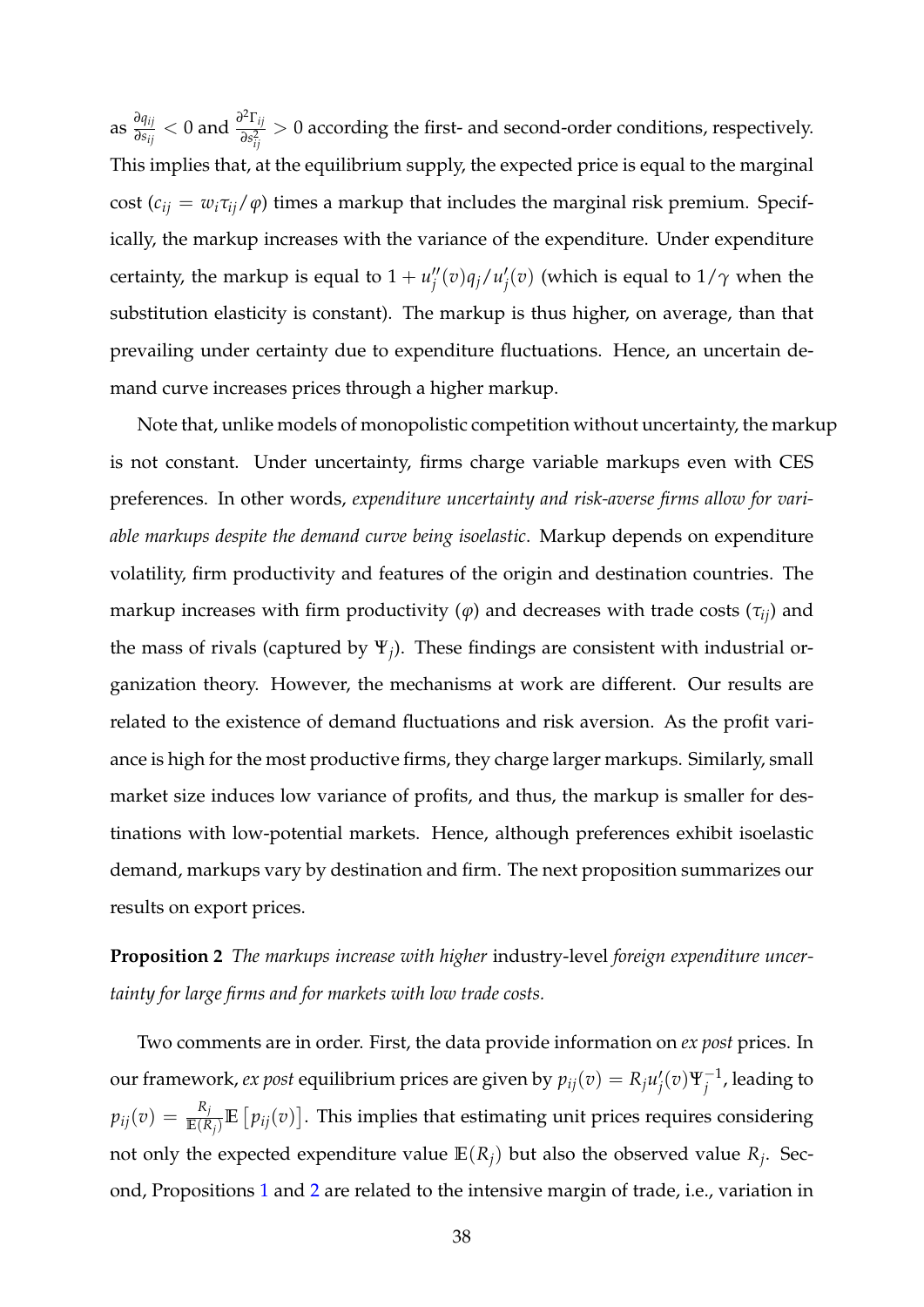trade through existing trade relationships. However, departing from equilibrium, an exogenous increase in volatility may lead to an adjustment in the industry supply  $(\Psi_j)$ through the adjustment of quantities produced by competitors. This adjustment may modify the relationship between volatility, prices and quantity. Before determining the volatility effects on industry equilibrium in Section 3.7, we examine the role of uncertainty on the extensive margin of trade, i.e., on the existence of trade relationships (non-zero trade flows).

## **3.6 Export Decisions**

The mass of firms serving country *j* is treated as endogenous. There is a large supply of potential entrants in the international market. However, entry into destination market *j* is subject to a fixed cost *fij*, which accounts for the cost of maintaining a presence in foreign markets, e.g., maintenance of distribution and service networks, minimum freight and insurance charges, and costs to monitor foreign customs procedures and product standards. The decision to serve a foreign market is made on the basis of the expected payoff. A firm exports to destination *j* if and only if the variable payoff (not including the fixed cost) is higher than the fixed cost, i.e.,  $\Pi_{ij} \equiv \mathbb{E}(\pi_{ij}) - \Gamma_{ij} >$ *wi fij*. It is straightforward to verify in our general framework that, first, there exists a productivity cutoff above which a firm can profitably serve country *j*, as  $\Pi_{ij} = 0$  when  $φ = 0$  and  $∂\Pi_{ij}$  $∂φ > 0$  evaluated at the equilibrium output, and second, a firm is more likely to serve a country whose expenditure distribution exhibits low variance and high skewness, as  $\partial \Pi_{ij}/\partial V(R_i) < 0 < \partial \Pi_{ij}/\partial S(R_i)$  evaluated at the equilibrium output. The following proposition summarizes the result.

**Proposition 3** *Higher industry-level expenditure volatility in the foreign market reduces the share of exporting firms when the skewness of expenditure distribution is unchanged.*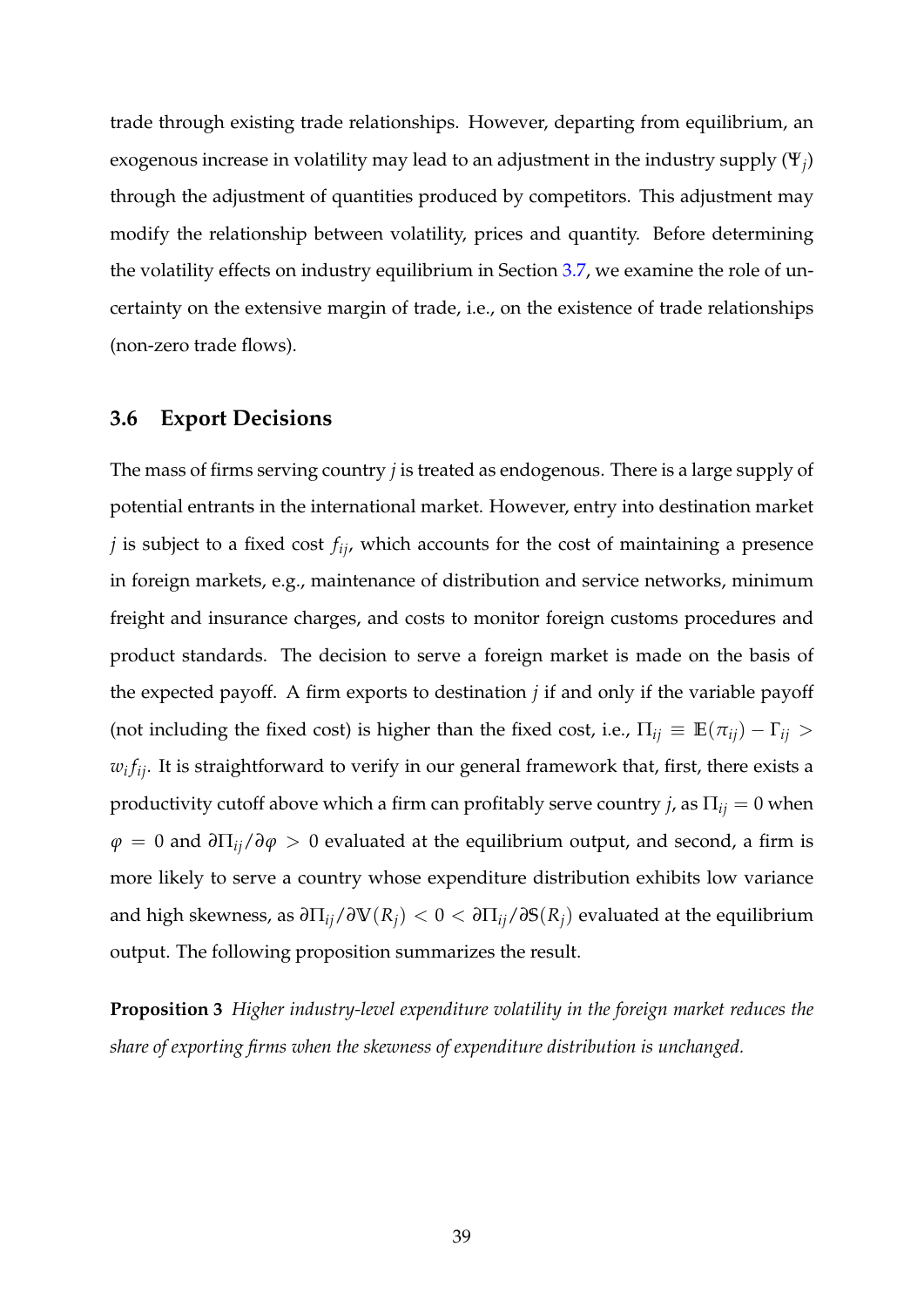# **3.7 Ex post Adjustments in Intensive and Extensive Margins**

Having established the choices of firms, we examine the effect on the extensive and intensive margins of increasing expenditure volatility when Ψ*<sup>j</sup>* adjusts. In other words, we consider not only the direct effects of expenditure volatility on prices and quantities but also the indirect effects through a change in Ψ*<sup>j</sup>* .

For simplicity and tractability, we assume that  $u_j(q_{ij}) = \theta_v q_{ij}^{1/2}$  in equation (10), where  $\theta_v > 0$  can be interpreted as a measure of product quality, and  $\eta_v = 0.26$  Under this configuration, the equilibrium *certainty-equivalent quantities* are given by:

$$
q_{ij}(v)^{\frac{1}{2}} = \frac{\mathbb{E}(R_j)\theta_v \varphi}{2w_i \tau_{ij}} \Psi_j^{-1} \left[ 1 + \rho_v \mathbb{V}(R_j) \Psi_j^{-2} \frac{\theta_v^2 \varphi}{w_i \tau_{ij}} \right]^{-1}.
$$
 (22)

It is then straightforward to verify that  $\Pi_v(\pi_{ij}) = r_{ij}(\varphi)/2$ , where  $r_{ij}(\varphi) \equiv \mathbb{E}(p_{ij})q_{ij}$ is firm revenue with:

$$
r_{ij}(\varphi) = \frac{\mathbb{E}(R_j)^2}{2} \left[ \frac{w_i \tau_{ij}}{\theta_v^2 \varphi} \Psi_j^2 + \rho_v \mathbb{V}(R_j) \right]^{-1}.
$$
 (23)

As a result,  $\Pi_v(\pi_{ij}) = 0$  when  $\varphi = 0$  and  $\partial \Pi_v / \partial \varphi > 0$ . However, contrary to the case without uncertainty ( $V(R_i) = 0$ ), the expected payoff reaches a finite limit, given by  $E(R_j)^2$  $\frac{\mu_1(X_f)}{4\rho_v V(R_f)}$ , when  $\varphi = \infty$ . This means that a high productivity is a necessary condition, but not a sufficient condition, for a firm to export.

Let  $\xi \equiv 1/(\theta_v^2 \varphi) \geq 0$  be an inverse measure of the quality-adjusted productivity cutoff  $\theta_v^2 \varphi$  above which a firm serves country *j*, and  $\mu(\xi)$  the distribution of  $\xi$ . The cutoff for exporting  $\tilde{\zeta}_{ij}$  is such that  $\Pi_v(\tilde{\zeta}_{ij}) = w_i f_{ij}$  or equivalently:

$$
\widehat{\xi}_{ij} \equiv \left[ \frac{\mathbb{E}(R_j)^2}{4w_i f_{ij}} - \rho_v \mathbb{V}(R_j) \right] \frac{\Psi_j^{-2}}{w_i \tau_{ij}}.
$$
\n(24)

It follows that a firm exports as long as  $\xi<\xi_{ij}$ . As expected, high productivity firms are more likely to be exporters, while high fixed and variable trade costs reduce the prob-

<sup>26</sup>This implies that *downside* and *upside* risks are not distinguished, such that the manager has a CARA utility function instead of DARA utility function. See above for the details.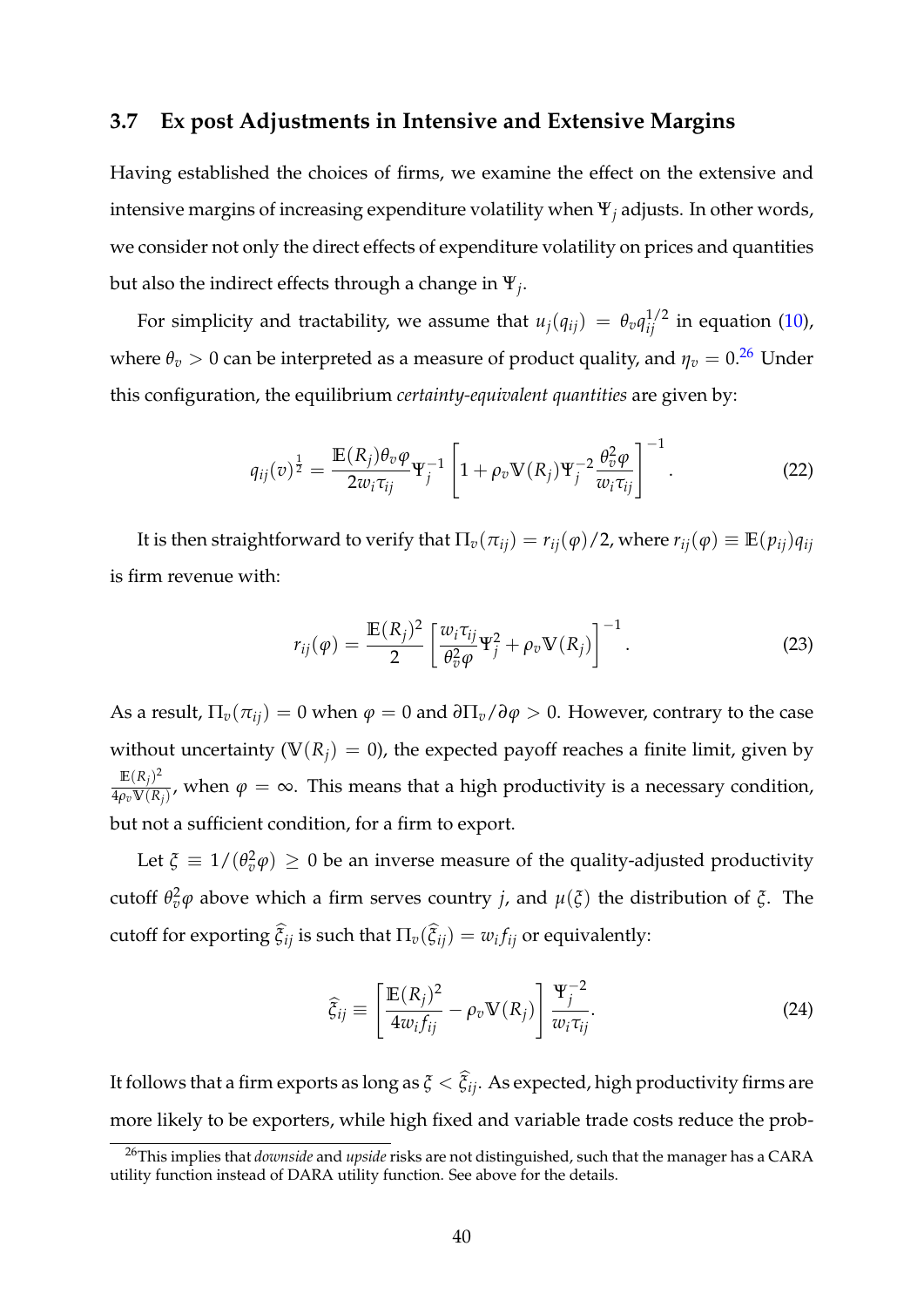ability of exporting. However, unlike trade models with heterogeneous firms, the exporting zero-payoff cutoff condition *ξ*b *ij* can be non-positive because of the existence of a positive risk premium  $(\rho_v \mathbb{V}(R_i))$ . No firm finds it *a priori* profitable to serve country *j* if the expected income  $\mathbb{E}(R_i)$  is insufficient relative to its variance  $\mathbb{V}(R_i)$ . Hence, we provide a rationale for the prevalence of zeros in bilateral trade without making an *ad hoc* assumption about the distribution of productivity across firms. Helpman et al. (2008) also allow for zero bilateral trade volumes, as they assume that the most productive firms exhibit a level of productivity below the exporting threshold.

We are now equipped to determine the relationship between  $\Psi_j$  and  $\Psi(R_j)$  and the total effect of  $V(R_i)$ . We show in Appendix D that

$$
\epsilon_{\Psi_j} \equiv -\frac{\mathbb{V}(R_j)}{\Psi_j} \frac{\partial \Psi_j}{\partial \mathbb{V}(R_j)} > 0,
$$

or, equivalently, *∂*Ψ*j*/*∂***V**(*Rj*) < 0. As expected, an increase in the variance of expenditure reduces the aggregate supply to destination market *j*, which in turn, affects equilibrium prices. Hence, equilibrium prices increase with demand fluctuations through two effects: (i) the direct effect of risk aversion (through  $\rho_v \mathbb{V}(R_i)$ , as explained above) and (ii) the indirect effect of firm exits, which reduces competition among the surviving firms. In contrast, the effect of expenditure volatility on export sales (or profits) is ambiguous when  $\Psi_i$  adjusts to a change in  $\Psi(R_i)$ :

$$
\frac{\mathrm{d}r_{ij}(\varphi)}{\mathrm{d}\mathbb{V}(R_j)} = \frac{\partial r_{ij}(\varphi)}{\partial \mathbb{V}(R_j)} + \frac{\partial r_{ij}(\varphi)}{\partial \mathbb{Y}_j} \frac{\partial \mathbb{Y}_j}{\partial \mathbb{V}(R_j)} = \frac{r_{ij}(\varphi)}{\mathbb{V}(R_j)} \frac{2w_i \tau_{ij} \xi \epsilon_{\Psi_j} - \rho_v \mathbb{V}(R_j) \mathbb{Y}_j^{-2}}{w_i \tau_{ij} \xi + \rho_v \mathbb{V}(R_j) \mathbb{Y}_j^{-2}},
$$

 $\mathbf{v}$  where  $\partial r_{ij}/\partial \mathbf{V}(R_i)$  < 0 while  $\partial r_{ij}/\partial \mathbf{Y}_j$  < 0 and  $\partial \mathbf{Y}_j/\partial \mathbf{V}(R_i)$  < 0 (see above). It follows that increased expenditure volatility induces the reallocation of market shares from larger to smaller firms, as d*rij*/d**V**(*Rj*) increases with *ξ*. Hence, the aggregate productivity of exporters can decrease, *ceteris paribus*, given greater uncertainty, which is consistent with empirical facts (see Bloom, 2014). In addition, as the largest firms reduce their export sales by a high proportion when demand fluctuations increase, the export sales of smaller exporters may expand at their expense (see Figure 7).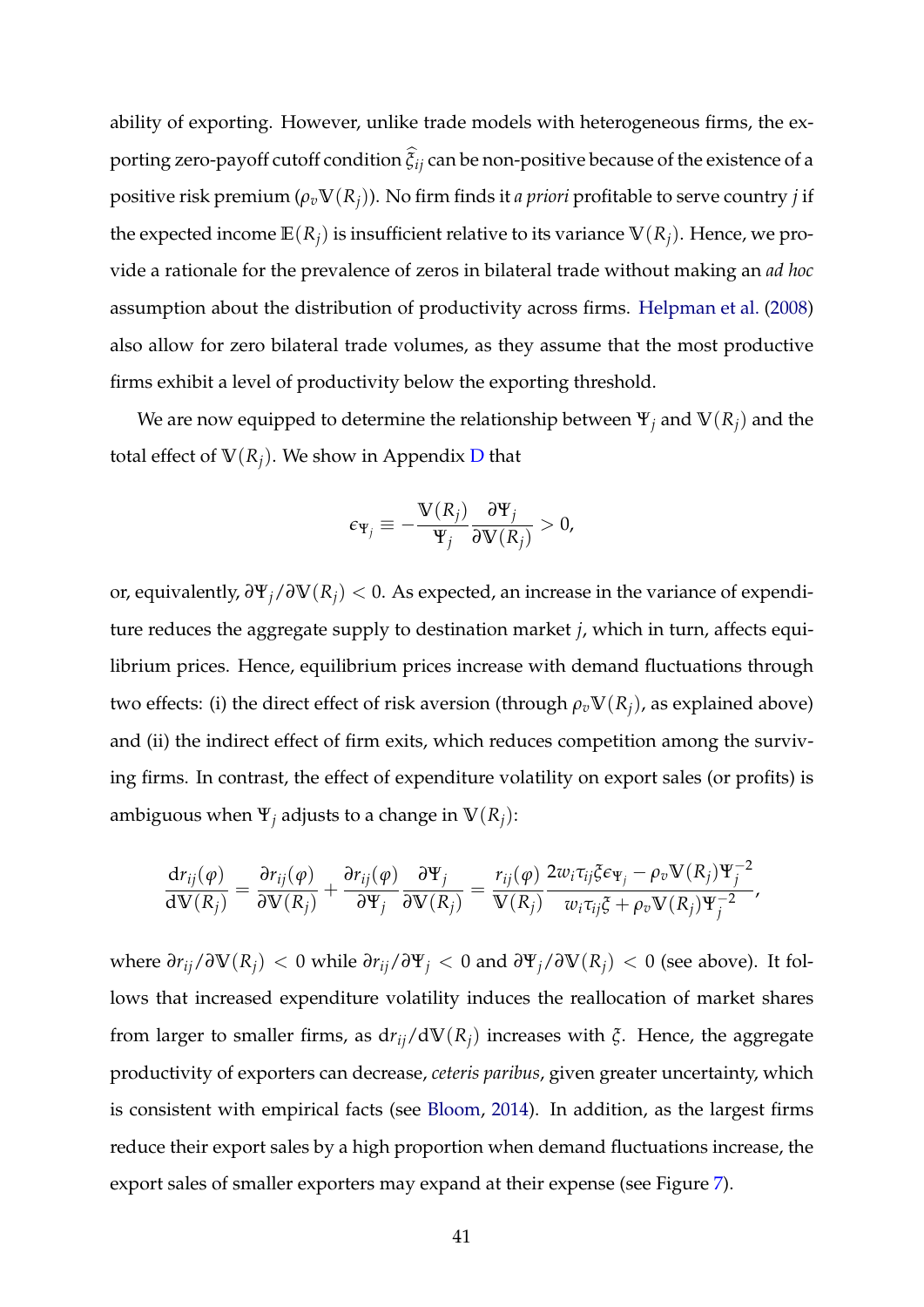Figure 7: Productivity and reallocation of export sales when expenditure volatility increases



Note: *V* <sup>−</sup> and *V* <sup>+</sup> mean low and high expenditure volatility, respectively.

The effect of expenditure volatility on the probability of exporting is also ambiguous. Standard calculations reveal the following:

$$
\frac{\mathrm{d}\widehat{\xi}_{ij}}{\mathrm{d}\mathbb{V}(R_j)} = \frac{\partial \widehat{\xi}_{ij}}{\partial \mathbb{V}(R_j)} + \frac{\partial \widehat{\xi}_{ij}}{\partial \mathbb{Y}_j} \frac{\partial \mathbb{Y}_j}{\partial \mathbb{V}(R_j)} = \left[ \frac{\mathbb{E}(R_j)^2}{4w_if_{ij}} - \rho_v \mathbb{V}(R_j) \left( 1 + \frac{1}{2\epsilon_{\mathbb{Y}_j}} \right) \right] \frac{2\epsilon_{\mathbb{Y}_j} \mathbb{Y}_j^{-2}}{\mathbb{V}(R_j)w_i \tau_{ij}},
$$

 $w$ here  $\partial \xi_{ij}/\partial \mathbb{V}(R_j) < 0$  while  $\partial \xi_{ij}/\partial \Psi_j < 0$  and  $\partial \Psi_j/\partial \mathbb{V}(R_j) < 0$  (see above). Hence, the probability of serving a country decreases with the volatility of its demand, provided that fixed trade costs or expenditure volatility are not prohibitively high. If fixed trade costs are low enough, more small and medium-sized firms export when demand/expenditure fluctuations rise, as the export sales of large firms decrease (see Figure 8).

When we focus on the total effect of demand fluctuations on quantity, it appears that

$$
\frac{dq_{ij}(v)}{dV(R_j)} = \frac{q_{ij}(v)}{V(R_j)} \frac{w_i \tau_{ij} \xi - \rho_v V(R_j) \Psi_j^{-2} (1 + \epsilon_{\Psi_j})}{w_i \tau_{ij} \xi + \rho_v V(R_j) \Psi_j^{-2}} \text{ and } \frac{\partial^2 q_{ij}}{\partial \varphi \partial V(R_j)} < 0 < \frac{\partial^2 q_{ij}}{\partial \tau \partial V(R_j)}.
$$

Hence, the effects of  $V(R_i)$  on  $q_{ij}(v)$  when  $\Psi_j$  reacts to a change in expenditure volatility are qualitatively similar to the effects on export sales. It should also be noted that higher uncertainty can make trade policy (lowering trade costs) or innovation policy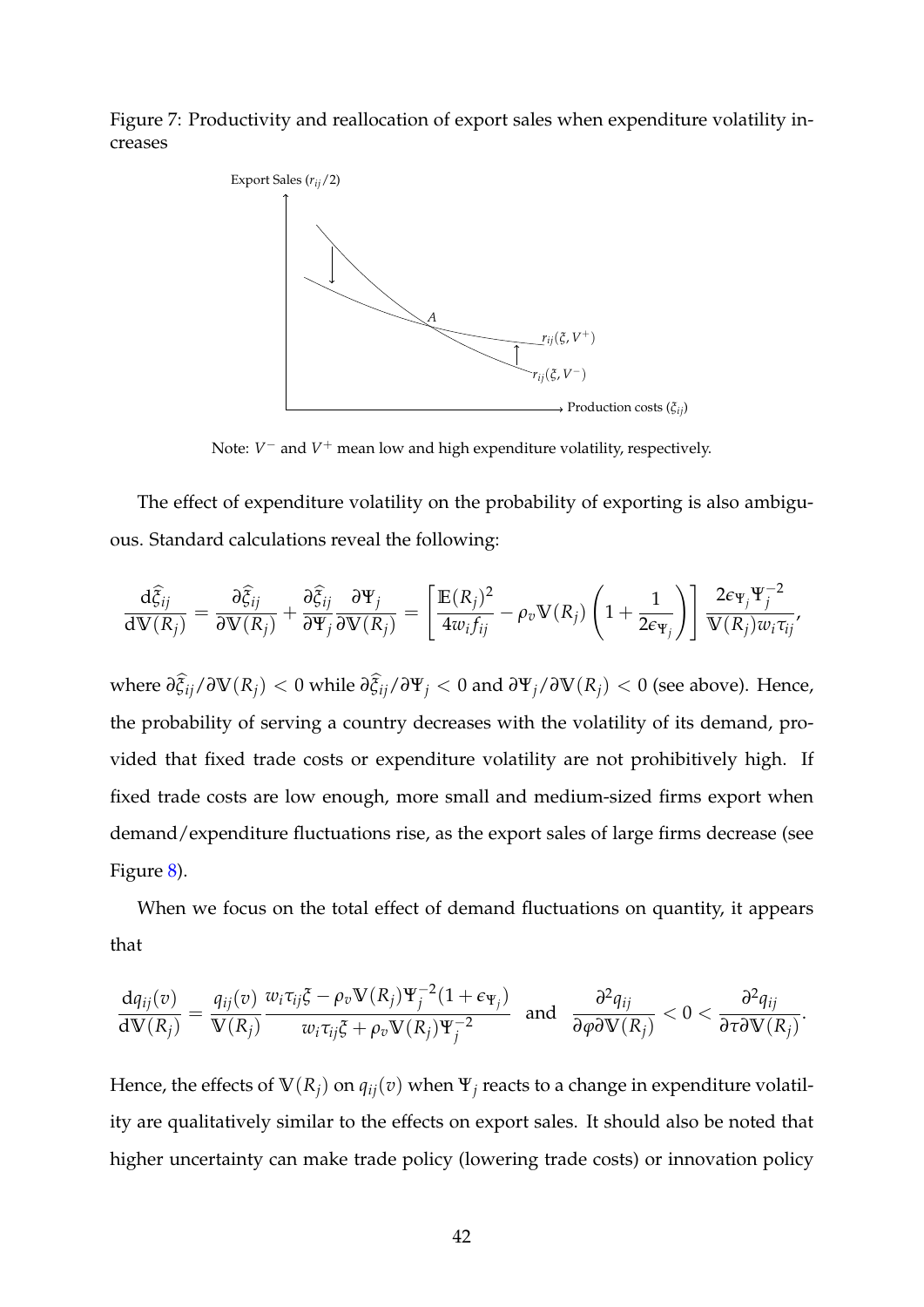Figure 8: The impact of higher expenditure volatility on exporting cutoff



Notes: *V* <sup>−</sup> and *V* <sup>+</sup> mean low and high volatility, respectively. *ξij*: production costs.

(rising productivity) less effective, in accordance with Bloom (2014).

The next proposition summarizes our results on the increase in expenditure volatility.

**Proposition 4** *For a given skewness, a rise in the industry-level expenditure uncertainty of the foreign market decreases industry export sales, on average, but with heterogeneous effects across firms:*

*(i) it decreases the export sales of the most productive exporters and increases the market share of the least productive incumbents;*

*(ii) it increases the probability of exporting and the export sales of low productivity firms when trade costs are not prohibitively high.*

# **4 Conclusion**

In firm-based theoretical and empirical studies on trade, the expenditures of foreign markets are typically assumed to be known with certainty. Firm surveys suggest, however, that expenditure uncertainty is a crucial business driver, and little is known about how firms cope with this uncertainty in foreign markets. Foreign demand uncertainty provides incentives for firms to reduce their risk exposure by adjusting not only their extensive but also their intensive margins of trade.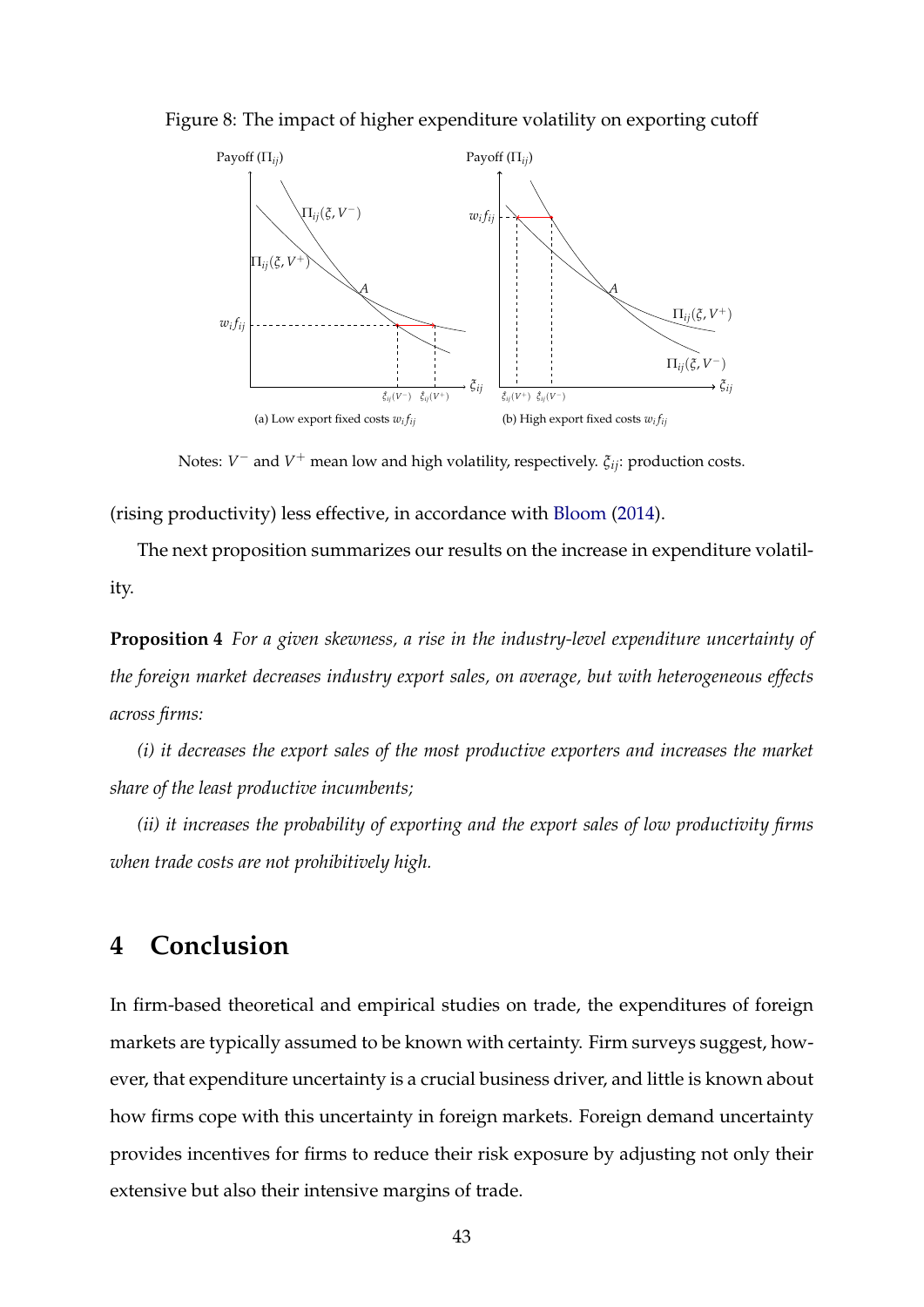Using French firm-level data, we establish two key features of trade and demand uncertainty: (i) firm trade volumes are negatively associated with the volatility of foreign demand and positively with its skewness; (ii) the most productive exporters are more likely to be affected by higher volatility than are the least productive firms. Our results are robust to different sized panels and to the inclusion of a plethora of fixed effects and additional controls.

Even if the largest firms have access to better risk management strategies, they can only partially diversify against risk. In addition, according to production theory under uncertainty, the variance of firm profit is proportional to the square of expected output, meaning that the average risk premium increases with firm size. Hence, our results suggest that risk exposure would disadvantage the largest firms.

To explain our two key empirical features, we propose a trade model with industrywide uncertainty over expenditure in which decision makers are (1) averse to both risk and downside losses and (2) make entry/exit and production/pricing decisions before uncertainty over market expenditure is resolved. In accordance with our empirical findings, we show that higher expenditure uncertainty can reduce the positive impact of higher productivity or lower trade costs on export sales. This implies that a rise in expenditure volatility induces a reallocation of market shares from the most productive (and largest) to the least productive (and smallest) incumbents. The export sales of the smallest incumbent exporters may thus grow when demand volatility increases. However, this effect is weakened with increasing skewness of the foreign expenditure distribution. These results hold for a large class of consumer utility functions, including CES utility.

Our goal has been to provide both new empirical facts and a new trade model to explain how firm-level export decisions adjust to industry-wide uncertainty. An interesting area of future research would be to estimate consumer preferences and manager risk aversion parameters using our theoretical framework and simulation-based econometric inference techniques. The objective would be to compute the risk premium for each firm implied by the estimates.

44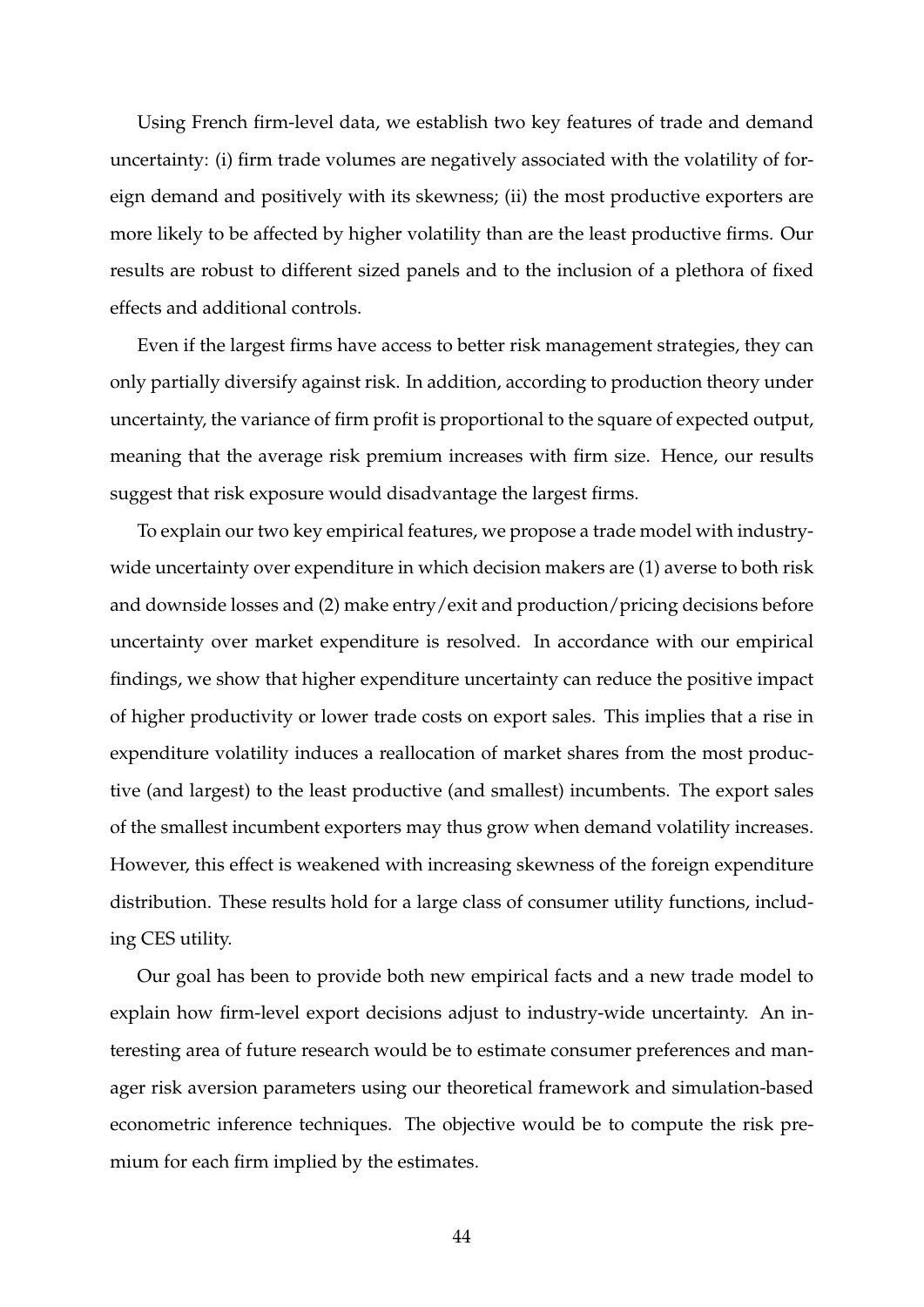# **References**

- ACEMOGLU, D., S. JOHNSON, J. ROBINSON, AND Y. THAICHAROEN (2003): "Institutional causes, macroeconomic symptoms: volatility, crises and growth," *Journal of Monetary Economics*, 50, 49–123.
- ANTRÀS, P. AND C. F. FOLEY (2015): "Poultry in Motion: A Study of International Trade Finance Practices," *Journal of Political Economy*, 123, 853–901.
- ARMENTER, R. AND M. KOREN (2015): "Economies of Scale and the Size of Exporters," *Journal of the European Economic Association*, 13, 482–511.
- BEKAERT, G. AND A. POPOV (2012): "On the Link between the Volatility and Skewness of Growth," Working Paper 18556, National Bureau of Economic Research.
- BLOOM, N. (2014): "Fluctuations in Uncertainty," *Journal of Economic Perspectives*, 28, 153–175.
- BLOOM, N., S. BOND, AND J. VAN REENEN (2007): "Uncertainty and investment dynamics," *Review of Economic Studies*, 74, 391–415.
- CORREIA, S. (2014): "REGHDFE: Stata module to perform linear or instrumental-variable regression absorbing any number of high-dimensional fixed effects," Statistical Software Components, Boston College Department of Economics.
- (2015): "Singletons, Cluster-Robust Standard Errors and Fixed Effects: A Bad Mix," Technical Note, Duke University.
- DE SOUSA, J., T. MAYER, AND S. ZIGNAGO (2012): "Market access in global and regional trade," *Regional Science and Urban Economics*, 42, 1037–1052.
- DI COMITE, F., J.-F. THISSE, AND H. VANDENBUSSCHE (2014): "Verti-zontal differentiation in export markets," *Journal of International Economics*, 93, 50 – 66.
- DIXIT, A. K. AND J. E. STIGLITZ (1977): "Monopolistic Competition and Optimum Product Diversity," *American Economic Review*, 67, 297–308.
- EATON, J., S. KORTUM, AND F. KRAMARZ (2011): "An Anatomy of International Trade: Evidence From French Firms," *Econometrica*, 79, 1453–1498.
- EECKHOUDT, L., C. GOLLIER, AND H. SCHLESINGER (2005): *Economic and Financial Decisions under Risk*, Princeton University Press.
- ESPOSITO, F. (2016): "Risk Diversification and International Trade," Working paper, Yale.
- FAJGELBAUM, P., G. M. GROSSMAN, AND E. HELPMAN (2011): "Income Distribution, Product Quality, and International Trade," *Journal of Political Economy*, 119, 721–765.
- FENG, L., Z. LI, AND D. L. SWENSON (2016): "Trade Policy Uncertainty and Exports: Evidence from China's WTO Accession," Working Paper 21985, National Bureau of Economic Research.
- FOSTER, L., J. HALTIWANGER, AND C. SYVERSON (2008): "Reallocation, firm turnover, and efficiency: Selection on productivity or profitability?" *American Economic Review*, 98, 394– 425.
- GIOVANNI, J. D. AND A. A. LEVCHENKO (2009): "Trade openness and volatility," *Review of Economics and Statistics*, 91, 558–585.
- GORBACHEV, O. (2011): "Did household consumption become more volatile?" *American Economic Review*, 101, 2248–2270.
- GREENWALD, B. C. AND J. E. STIGLITZ (1993): "Financial Market Imperfections and Business Cycles," *Quarterly Journal of Economics*, 108, 77–114.
- GROSSMAN, S. J. AND O. D. HART (1981): "Implicit contracts, moral hazard, and unemployment," *American Economic Review*, 71, 301–307.
- HANDLEY, K. (2014): "Exporting under trade policy uncertainty: theory and evidence," *Journal of International Economics*, 94, 50–66.
- HANDLEY, K. AND N. LIMAO (2013): "Policy Uncertainty, Trade and Welfare: Theory and Evidence for China and the US," Working Paper 19376, National Bureau of Economic Research.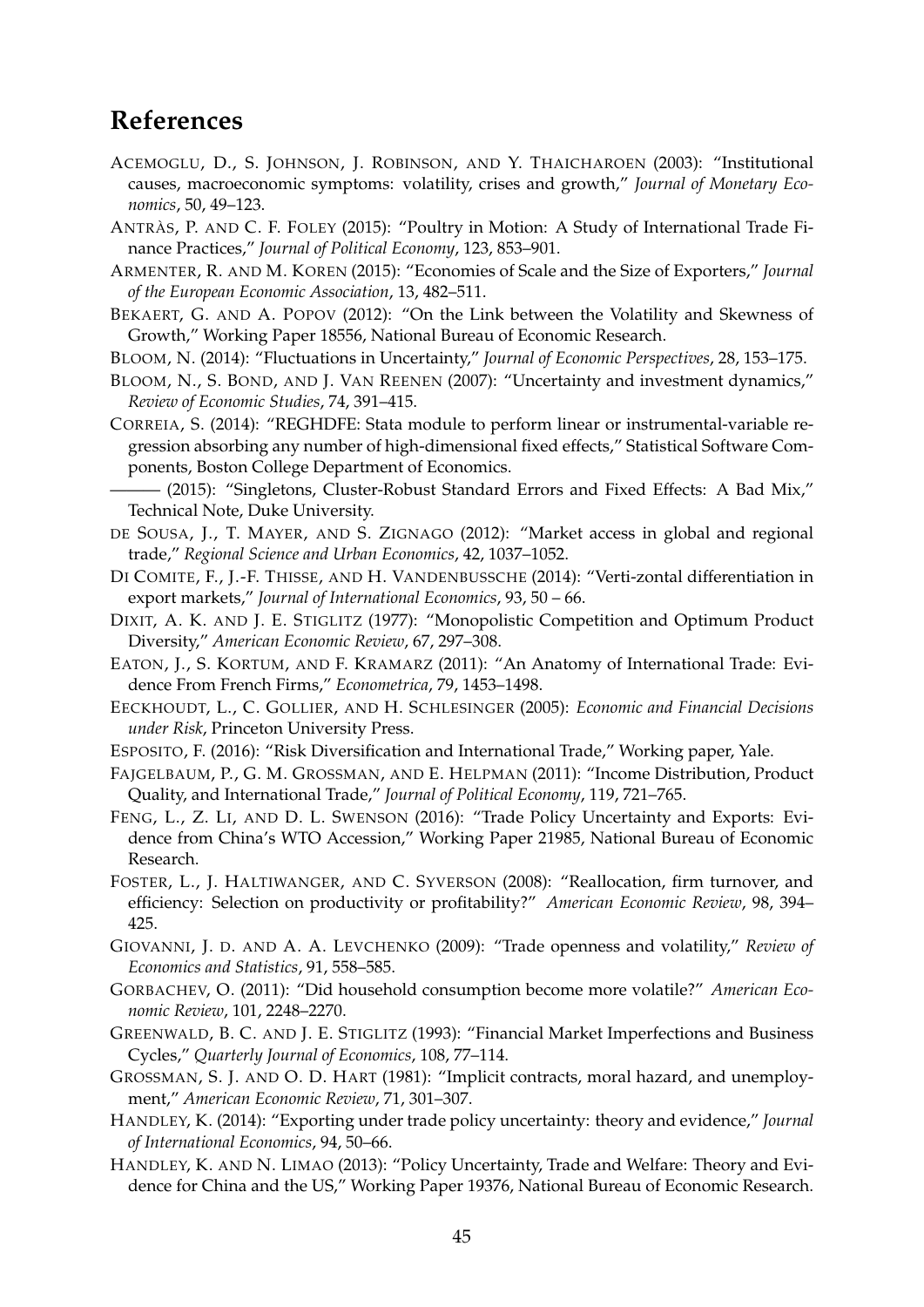- HELPMAN, E., M. MELITZ, AND Y. RUBINSTEIN (2008): "Estimating Trade Flows: Trading Partners and Trading Volumes," *Quarterly Journal of Economics*, 123, 441–487.
- HELPMAN, E. AND A. RAZIN (1978): *A theory of international trade under uncertainty*, Academic Press, Harcourt Brace Jovanovitch.
- KLEMPERER, P. AND M. MEYER (1986): "Price competition vs. quantity competition: the role of uncertainty," *RAND Journal of Economics*, 17, 618–638.
- KOREN, M. AND S. TENREYRO (2007): "Volatility and Development," *Quarterly Journal of Economics*, 122, 243–287.
- KRUGMAN, P. R. (1979): "Increasing returns, monopolistic competition, and international trade," *Journal of international Economics*, 9, 469–479.
- LELAND, H. E. (1972): "Theory of the firm facing uncertain demand," *American Economic Review*, 62, 278–291.
- LEWIS, T. L. (2014): "Exports versus Multinational Production under Nominal Uncertainty," *Journal of International Economics*, 94, 371–386.
- MELITZ, M. J. (2003): "The Impact of Trade on Intra-Industry Reallocations and Aggregate Industry Productivity," *Econometrica*, 71, 1695–1725.
- MELITZ, M. J. AND S. POLANEC (2015): "Dynamic Olley-Pakes productivity decomposition with entry and exit," *RAND Journal of Economics*, 46, 362–375.
- MENEZES, C., C. GEISS, AND J. TRESSLER (1980): "Increasing Downside Risk," *American Economic Review*, 70, 921–932.
- NGUYEN, D. X. (2012): "Demand uncertainty: Exporting delays and exporting failures," *Journal of International Economics*, 86, 336–344.
- NOVY, D. AND A. M. TAYLOR (2014): "Trade and Uncertainty," Working Paper 19941, National Bureau of Economic Research.
- PANOUSI, V. AND D. PAPANIKOLAOU (2012): "Investment, idiosyncratic risk, and ownership," *Journal of Finance*, 67, 1113–1148.
- RAMONDO, N., V. RAPPOPORT, AND K. J. RUHL (2013): "The Proximity-Concentration Tradeoff under Uncertainty," *Review of Economic Studies*, 80, 1582–1621.
- TURNOVSKY, S. J. (1974): "Technological and price uncertainty in a Ricardian model of international trade," *Review of Economic Studies*, 41, 201–217.
- WEI, S.-J. (1999): "Currency hedging and goods trade," *European Economic Review*, 43, 1371– 1394.
- WEITZMAN, M. L. (1974): "Prices vs. quantities," *Review of Economic Studies*, 41, 477–491.
- WORLD BANK (2013): *World Bank Development Report 2014: Risk and Opportunity.*
- ZHELOBODKO, E., S. KOKOVIN, M. PARENTI, AND J.-F. THISSE (2012): "Monopolistic competition: Beyond the constant elasticity of substitution," *Econometrica*, 80, 2765–2784.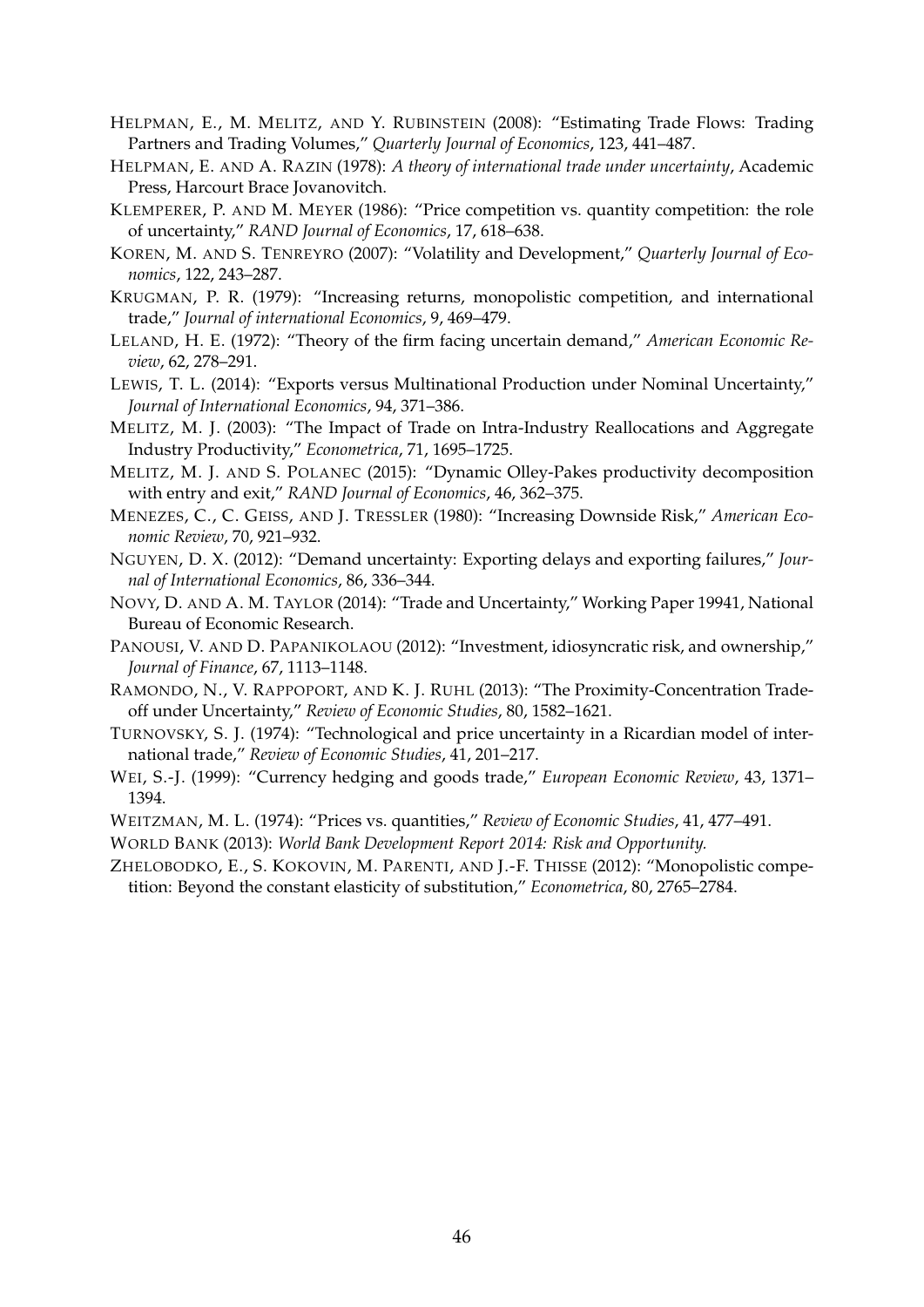# **Appendices**

# **A Data Appendix**

**Industry classification:** The International Standard Industrial Classification (ISIC) rev. 3 of manufacturing activities is the United Nations' system for classifying economic data into 22 2-digit, 59 3-digit and 125 4-digit industries, as depicted in Table 5. We use this classification to distinguish between 3-digit *K* industries and 4-digit *k* sub-industries.

Table 5: Industry classification of manufacturing (ISIC classification)

| 2-digit         | Industries                                                | 3-digit | 4-digit      |
|-----------------|-----------------------------------------------------------|---------|--------------|
| 15              | Food products and beverages                               | 151     | 1511-4       |
|                 |                                                           | 152     | 1520         |
|                 |                                                           | 153     | 1531-3       |
|                 |                                                           | 154     | 1541-4; 1549 |
|                 |                                                           | 155     | 1551-4       |
| 16              | Tobacco products                                          | 160     | 1600         |
| $\overline{17}$ | <b>Textiles</b>                                           | 171     | $1711 - 2$   |
|                 |                                                           | 172     | 1721-3; 1729 |
|                 |                                                           | 173     | 1730         |
| 18              | Wearing apparel; dressing and dyeing of fur               | 181     | 1810         |
|                 |                                                           | 182     | 1820         |
| 19              | Tanning and dressing of leather                           | 191     | 1911-12      |
|                 |                                                           | 192     | 1920         |
| 20              | Wood and of products of wood and cork, except furniture   | 201     | 2010         |
|                 |                                                           | 202     |              |
|                 |                                                           | 210     | 2021-3; 2029 |
| 21              | Paper and paper products                                  |         | 2101-2; 2109 |
| $\overline{22}$ | Publishing, printing and reproduction of recorded media   | 221     | 2211-3; 2219 |
|                 |                                                           | 222     | 2221-2       |
|                 |                                                           | 223     | 2230         |
| $\overline{23}$ | Coke, refined petroleum products and nuclear fuel         | 231     | 2310         |
|                 |                                                           | 232     | 2320         |
|                 |                                                           | 233     | 2330         |
| 24              | Chemicals and chemical products                           | 241     | 2411-3       |
|                 |                                                           | 242     | 2421-4; 2429 |
|                 |                                                           | 243     | 2430         |
| 25              | Rubber and plastics products                              | 251     | 2511; 2519   |
|                 |                                                           | 252     | 2520         |
| 26              | Other non-metallic mineral products                       | 261     | 2610         |
|                 |                                                           | 269     | 2691-6; 2699 |
| 27              | <b>Basic</b> metals                                       | 271     | 2710         |
|                 |                                                           | 272     | 2720         |
|                 |                                                           | 273     | 2731-2       |
| 28              | Fabricated metal products, except machinery and equipment | 281     | 2811-3       |
|                 |                                                           | 289     | 2891-3; 2899 |
| 29              | Machinery and equipment n.e.c.                            | 291     | 2911-5; 2919 |
|                 |                                                           | 292     | 2921-7; 2929 |
|                 |                                                           | 293     | 2930         |
| 30              | Office, accounting and computing machinery                | 300     | 3000         |
| 31              | Electrical machinery and apparatus n.e.c.                 | 311     | 3110         |
|                 |                                                           | 312     | 3120         |
|                 |                                                           | 313     | 3130         |
|                 |                                                           |         |              |
|                 |                                                           | 314     | 3140         |
|                 |                                                           | 315     | 3150         |
|                 |                                                           | 319     | 3190         |
| $\overline{32}$ | Radio, television and communication equipment             | 321     | 3210         |
|                 |                                                           | 322     | 3220         |
|                 |                                                           | 323     | 3230         |
| 33              | Medical, precision and optical instruments                | 331     | 3311-3       |
|                 |                                                           | 332     | 3320         |
|                 |                                                           | 333     | 3330         |
| 34              | Motor vehicles, trailers and semi-trailers                | 341     | 3410         |
|                 |                                                           | 342     | 3420         |
|                 |                                                           | 343     | 3430         |
| 35              | Other transport equipment                                 | 351     | $3511 - 2$   |
|                 |                                                           | 352     | 3520         |
|                 |                                                           | 353     | 3530         |
|                 |                                                           | 359     | 3591-2; 3599 |
| 36              | Furniture; manufacturing n.e.c.                           | 361     | 3610         |
|                 |                                                           | 369     | 3691-4; 3699 |
|                 |                                                           |         |              |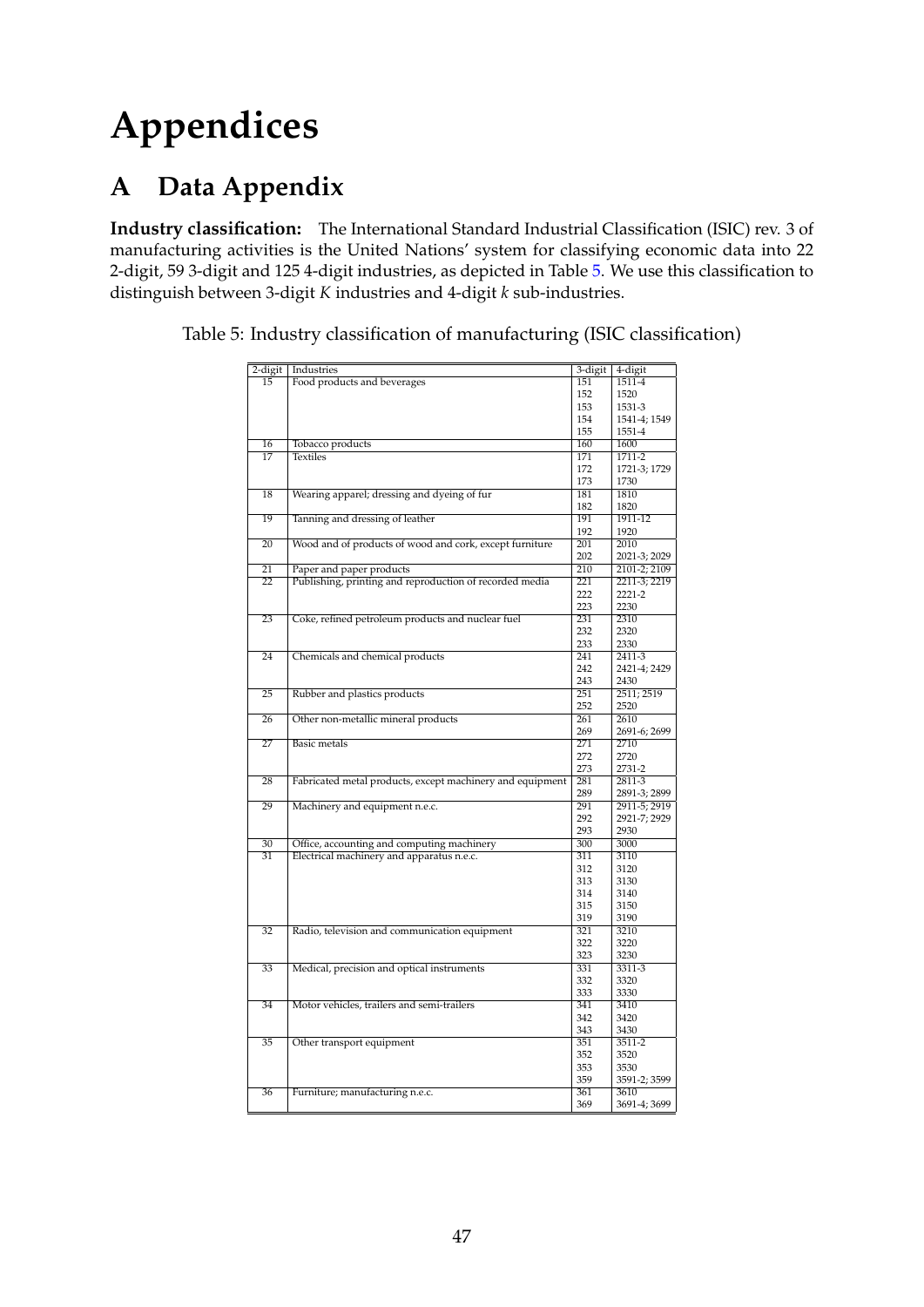# **B Intensive Margin: Export Unit Values**

| Dependent variable:                          | $\frac{1}{\text{Firm export prices: } \ln p_{fit}^k}$ |           |             |
|----------------------------------------------|-------------------------------------------------------|-----------|-------------|
|                                              | (1)                                                   | (2)       | (3)         |
| Ln Expenditure Volatility $_{it}^{K}$        | 0.004                                                 | 0.002     | $0.016^{b}$ |
|                                              | (0.003)                                               | (0.007)   | (0.006)     |
| Expenditure Skewness ${}_{i}^{K}$            | $-0.001$                                              | $-0.004$  | $-0.006a$   |
|                                              | (0.001)                                               | (0.002)   | (0.002)     |
| Ln Mean 5-year Expenditure $_{it}^{K}$       | $-0.005$                                              | $-0.001$  | $-0.022$    |
|                                              | (0.005)                                               | (0.011)   | (0.015)     |
| Ln Productivity $_{ft}$                      |                                                       |           | $0.026^{a}$ |
|                                              |                                                       |           | (0.002)     |
| Observations                                 | 3,904,513                                             | 3,129,051 | 3,875,422   |
| $R^2$                                        | 0.838                                                 | 0.737     | 0.875       |
| Sets of Fixed Effects:                       |                                                       |           |             |
| Firm.(4-digit-)Industry.Time <sub>fkt</sub>  | Yes                                                   |           |             |
| Destination $_i$                             | Yes                                                   |           |             |
| Firm.Destination.Time $_{fit}$               |                                                       | Yes       |             |
| 4-digit-Industry $_k$                        |                                                       | Yes       |             |
| Firm.destination.(4-digit-)Industry $_{fik}$ |                                                       |           | Yes         |
| Time <sub>t</sub>                            |                                                       |           | Yes         |

Table 6: Intensive margin: export unit values

Notes: dependent variable is firm-level export unit values in logs aggregated at the 4-digit  $k$  level. Number of years: 10; Number of destinations: 90; Number of 4-digit industries: 119; Number of firms: 105,777. Expendi denoting significance at the 1% and 5% level respectively.

# **C Price Setting**

We show in this Appendix that we obtain similar predictions when the firm sets price instead of quantity before demand is known. For simplicity, we consider that  $u_j(q_{ij}) = \theta_v q_{ij}^{1/2}$  in equation (10). Therefore, the demand for a variety *v* is:

$$
q_{ij}(v) = R_j^2 \theta_v^2 \Psi_j^{-2} p_{ij}(v)^{-2},
$$

so that

$$
\frac{p_{ij}q_{ij}(v)}{R_j} = R_j \theta_v^2 \Psi_j^{-2} p_{ij}(v)^{-1}.
$$

Summing this expression over each variety consumed in country *j* yields:

$$
\Psi_j^{-2} = R_j^{-1} \left[ \int_{\Omega_j} \theta_v^2 p_{ij}(v)^{-1} dv \right]^{-1},
$$

implying that the demand for a variety can be rewritten as follows:

$$
q_{ij}(v) = R_j \theta_v^2 \left[ \int_{\Omega_j} \theta_v^2 p_{ij}(v)^{-1} \mathrm{d}v \right]^{-1} p_{ij}(v)^{-2} = R_j \theta_v^2 P_j p_{ij}^{-2},
$$

with

$$
P_j \equiv \left[ \int_{\Omega_j} \theta_v^2 p_{ij}(v)^{-1} \mathrm{d}v \right]^{-1}.
$$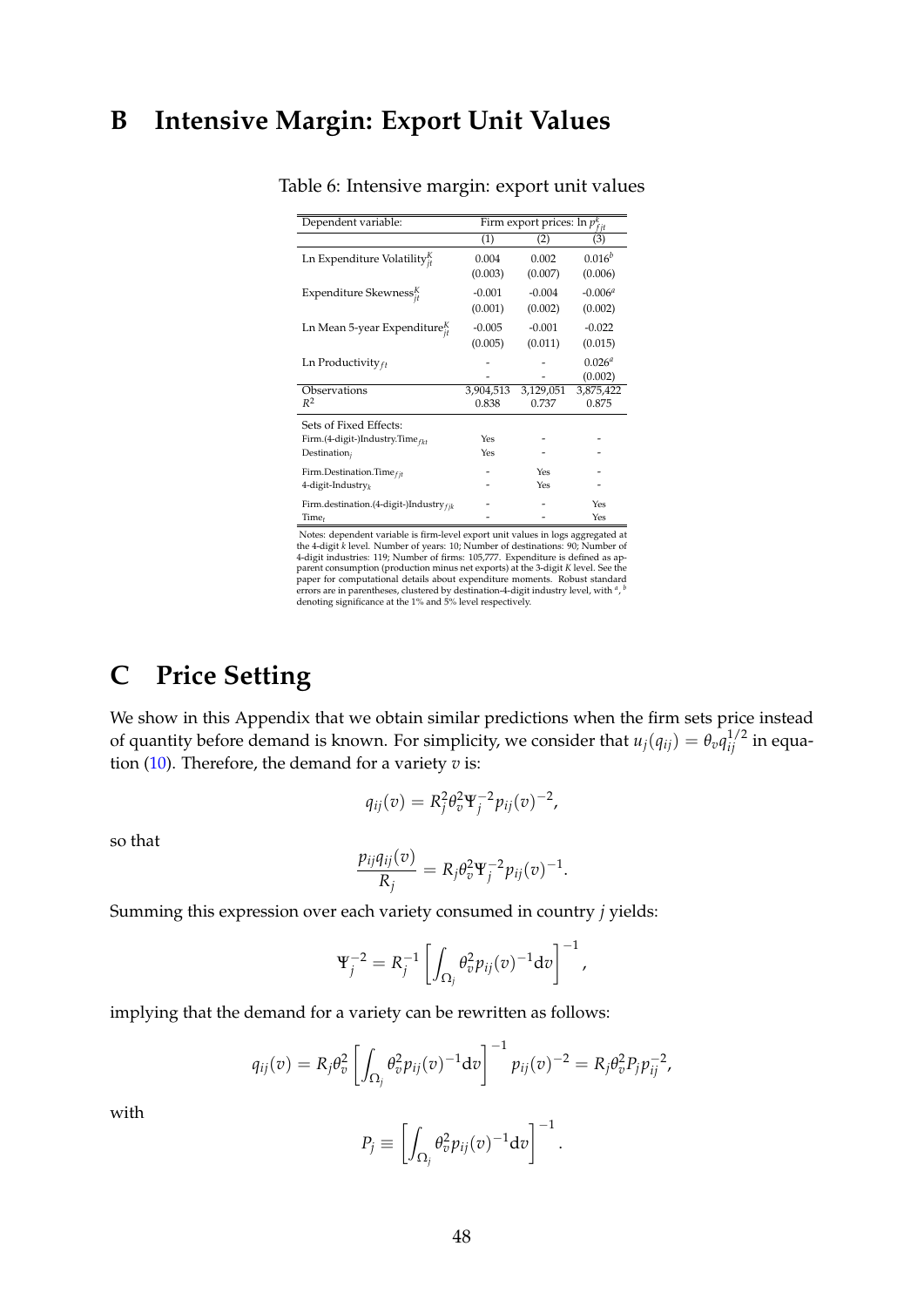Hence, the export profit is:

$$
\pi_{ij} = R_j \theta_v^2 P_j / p_{ij} - c_{ij} R_j \theta_v^2 P_j p_{ij}^{-2} - w_i f_{ij},
$$

with  $c_{ij} \equiv w_i \tau_{ij} / \varphi$ . The payoff of each firm is as follows:

$$
\Pi_o(v) = \mathbb{E}(\pi_i) - \rho_v \mathbb{V}(\pi_i).
$$

Given the demand of consumers, we have:

$$
\mathbb{E}(\pi_{ij}) = \mathbb{E}(R_j)\theta_v^2 \frac{P_j}{p_{ij}} - c_{ij}\mathbb{E}(R_j)\theta_v^2 \frac{P_j}{p_{ij}^2} - w_{ij}f_i,
$$

and

$$
\mathbb{V}(\pi_{ij}) = \left(p_{ij}^2 - c_{ij}^2\right) p_{ij}^{-4} P_j^2 \theta_v^4 \mathbb{V}(R_j).
$$

It appears that the expected profit is maximized when the price equals 2 times the marginal cost *cij*, while the variance is minimized when the price equals the marginal cost.

The first-order condition implies that the equilibrium price is implicitly given by  $\Phi(p_{ij}) = 0$ :

$$
\Phi(p_{ij}) \equiv - (p_{ij} - 2c_{ij}) \mathbb{E}(R_j) + \rho_v \left( p_{ij}^2 - 2c_{ij}^2 \right) 2p_{ij}^{-2} P_j \theta_v^2 \mathbb{V}(R_j), \tag{25}
$$

while the second-order condition implies

$$
\mathbb{E}(R_j) - \rho_v 8c_{ij}^2 p_{ij}^{-3} P_j \theta_v^2 \mathbb{V}(R_j) > 0,
$$

or, evaluated at  $\Phi(p_{ii}) = 0$ ,

$$
\left(p_{ij}^{2}-2c_{ij}^{2}\right)p_{ij}-4c_{ij}^{2}\left(p_{ij}-2c_{ij}\right)>0.
$$

Without uncertainty, the equilibrium price would be  $p_{ij} = 2c_{ij}$ , which is identical to the price prevailing when firms strategically determine the quantity. However, under uncertainty,  $p_{ij}$  = 2*c*<sub>*ij*</sub> is not an equilibrium as long as  $ρ<sub>v</sub> > 0$ . Introducing  $p<sub>ii</sub> = 2c<sub>ii</sub>$  into (25) implies Φ( $p<sub>ii</sub>$ ) > 0, so the equilibrium price under uncertainty is higher than 2*cij*. Using the envelope theorem:

$$
\frac{\partial p_{ij}}{\partial \mathbb{V}(R_j)} = \frac{\mathbb{E}(R_j)}{\mathbb{V}(R_j)} \frac{p_{ij} - 2c_{ij}}{\mathbb{E}(R_j) - 8\rho_v c_{ij}^2 P_j \theta_v^2 \mathbb{V}(R_j) p_{ij}^{-3}} > 0.
$$

As result, higher volatility induces higher prices and, in turn, lower production. Even if the prices and quantities differ according to the behavioral mode, we obtain similar conclusions.

# **D Industry Supply and Income Volatility**

In this Appendix, we show that  $\partial\Psi_j/\partial V(R_j) < 0$ . According to (13) and (22), we have  $\Lambda[\Psi_j, V(R_j)] =$ 0, with:

$$
\Lambda \equiv \Psi_j - \sum_{\ell} M_{\ell} \int_0^{\xi_{\ell j}} \frac{\mathbb{E}(R_j)}{2} \Psi_j^{-1} \left[ w_{\ell} \tau_{\ell j} \xi + \rho_v \mathbb{V}(R_j) \Psi_j^{-2} \right]^{-1} \mu(\xi) d\xi,
$$

 $\alpha$  *where ∂* $Λ_j$  */* $∂$  V $(R_j)$  > 0 because both  $θ_v q_{ij}^{1/2}$  and  $\hat{\xi}_{ij}$  decrease with V $(R_j)$ . The envelope theorem implies:

$$
\text{sign}\frac{\partial \Psi_j}{\partial V(R_j)} = -\text{sign}\frac{\partial^2 \Lambda}{\partial \Psi_j},
$$